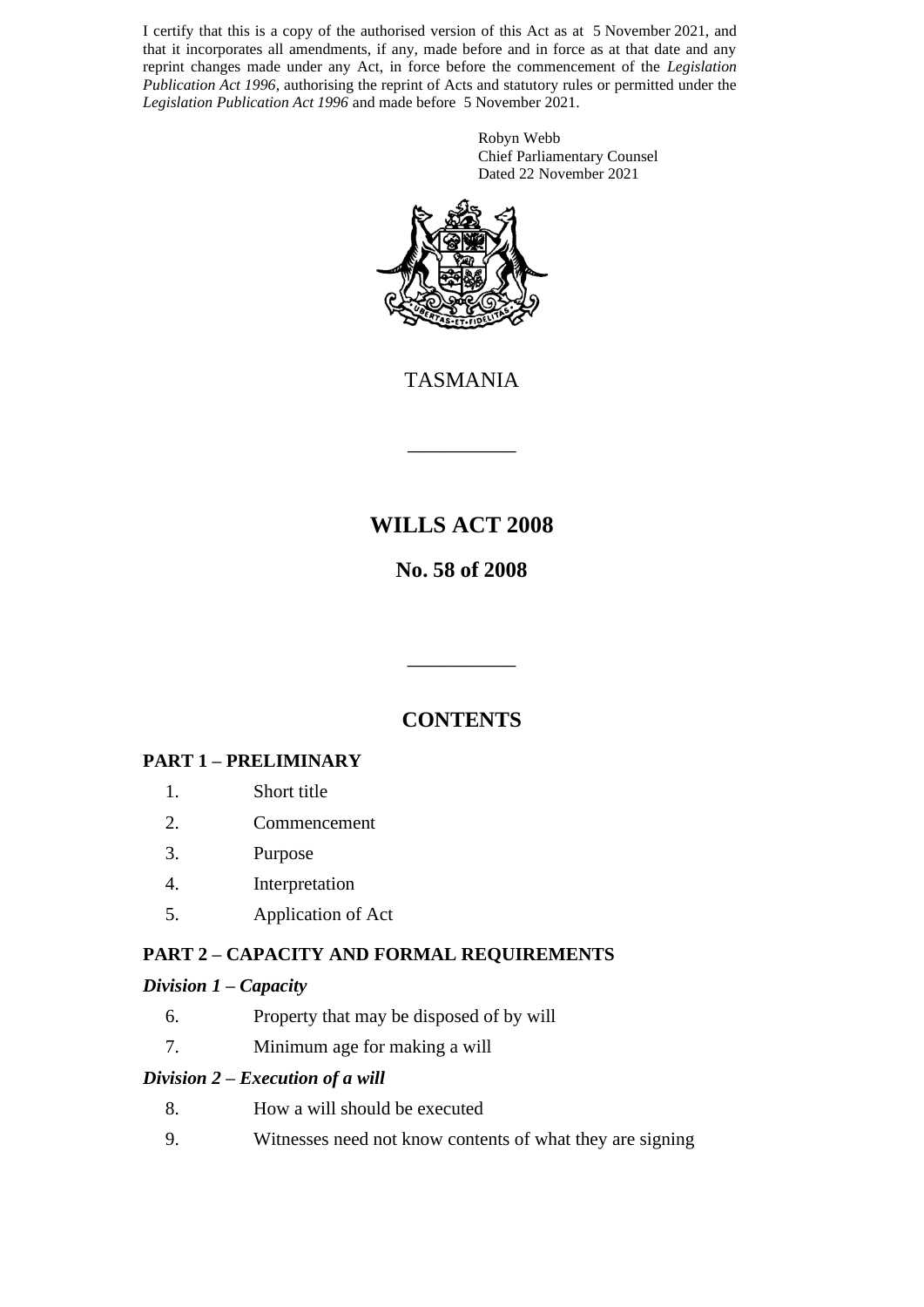- 10. When Court may dispense with requirements for execution of wills
- 11. Persons who cannot act as witnesses to wills
- 12. Can interested witness benefit from disposition under a will?
- 13. Application to Court to validate dispositions to interested witnesses
- 14. Declaration by Court as to non-application of section 12

#### *Division 3 – Revocation, alteration and revival of wills*

- 15. How a will may be revoked
- 16. Effect of marriage or registration of deed of relationship on a will
- 17. Effect of divorce or revocation of deed of relationship on a will
- 18. How a will may be altered
- 19. How a revoked will may be revived

#### **PART 3 – WILLS MADE, ALTERED, REVOKED OR RECTIFIED UNDER AUTHORISATION OF COURT OR MADE UNDER AUTHORISATION OF TRIBUNAL**

#### *Division 1 – Wills by minors*

20. Court may authorise wills by minors

#### *Division 2 – Power of Court to authorise making of statutory will, or alteration or revocation of a will for persons lacking testamentary capacity*

- 21. Interpretation
- 22. Court may make certain orders
- 23. Leave of Court required to make application
- 24. Court must be satisfied as to certain matters
- 25. Hearing of application for leave
- 26. Hearing of application for order
- 27. Execution of a will
- 28. Will or instrument to be forwarded to certain persons

#### *Division 3 – Power of Tribunal to make statutory will for person lacking in testamentary capacity*

29. Interpretation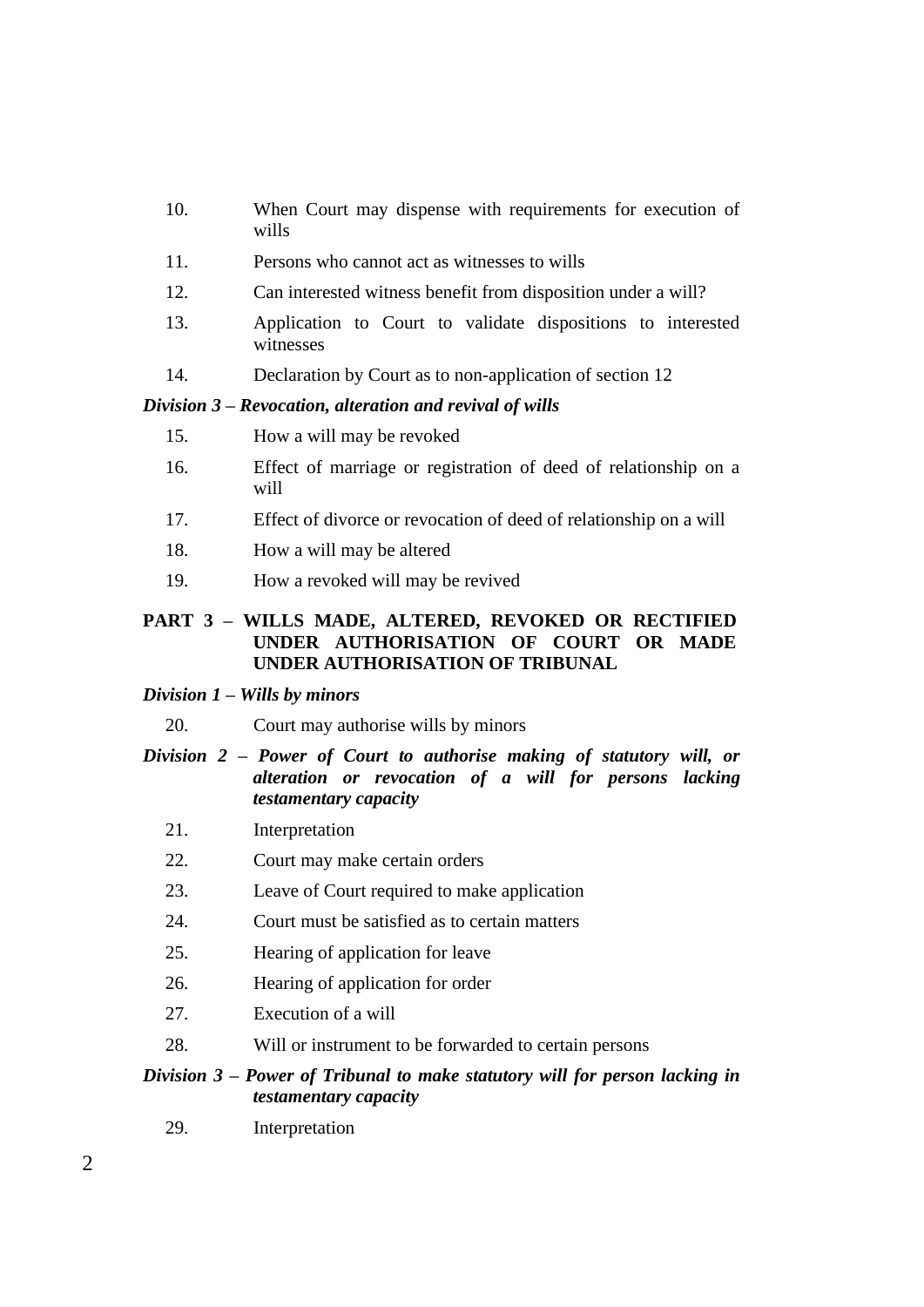- 30. Tribunal may make certain orders
- 31. Validity of statutory wills made by Tribunal
- 32. Application for a statutory will
- 33. Tribunal must be satisfied of certain matters
- [34. *Repealed*]
- 35. Execution of a will made under this Division
- 36. Alteration of statutory will made by Tribunal
- 37. Revocation of statutory will made by Tribunal
- 38. Statutory will made by Tribunal to be forwarded to executor

#### *Division 4 – Statutory wills generally*

- 39. Effect of statutory will
- 40. Recognition of statutory wills
- 41. Application of common law and equity to statutory wills

#### *Division 5 – Rectification of wills by Court*

42. Court may rectify a will

#### **PART 4 – CONSTRUCTION OF WILLS**

| 43. | What interest in property does a will dispose of?                |
|-----|------------------------------------------------------------------|
| 44. | When a will takes effect                                         |
| 45. | Effect of failure of disposition                                 |
| 46. | Use of extrinsic evidence to clarify a will                      |
| 47. | Effect of change in testator's domicile                          |
| 48. | Income on contingent, future or deferred dispositions            |
| 49. | Beneficiaries must survive testator for 30 days                  |
| 50. | What does general disposition of property include?               |
| 51. | What does general disposition of land include?                   |
| 52. | Effect of devise of real property without words of limitation    |
| 53. | How dispositions to issue operate                                |
| 54. | How requirements to survive with issue are construed             |
| 55. | Dispositions not to fail because issue have died before testator |

56. Construction of dispositions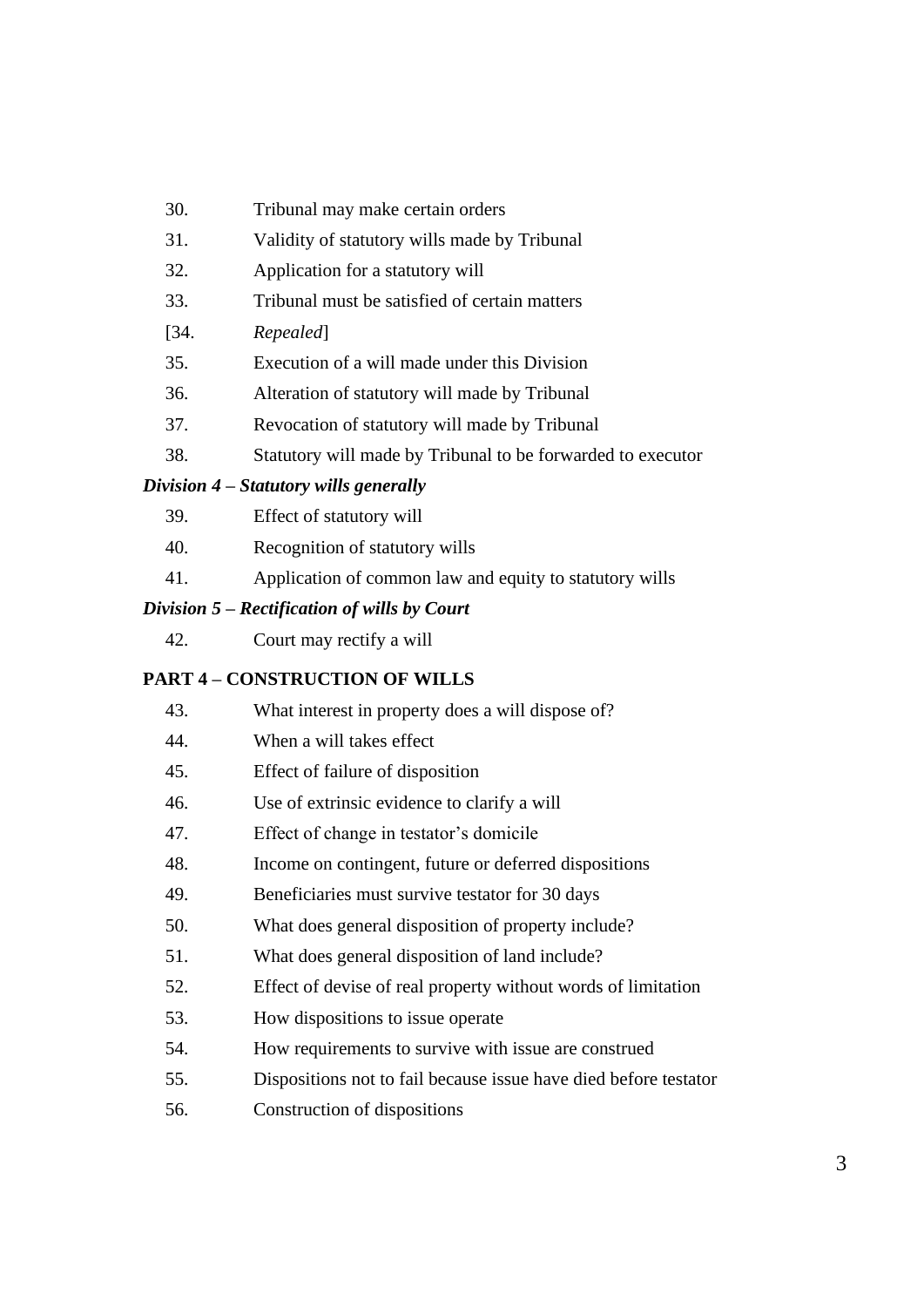- 57. Legacies to unincorporated associations of persons
- 58. Can a person, by a will, delegate the power to dispose of property?
- 59. Effect of referring to valuation in a will

#### **PART 5 – WILLS UNDER FOREIGN LAW**

- 59A. Part does not limit operation of Part 5A
- 60. General rule as to formal validity
- 61. Ascertainment of system of internal law
- 62. Construction of law applying to wills under foreign law

#### **PART 5A – INTERNATIONAL WILLS**

- 62A. Interpretation
- 62B. Application of Convention
- 62C. Persons authorised to act in connection with international wills
- 62D. Witnesses to international wills
- 62E. Application of Act to international wills

#### **PART 6 – MISCELLANEOUS**

|                                           | 63.                                     | Persons entitled to see will                                                  |  |  |  |  |
|-------------------------------------------|-----------------------------------------|-------------------------------------------------------------------------------|--|--|--|--|
|                                           | 64.                                     | Personal representatives may make maintenance distributions<br>within 30 days |  |  |  |  |
|                                           | 65.                                     | <b>Rules of Court</b>                                                         |  |  |  |  |
|                                           | 66.                                     | Regulations                                                                   |  |  |  |  |
|                                           | 67.                                     | Administration of Act                                                         |  |  |  |  |
|                                           | $68. \ldots \ldots \ldots$              |                                                                               |  |  |  |  |
|                                           | 69.                                     | Legislation repealed                                                          |  |  |  |  |
|                                           | 70.                                     | Legislation rescinded                                                         |  |  |  |  |
|                                           | 71.                                     | Legislation revoked                                                           |  |  |  |  |
| $\textbf{SCHEDULE}$ 1 –                   |                                         |                                                                               |  |  |  |  |
| <b>SCHEDULE 2 – LEGISLATION REPEALED</b>  |                                         |                                                                               |  |  |  |  |
| <b>SCHEDULE 3 – LEGISLATION RESCINDED</b> |                                         |                                                                               |  |  |  |  |
|                                           | <b>SCHEDULE 4 – LEGISLATION REVOKED</b> |                                                                               |  |  |  |  |
|                                           |                                         |                                                                               |  |  |  |  |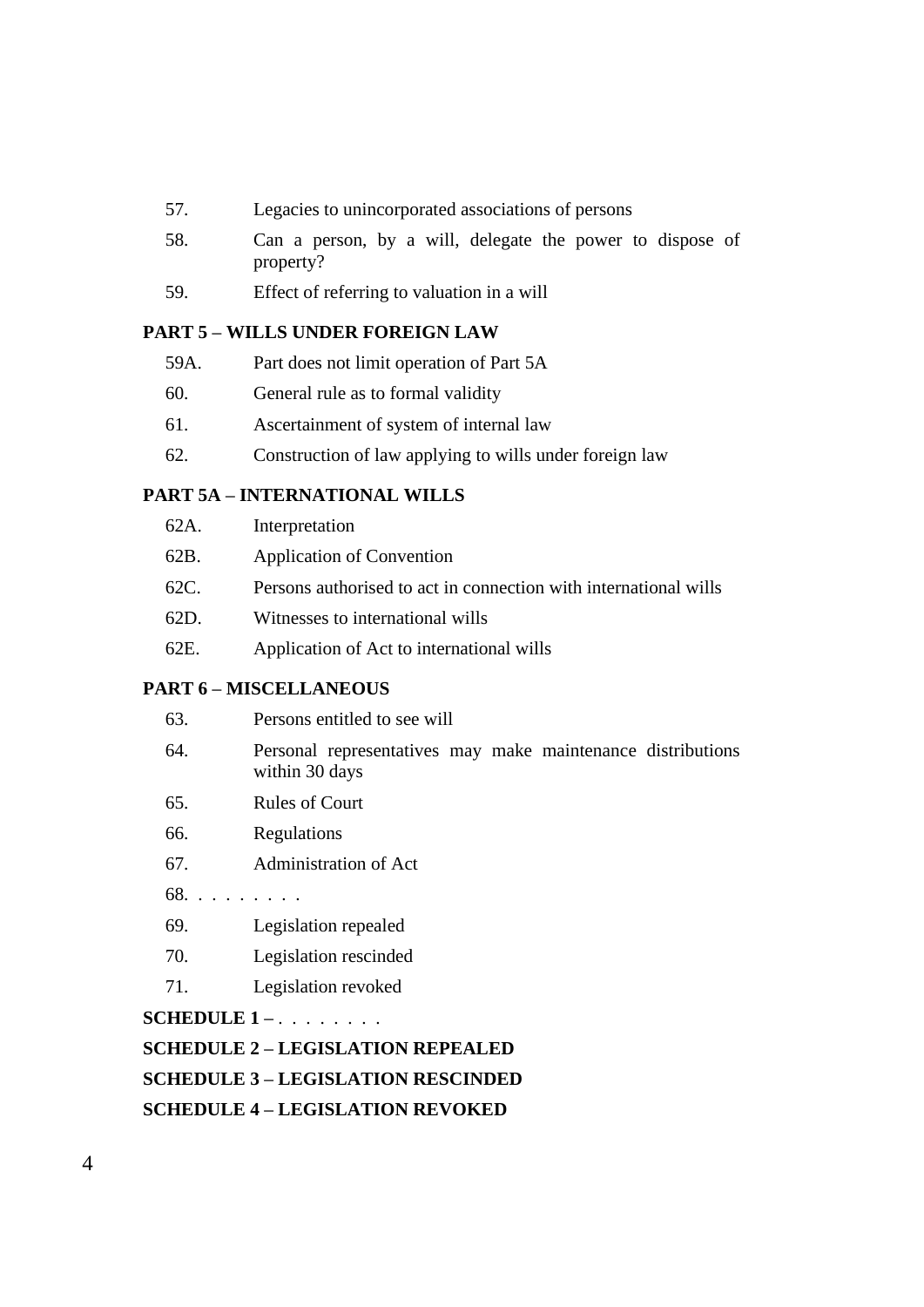#### **SCHEDULE 5 – ANNEX TO CONVENTION PROVIDING A UNIFORM LAW ON THE FORM OF AN INTERNATIONAL WILL 1973**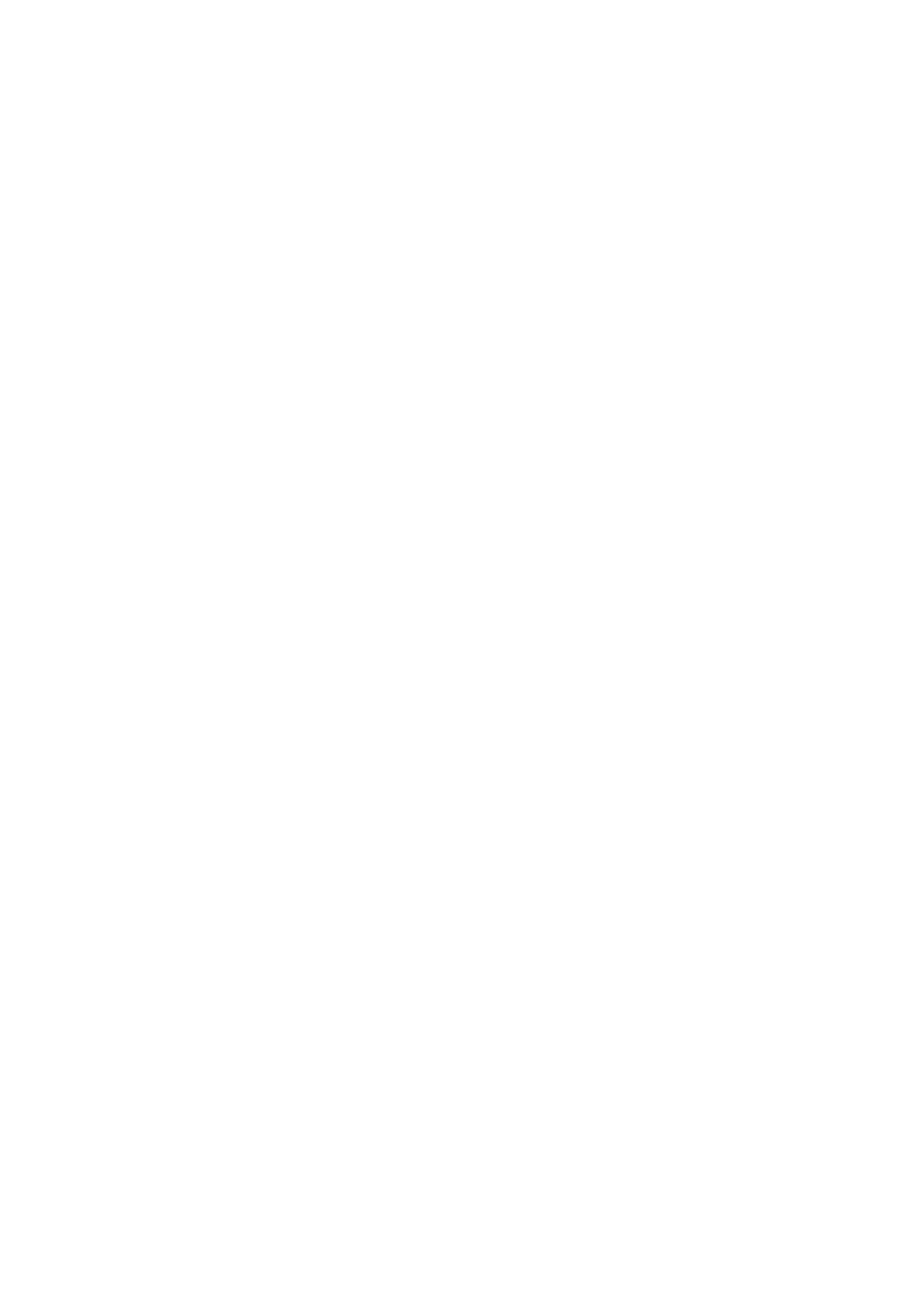

## **WILLS ACT 2008**

#### **No. 58 of 2008**

## **An Act to reform the law relating to the making, alteration, rectification, construction and revocation of wills and for other purposes**

## **[Royal Assent 16 December 2008]**

Be it enacted by His Excellency the Governor of Tasmania, by and with the advice and consent of the Legislative Council and House of Assembly, in Parliament assembled, as follows:

## **PART 1 – PRELIMINARY**

## **1. Short title**

This Act may be cited as the *Wills Act 2008*.

#### **2. Commencement**

This Act commences on a day to be proclaimed.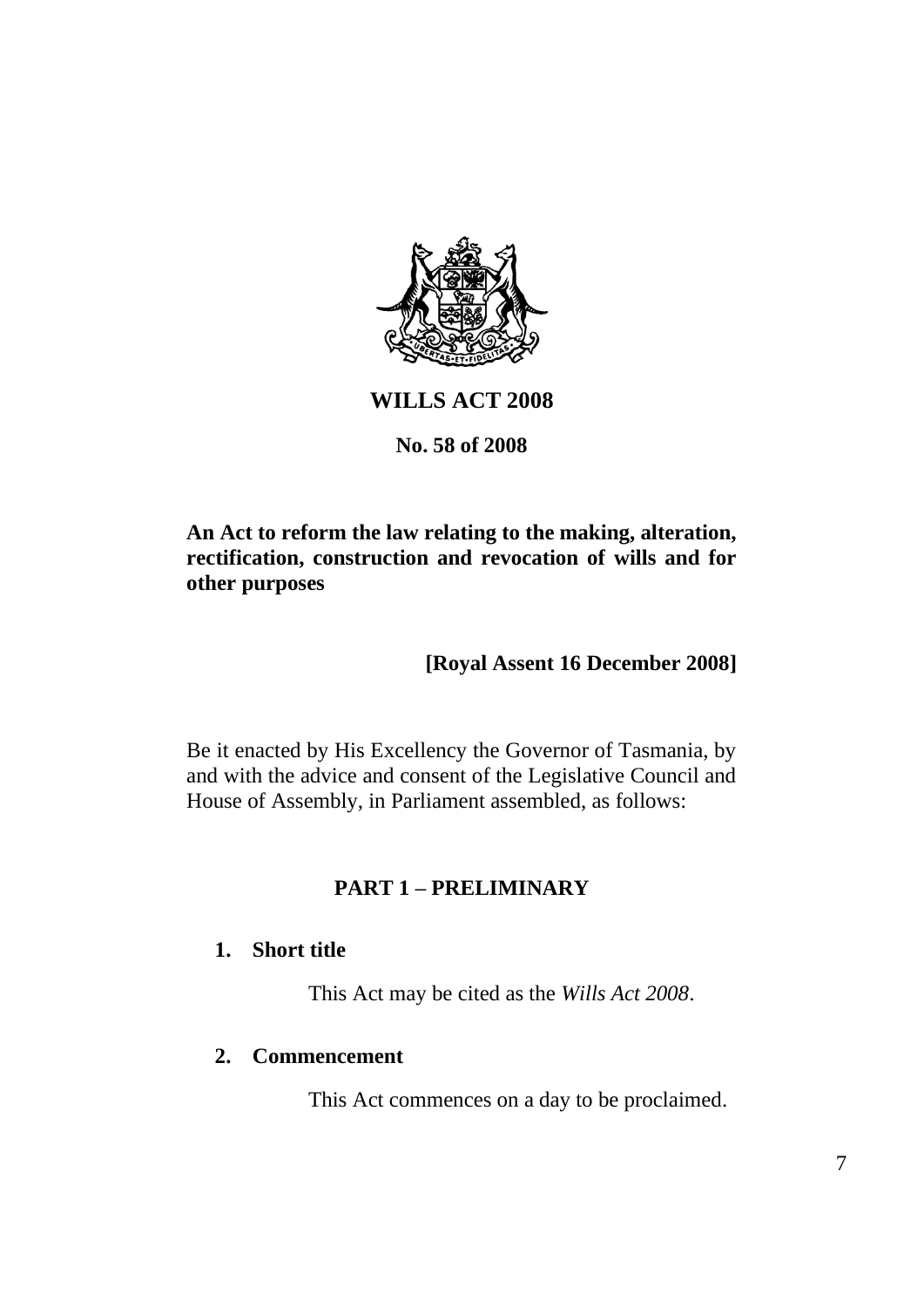#### **3. Purpose**

The purpose of this Act is to reform the law relating to the making, alteration, rectification, construction and revocation of wills and to make particular provision for –

- (a) the formalities required for the making, alteration, rectification and revocation of wills and the dispensation of those requirements in appropriate cases; and
- (b) the making of wills by minors and other persons lacking testamentary capacity; and
- (c) the effect of marriage and divorce on wills.

#### **4. Interpretation**

In this Act, unless the contrary intention appears –

*Court* means the Supreme Court of Tasmania;

*disposition* includes –

- (a) any gift, devise or bequest of property under a will; and
- (b) the creation by will of a power of appointment affecting property; and
- (c) the exercise by will of a power of appointment affecting property;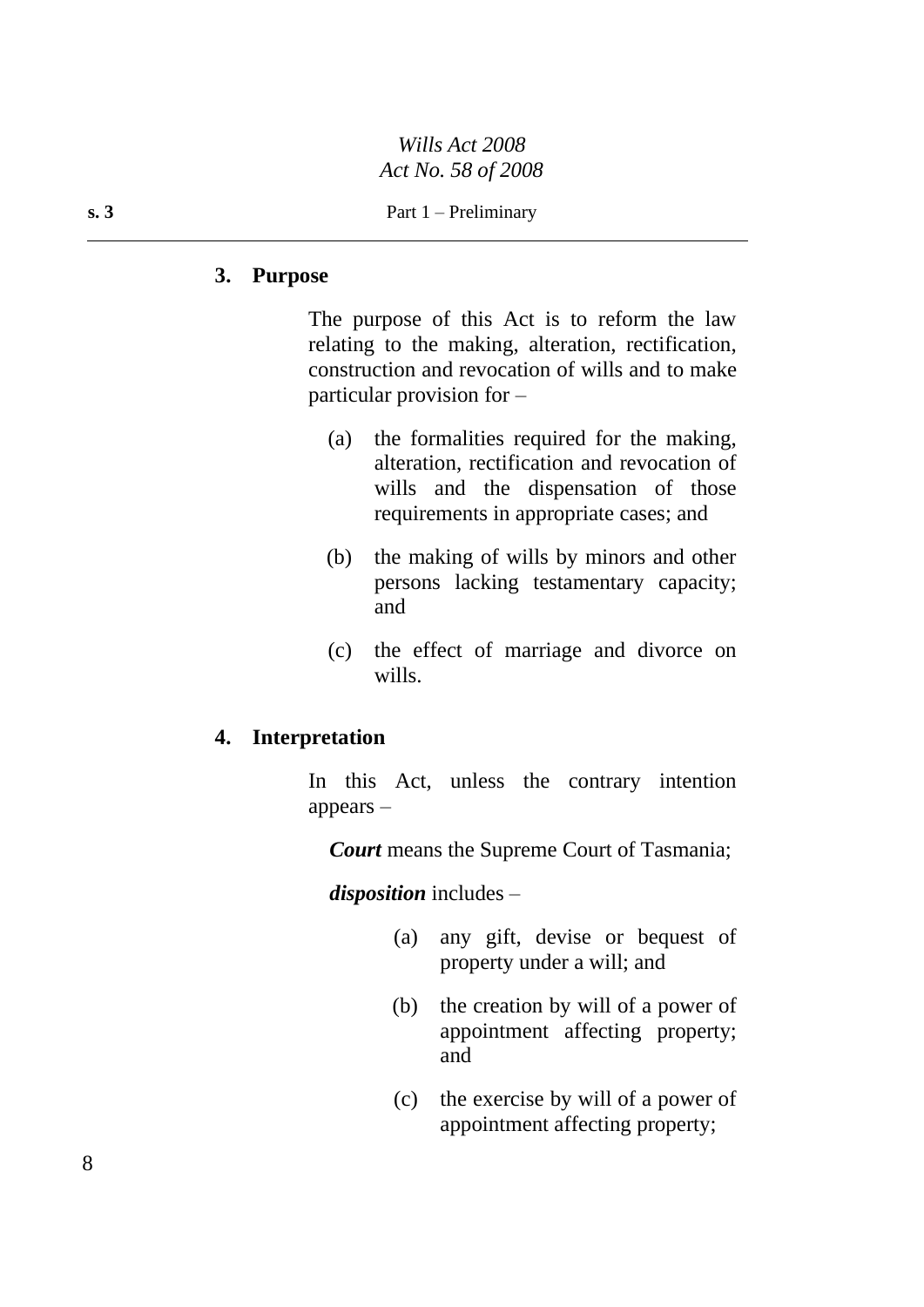- *document*, except in section 10(4), means any paper or other material on which there is writing;
- *grant of probate* includes grant of administration with the will annexed;
- *internal law*, used in relation to a country or place, means the law that would apply in a case where no question of the law in force in any other country or place arose;
- *law practice* has the same meaning as in the *Legal Profession Act 2007*;
- *minor* means a person under the age of 18 years;

*property* includes –

- (a) any contingent, executory or future interest in property; and
- (b) any right of entry or recovery of property or right to call for the transfer of title to property;
- *Public Trustee* means The Public Trustee referred to in section 4 of the *Public Trustee Act 1930*;
- *Registrar* means the Registrar of the Court;
- *Rules* means Rules of Court made and in force under section 65;
- *spouse*, in relation to a person, includes the person who is in a significant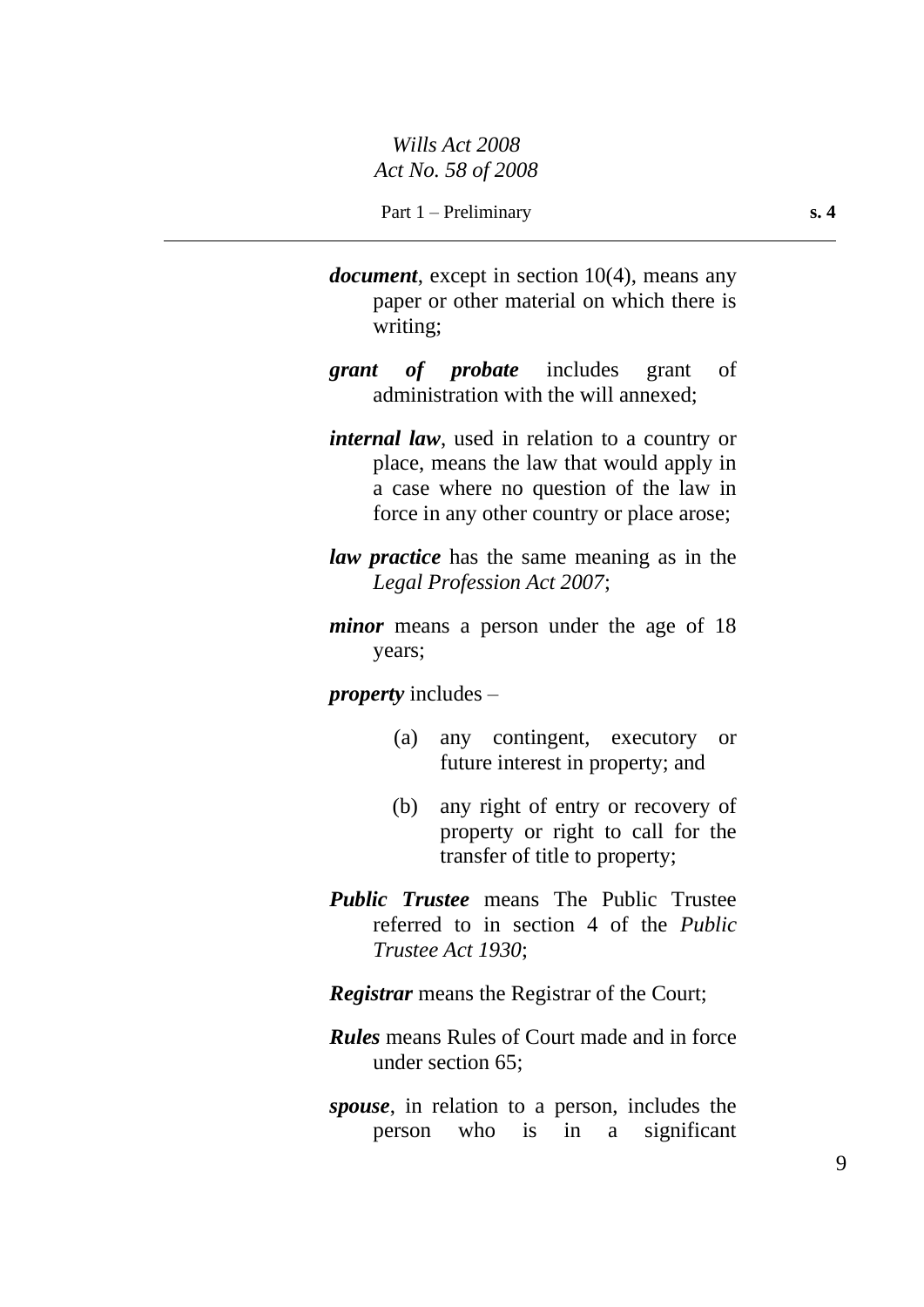relationship, within the meaning of the *Relationships Act 2003*, with that person;

- *statutory will* means a will executed by virtue of a statutory provision on behalf of a person who, at the time of execution, lacked testamentary capacity;
- *Tribunal* means the Tasmanian Civil and Administrative Tribunal;
- *will* includes a codicil and any other testamentary disposition.

#### **5. Application of Act**

- (1) This Act, except as provided in this section applies only to wills made on or after the commencement of this Act.
- (2) The *Wills Act 1992*, as in force immediately before the commencement of this Act, continues to apply to wills made before that commencement, in so far as those wills do not come under the operation of subsection (4), (5), (6) or (7) or under the operation of the sections specified in subsections (3) and (9).
- (3) Sections 9, 10, 42, 43, 44, 45, 47, 48, 50, 51, 52, 54, 57, 58, 59, 60, 61, 62 and 63 apply to wills whether or not they are executed before, on or after the commencement of this Act, where the testator dies on or after that commencement.
- (4) Sections 7, 15, 18 and 19 apply to the alteration, revocation or renewal of a will on or after the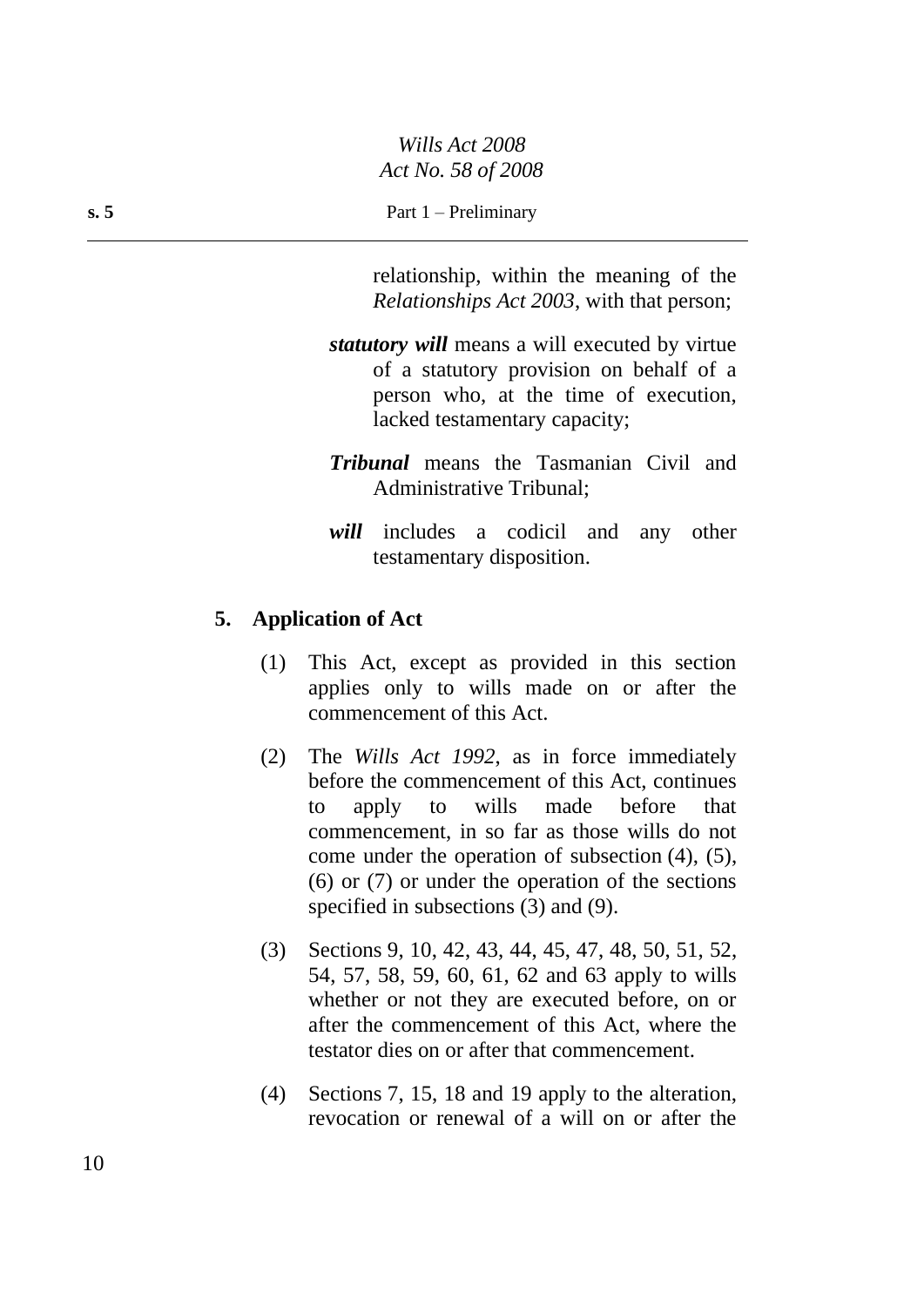commencement of this Act even if the will was made before that commencement.

- (5) Section 11 applies to a document that alters or revokes a will and that is made on or after the commencement of this Act even if the will was made before that commencement.
- (6) Section 16 applies to a will made before the commencement of this Act in relation to a marriage solemnised, or the registration under Part 2 of the *Relationships Act 2003* of a deed of relationship, on or after that commencement.
- (7) Section 17 applies to a will made before the commencement of this Act, if the granting of the decree absolute of the dissolution of the marriage or the annulment of the marriage has taken place, or the revocation under Part 2 of the *Relationships Act 2003* of a deed of relationships registered under that Part has occurred, on or after the commencement of this Act.
- (8) The Court may make an order under section 20 or 22 with respect to the alteration or revocation of a will or part of a will even if the will was made before the commencement of this Act.
- (9) Despite subsection (1), section 55 applies to a will made before the commencement of this Act if the testator has died on or after the death of the issue and the deaths occurred on or after that commencement.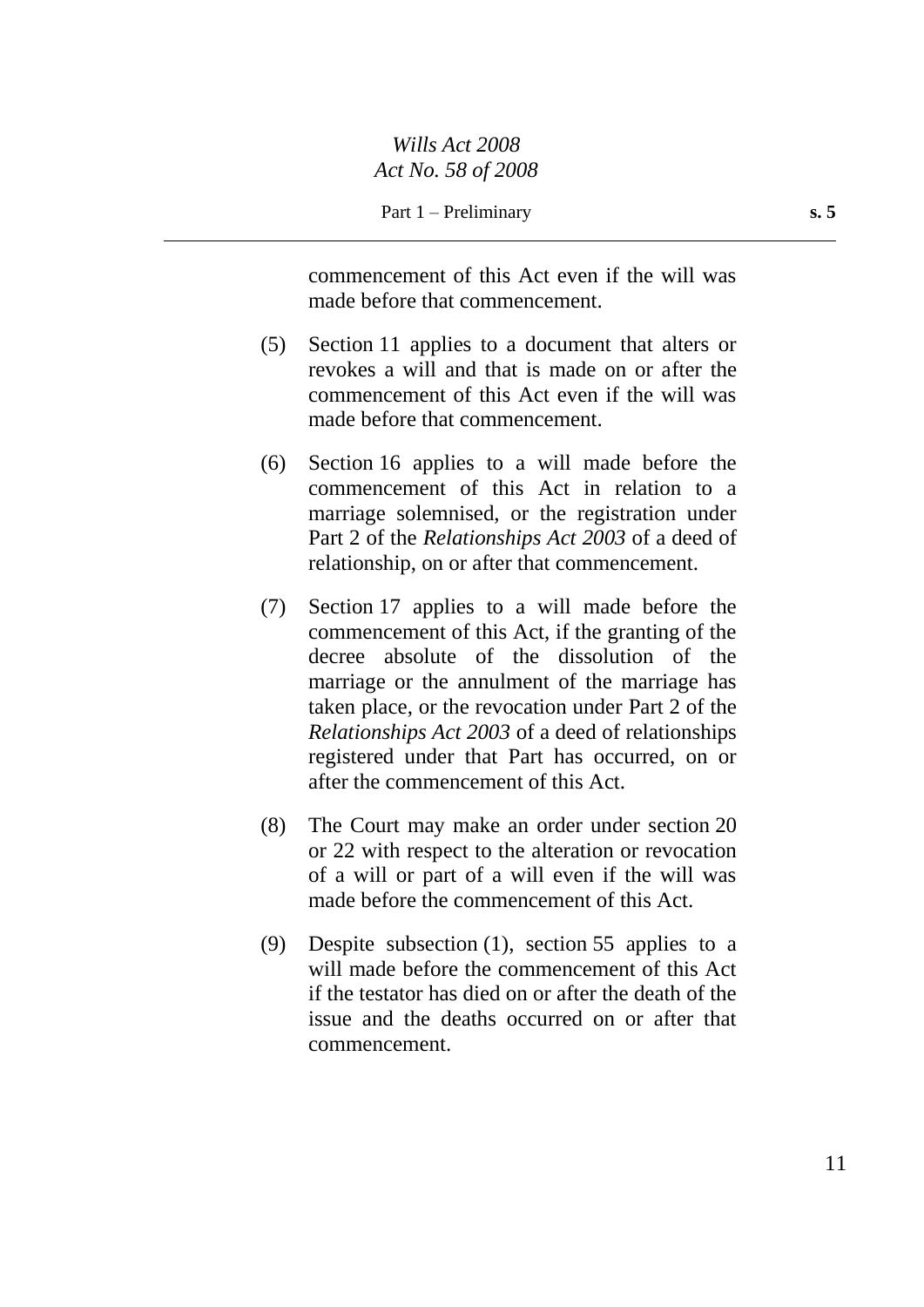## **PART 2 – CAPACITY AND FORMAL REQUIREMENTS**

#### *Division 1 – Capacity*

#### **6. Property that may be disposed of by will**

- (1) A person may dispose by will of property to which the person is entitled at the time of his or her death.
- (2) A person may dispose by will of property to which the personal representative of that person becomes entitled by virtue of the office of personal representative after the death of that person.
- (3) It does not matter if the entitlement of the person or of the personal representative did not exist at the date of the making of the will or at the time of the person's death.
- (4) A person may not dispose by will of property of which the person was trustee at the time of the death of the person.

#### **7. Minimum age for making a will**

- (1) A will made by a minor is not valid.
- (2) Despite subsection  $(1)$ 
	- (a) a minor may make a will in contemplation of marriage (and may alter or revoke such a will) but the will is of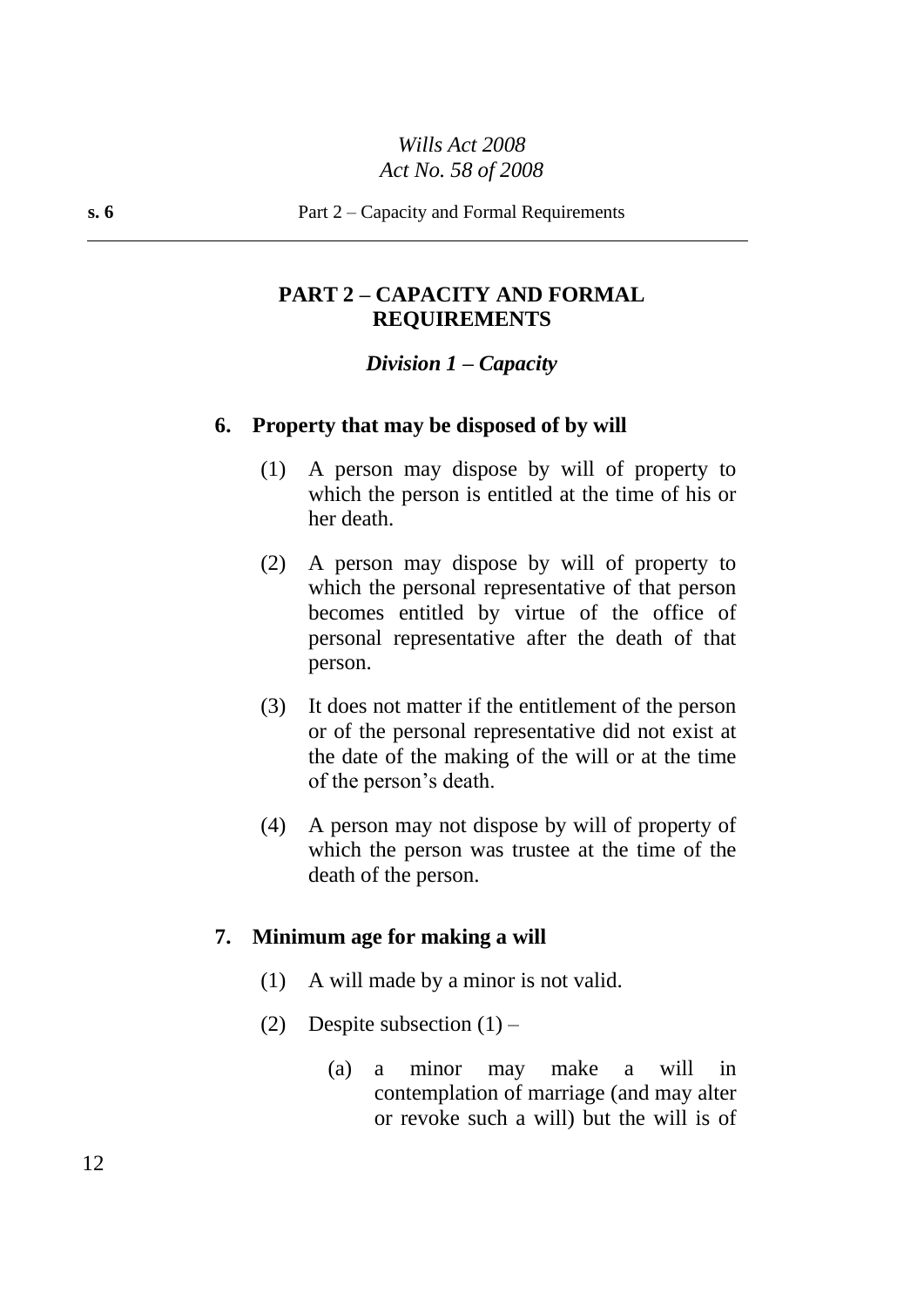no effect if the marriage contemplated does not take place; and

- (b) a minor who is married may make, alter or revoke a will; and
- (c) a minor who has been married may revoke the whole or any part of a will made while the minor was married or in contemplation of that marriage.

#### *Division 2 – Execution of a will*

#### **8. How a will should be executed**

- (1) A will is not valid unless
	- (a) it is in writing and signed by the testator or by some other person in the presence of and at the direction of the testator; and
	- (b) the signature is made or acknowledged by the testator in the presence of 2 or more witnesses present at the same time; and
	- (c) at least 2 of those witnesses attest and sign the will in the presence of the testator (but not necessarily in the presence of each other).
- (2) The signature of the testator must be made with the intention of executing the will, but it is not essential that the signature be made at the foot of the will.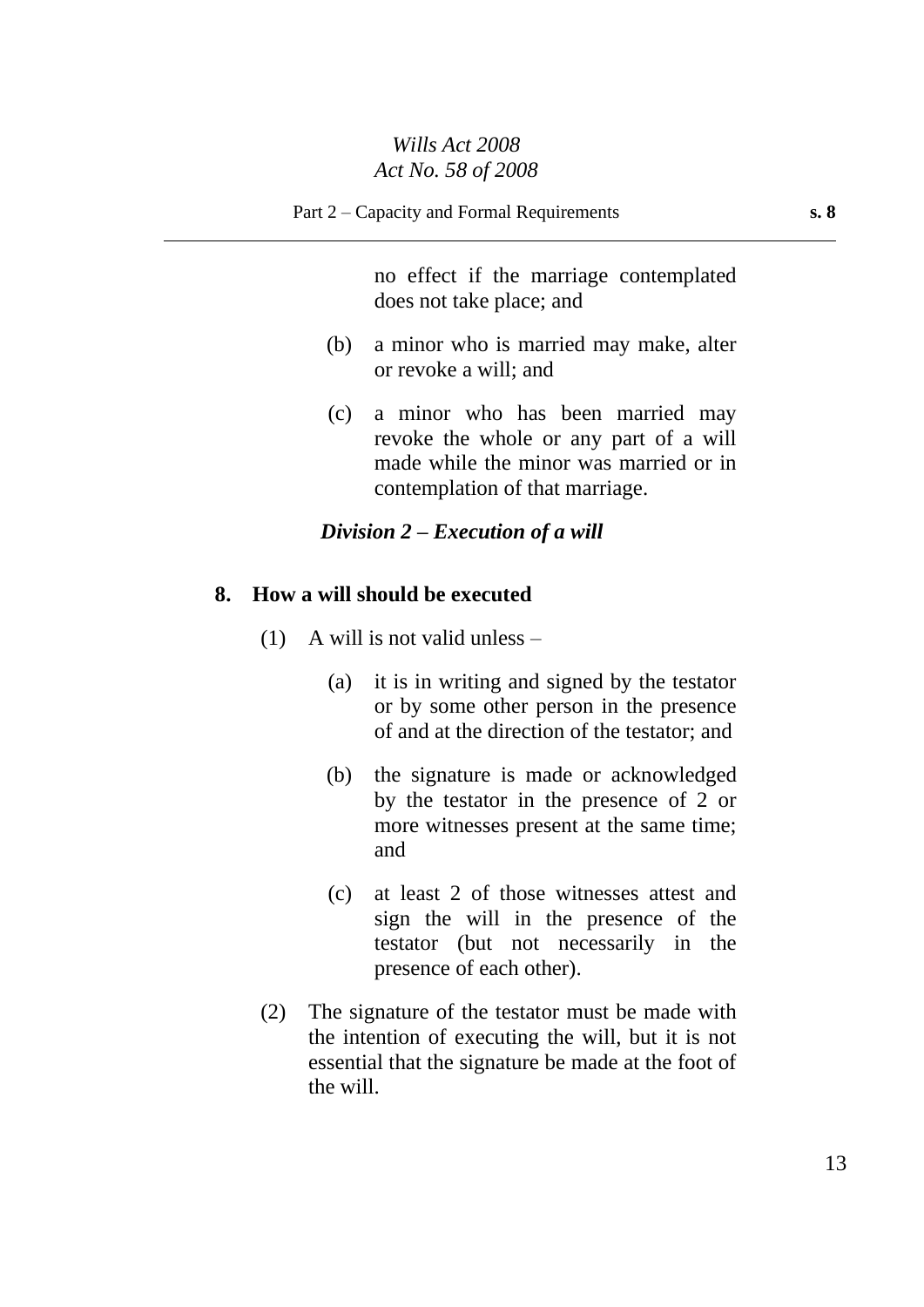- (3) It is not essential for a will to have an attestation clause.
- (4) If a testator purports to make an appointment by his or her will in the exercise of a power of appointment by will, the appointment is not valid unless the will is executed in accordance with this section.
- (5) If a power is conferred on a person to make an appointment by a will that is to be executed in some particular manner or with some particular solemnity, the person may exercise the power by a will that is executed in accordance with this section, but is not executed in that manner or with that solemnity.
- (6) If a person who attests the execution of a will is, at the time of the execution of the will or at any time afterwards, incompetent to be admitted as a witness to prove the execution of the will, the will is not on that account invalid.
- (7) A person who is an executor of a will is not on that account incompetent to be admitted as a witness to prove the execution of that will or its validity or invalidity.

## **9. Witnesses need not know contents of what they are signing**

A will that is executed in accordance with this Act is validly executed even if one or more witnesses to the will did not know that it was a will.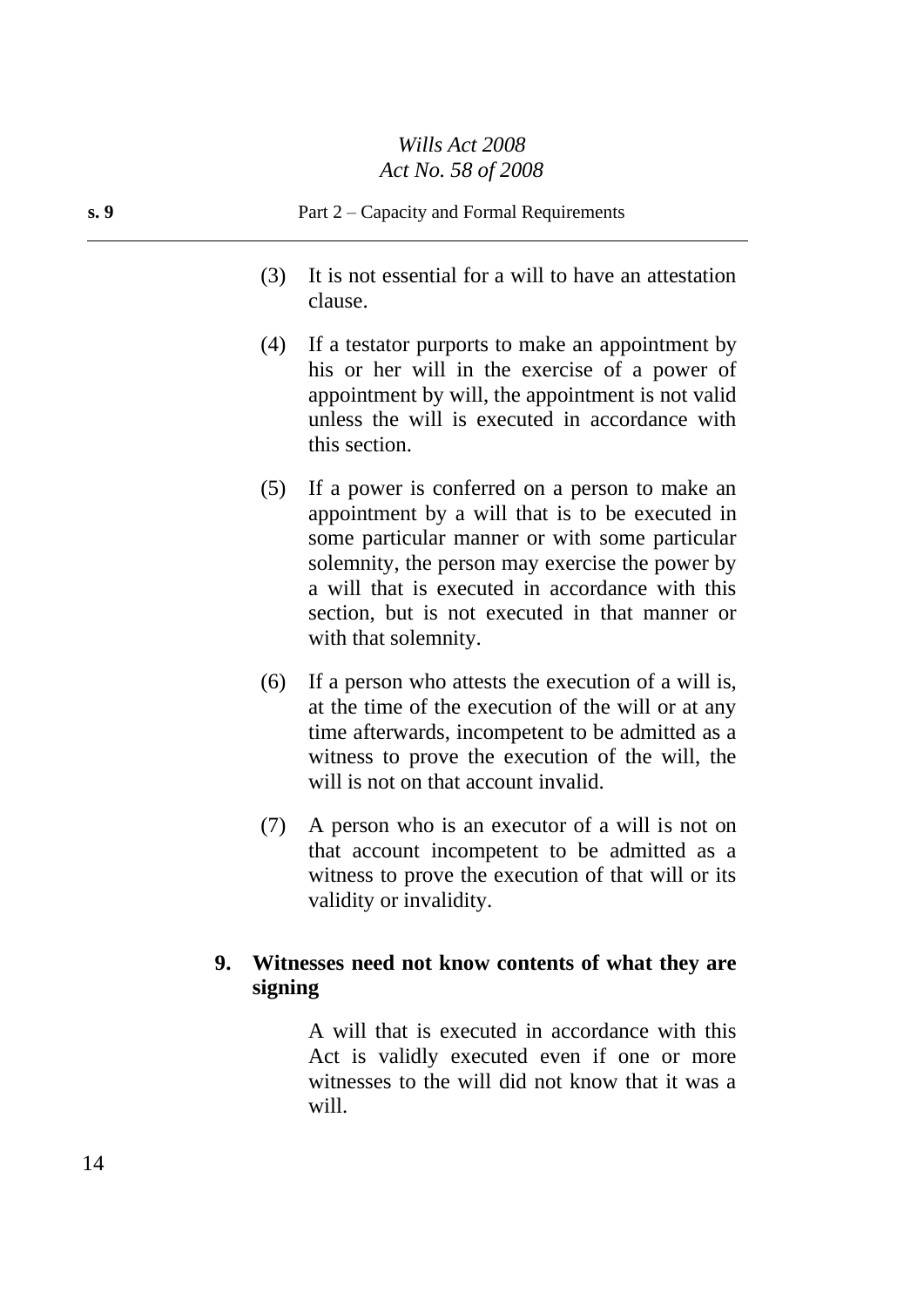## **10. When Court may dispense with requirements for execution of wills**

- (1) A document or part of a document purporting to embody the testamentary intentions of a deceased person, even though it has not been executed in the manner required by this Act, constitutes a will of the deceased person, an alteration of such a will or the revocation of such a will, if the Court is satisfied beyond reasonable doubt that the deceased person intended the document to constitute his or her will, an alteration of his or her will or the revocation of his or her will.
- (2) In forming its view, the Court may have regard (in addition to the document or any part of the document) to any evidence relating to the manner of execution or testamentary intentions of the deceased person, including evidence (whether admissible before the commencement of this Act or otherwise) of statements made by the deceased person.
- (3) This section applies to a document whether it came into existence within or outside Tasmania.
- (4) For the purposes of this section –

*document* has the same meaning as in section 24(bb) of the *Acts Interpretation Act 1931*.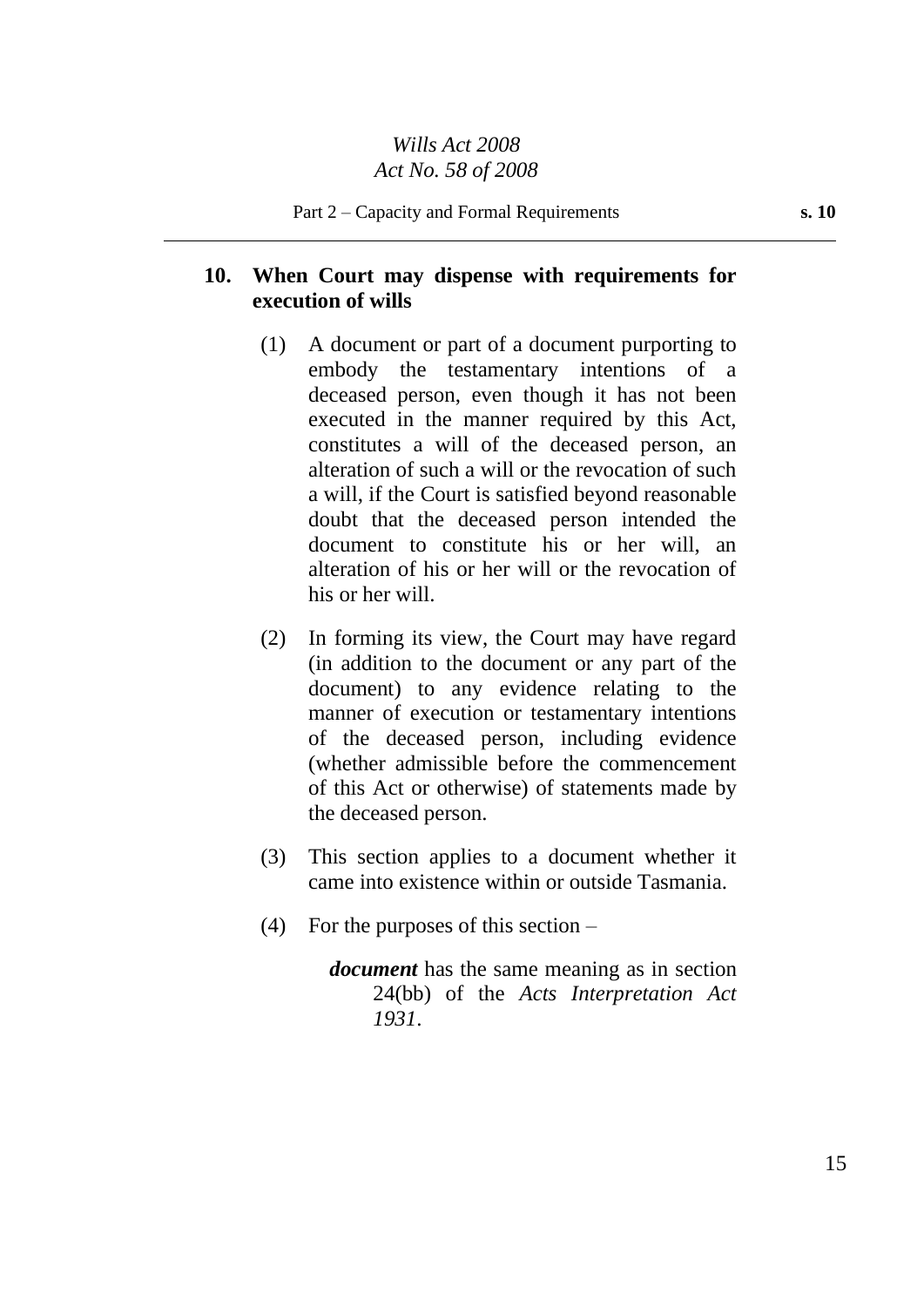#### **11. Persons who cannot act as witnesses to wills**

A person who is unable to see and attest that a testator has signed a document may not act as a witness to a will.

#### **12. Can interested witness benefit from disposition under a will?**

- (1) Except as provided by subsection (2), where a beneficial disposition is made by a will to a person who attests the execution of the will, the disposition is void so far only as concerns that person or any person claiming under that person.
- (2) A beneficial disposition made by a will is not made void by subsection  $(1)$  if –
	- (a) more than 2 persons have attested the execution of the will and at least 2 of them are not persons to whom any such disposition is made or the spouses of any such persons; or
	- (b) all the persons who would benefit directly from the avoidance of the disposition consent in writing to the distribution of the disposition according to the will and they all have capacity at law to do so.
- (3) Notwithstanding anything contained in this section, a person who attests the execution of a will is a competent witness to prove the execution of the will or its validity or invalidity.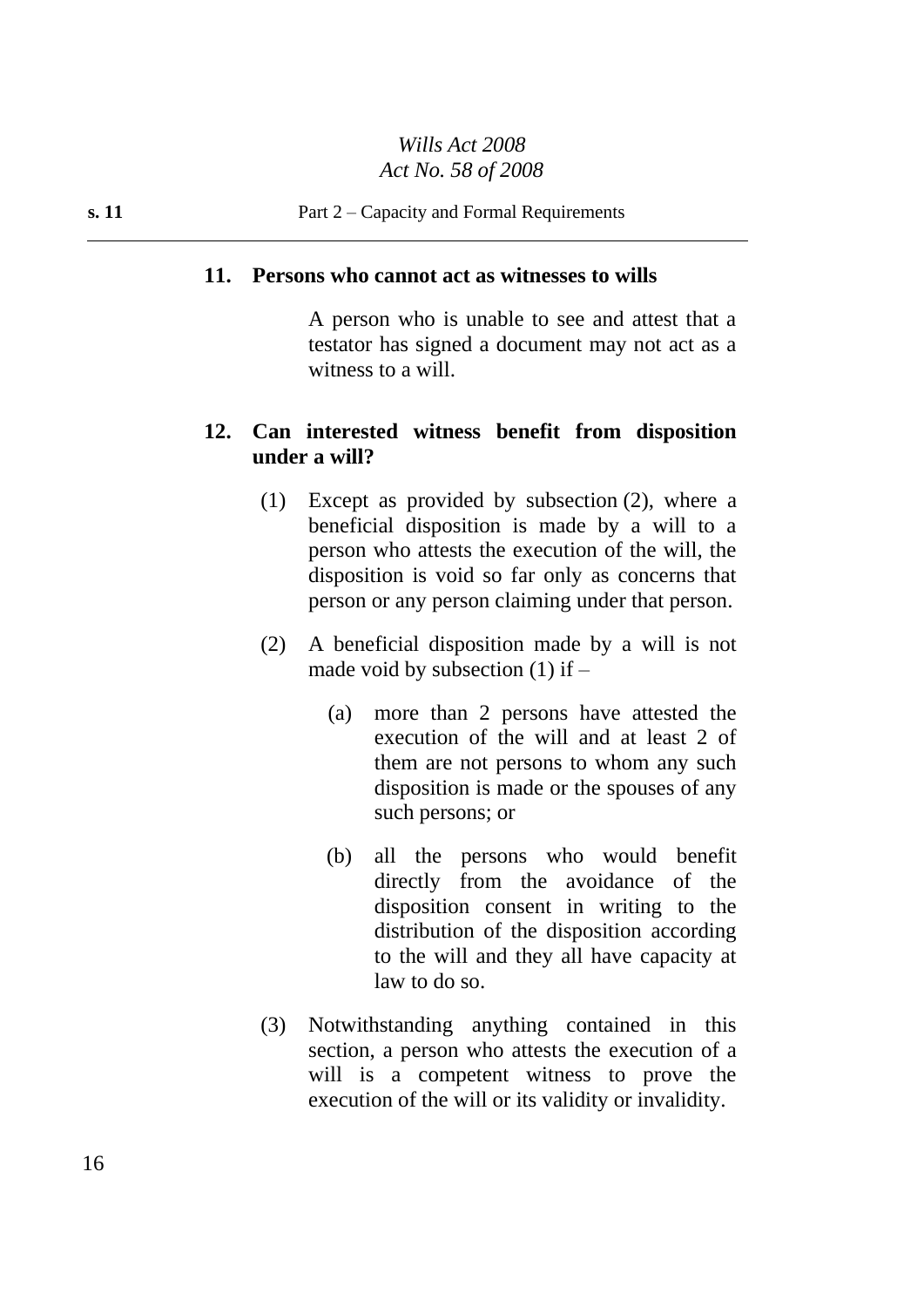## **13. Application to Court to validate dispositions to interested witnesses**

- (1) Where, but for the operation of section 12, a person would be entitled to a beneficial disposition, that person may, subject to and in accordance with the Rules, apply to the Court for an order that that person is to be entitled under the will as if that section did not apply in relation to him or her.
- (2) An application under this section may be made before the grant of probate of the will but, subject to subsection (3), is not to be made more than 6 months after that date.
- (3) The Court may extend the time for the making of an application under this section, whether or not the time appointed under subsection (2) has expired, but no application may be made after the final distribution of the estate and no order under this section affects the distribution of any part of the estate made before the making of the application.

## **14. Declaration by Court as to non-application of section 12**

(1) Where the Court is satisfied that the entitlement of the applicant under the will was known to and approved by the testator and was not included in the will as the result of fraud, duress or the exercise of undue influence by any person, the Court may, by order, declare that section 12 does not apply in relation to the applicant in respect of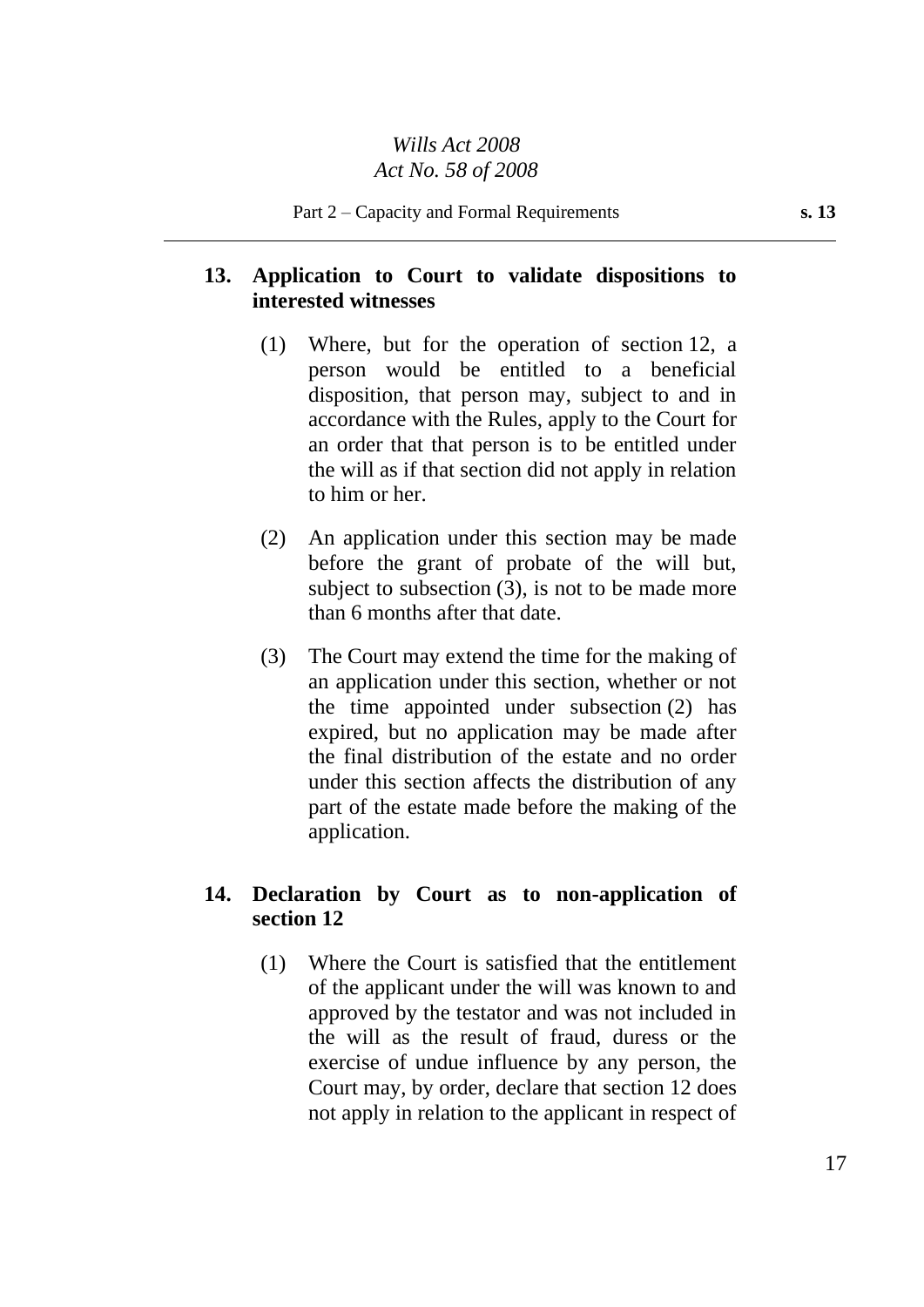the will in respect of which the application was made.

- (2) On a copy of an order under subsection (1) being served on the personal representative of the testator, the will of the testator has effect as if section 12 does not apply in relation to the applicant in respect of the will of the testator.
- (3) In an application under section 13, the applicant is not entitled to rely on any evidentiary presumption to prove or assist in proving that the testator knew and approved the contents of the will.

## *Division 3 – Revocation, alteration and revival of wills*

#### **15. How a will may be revoked**

- (1) The whole or any part of a will may be revoked  $only -$ 
	- (a) in the circumstances mentioned in Division 1 or 2 of Part 3 or by the operation of section 16 or 17; or
	- (b) by a later will; or
	- (c) by some writing declaring an intention to revoke it, executed in the manner in which a will is required to be executed by this Act; or
	- (d) by the testator, or some person in his or her presence and by his or her direction, burning, tearing or otherwise destroying

18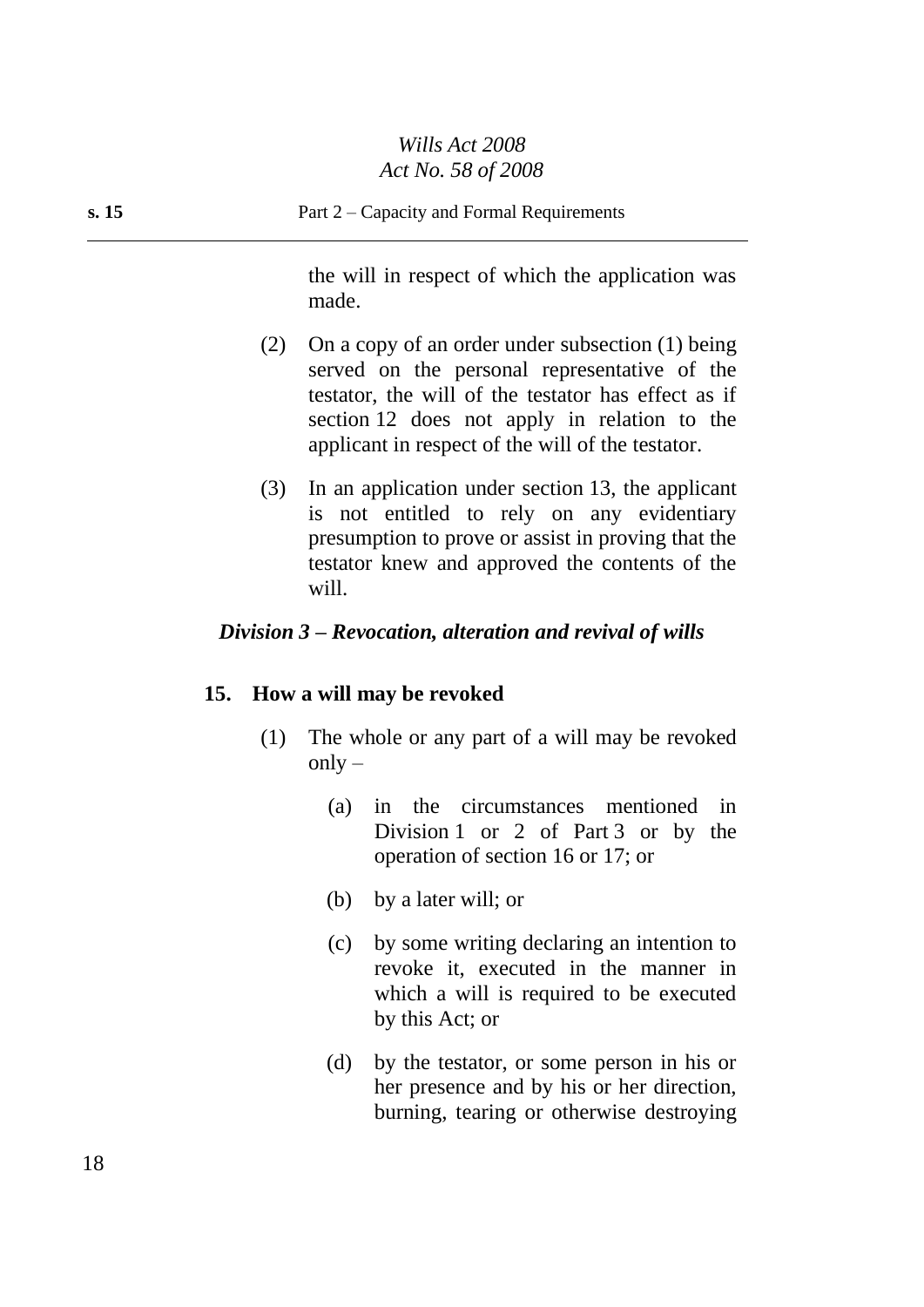it with the intention of the testator of revoking it; or

- (e) by the testator, or some person in his or her presence and by his or her direction, writing on the will or dealing with the will in such a manner that the Court is satisfied from the state of the will that the testator intended to revoke it.
- (2) A will is not revoked by a presumption of intention on the ground of an alteration in circumstances.

## **16. Effect of marriage or registration of deed of relationship on a will**

- (1) A will is revoked by  $-$ 
	- (a) the marriage of the testator; or
	- (b) the registration of a deed of relationship under Part 2 of the *Relationships Act 2003* to which the testator is a party.
- (2) However, the following are not revoked by the marriage of the testator or the registration of a deed of relationship under Part 2 of the *Relationships Act 2003* to which the testator is a party:
	- (a) a disposition to the person to whom the testator is married or with whom the testator is in a registered relationship at the time of his or her death;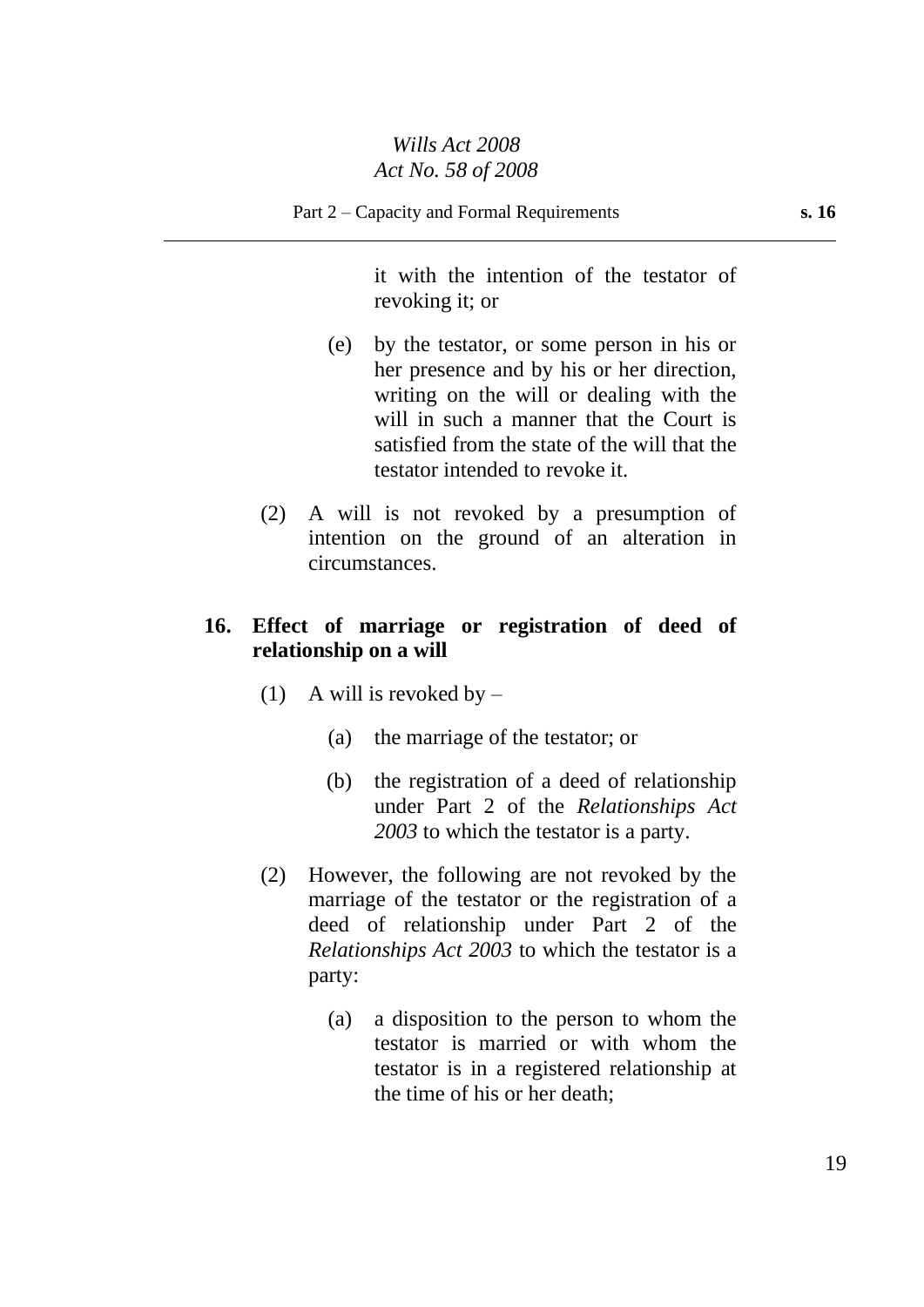#### **s. 16** Part 2 – Capacity and Formal Requirements

- (b) any appointment as executor, trustee, advisory trustee or guardian of the person to whom the testator is married or with whom the testator is in a registered relationship at the time of his or her death;
- (c) a will made in exercise of a power of appointment, if the property so appointed would not pass to the executor of the will or the administrator of the deceased person's estate if the power of the appointment was not exercised.
- (3) A will made in contemplation of a marriage or the registration of a deed of relationship under Part 2 of the *Relationships Act 2003*, whether or not that contemplation is expressed in the will, is not revoked by the solemnisation of the marriage contemplated or the registration of the deed of relationship contemplated.
- (4) A will that is expressed to be made in contemplation of marriage generally or the registration of a deed of relationship under Part 2 of the *Relationships Act 2003* is not revoked by the solemnisation of a marriage of the testator or the registration of a deed of relationship to which the testator is a party.
- $(5)$  In this section
	- *registered relationship* means a personal relationship within the meaning of the *Relationships Act 2003* registered under that Act.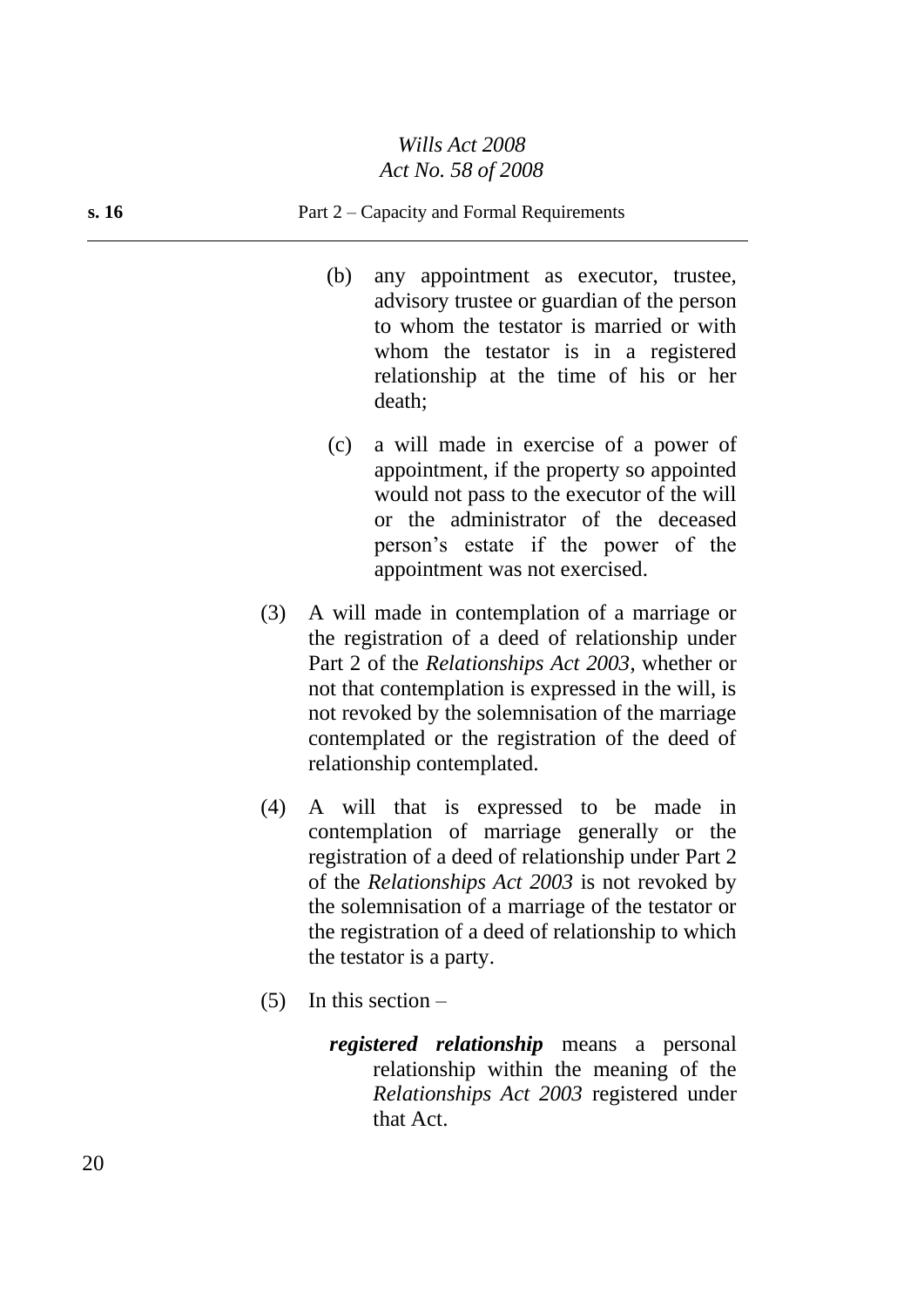## **17. Effect of divorce or revocation of deed of relationship on a will**

- (1) The ending of a testator's marriage or the revocation under Part 2 of the *Relationships Act 2003* of a deed of relationship registered under that Part to which the testator is a party revokes –
	- (a) any beneficial disposition made by a testator to the testator's spouse in a will in existence at the time the marriage ends or the deed of relationship is revoked; and
	- (b) any appointment of the testator's spouse as an executor, trustee, advisory trustee or guardian made by the will; and
	- (c) any grant made by the will of a power of appointment exercisable by, or in favour of, the testator's spouse.
- (2) However, the ending of a testator's marriage or the revocation under Part 2 of the *Relationships Act 2003* of a deed of relationship registered under that Part to which the testator is a party does not revoke –
	- (a) the appointment of the testator's spouse as trustee of property left by the will on trust for beneficiaries that include the spouse's children; or
	- (b) the grant of a power of appointment exercisable by the testator's spouse exclusively in favour of the children of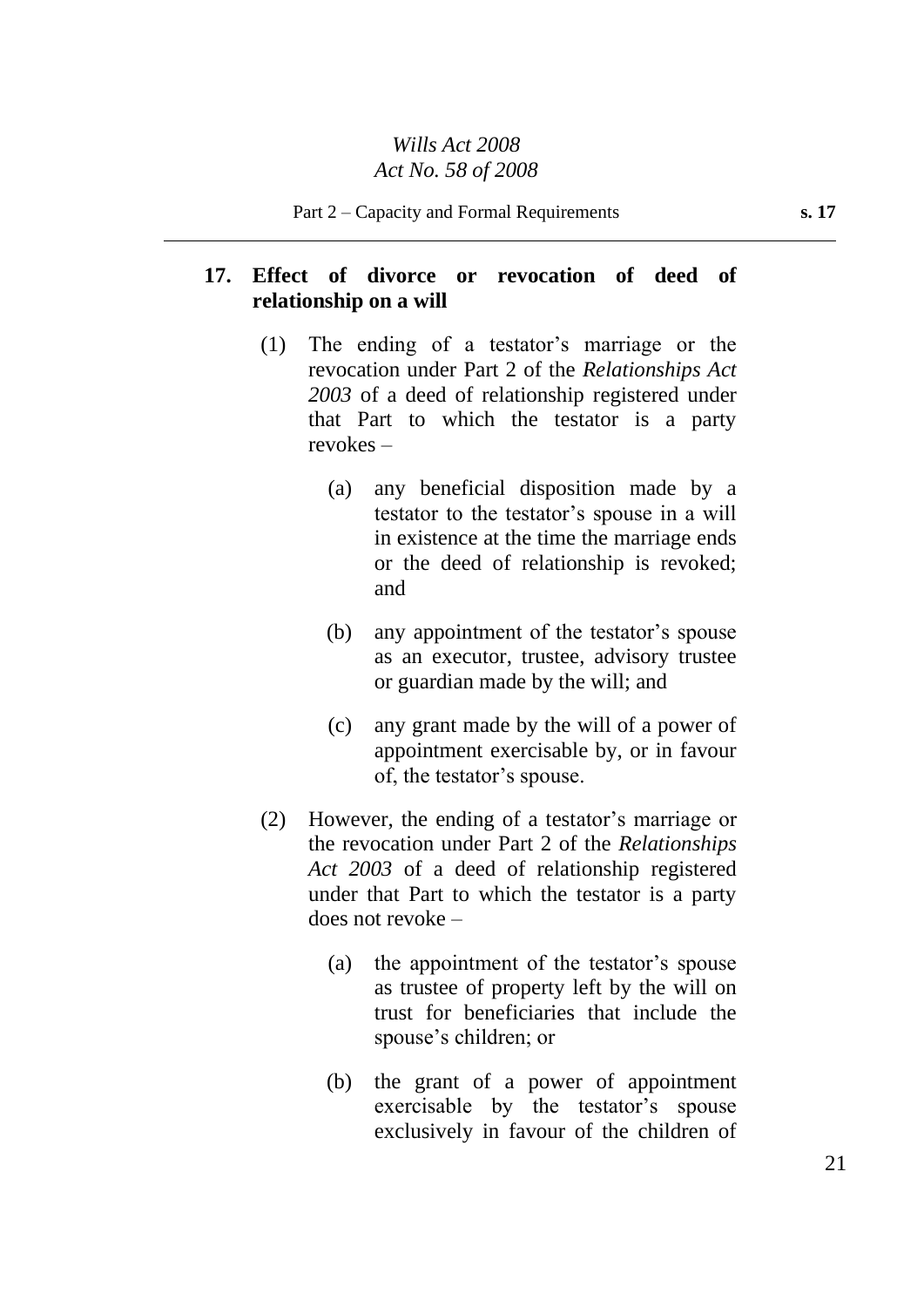# *Wills Act 2008*

|       | Act No. 58 of 2008                                                                                                                                                                            |  |  |
|-------|-----------------------------------------------------------------------------------------------------------------------------------------------------------------------------------------------|--|--|
| s. 17 | Part 2 – Capacity and Formal Requirements                                                                                                                                                     |  |  |
|       | whom both the testator and spouse are<br>parents.                                                                                                                                             |  |  |
|       | With respect to the revocation of any disposition,<br>(3)<br>appointment or grant by this section, the will is<br>to take effect as if the testator's spouse had died<br>before the testator. |  |  |

(4) Subsection (1) does not apply if a contrary intention appears in the will or can otherwise be established.

- (5) For the purposes of this section, a marriage ends –
	- (a) when a decree of dissolution of the marriage becomes absolute under the *Family Law Act 1975* of the Commonwealth; or
	- (b) on the granting of a decree of nullity in respect of the marriage by the Family Court of Australia; or
	- (c) on the dissolution or annulment of the marriage in accordance with the law of a place outside Australia, but only if that dissolution or annulment is recognised in Australia under the *Family Law Act 1975* of the Commonwealth.
- $(6)$  In this section –

*testator's spouse* means the person who –

(a) was the testator's spouse immediately before the marriage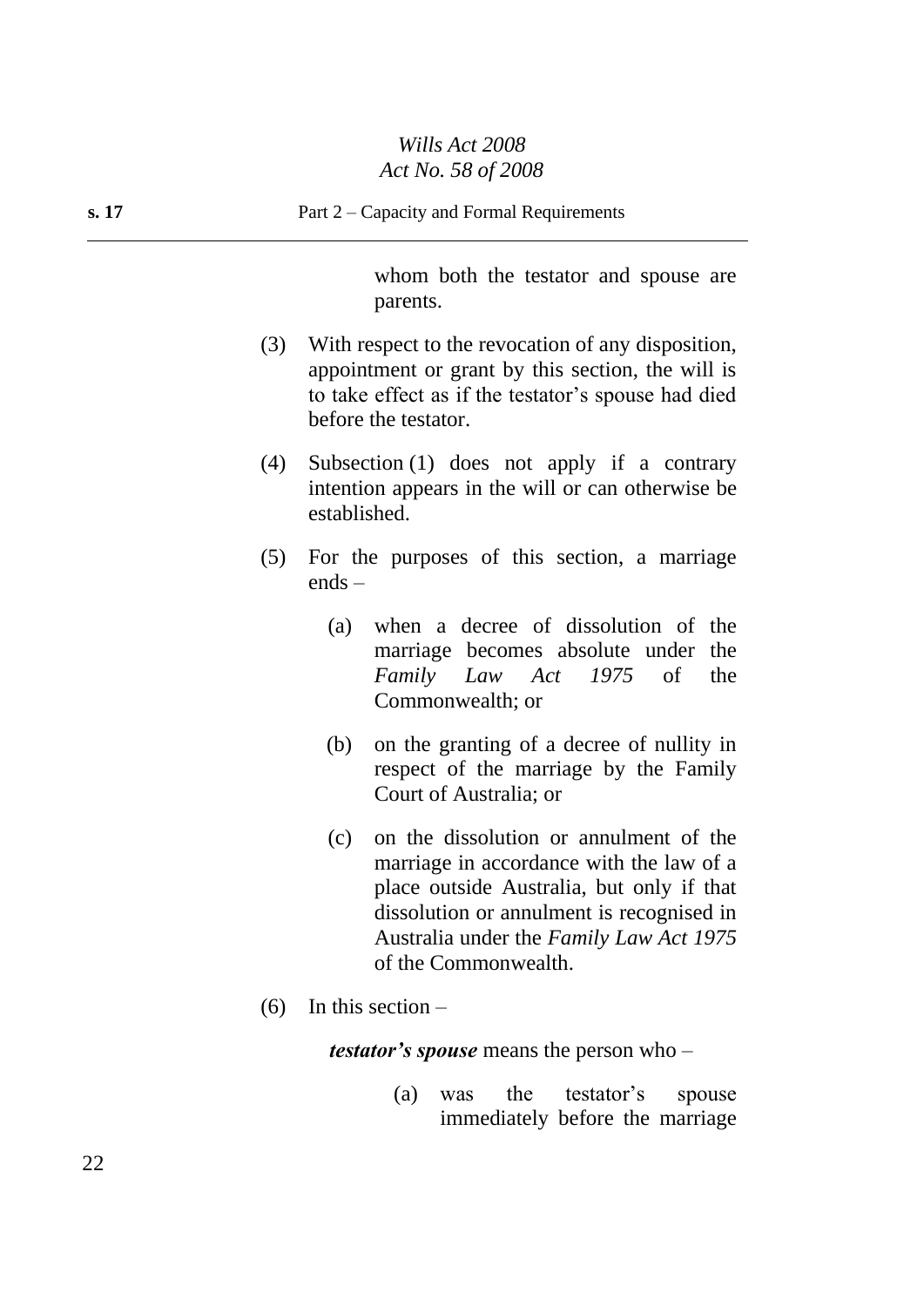ended and includes a party to a purported or void marriage; or

(b) was a party to a deed of relationship registered under Part 2 of the *Relationships Act 2003* to which the testator was also a party immediately before a deed of relationship was revoked under that Part, and includes a party to a purported or void deed or relationship under that Part.

#### **18. How a will may be altered**

- (1) An obliteration, interlineation or other alteration made in any will after the execution of the will is not valid, except so far as the words or effect of the will before the alteration are not apparent, unless the alteration is executed in accordance with Division 2 of this Part or Division 2 of Part 3.
- (2) A will, with an alteration as part of the will, is taken to be duly executed if the signature of the testator and the subscription of the witnesses are made in the margin or on some other part of the will opposite or near to the alteration or at the foot or end of, or opposite to, a memorandum referring to the alteration and written at the end or on some other part of the will.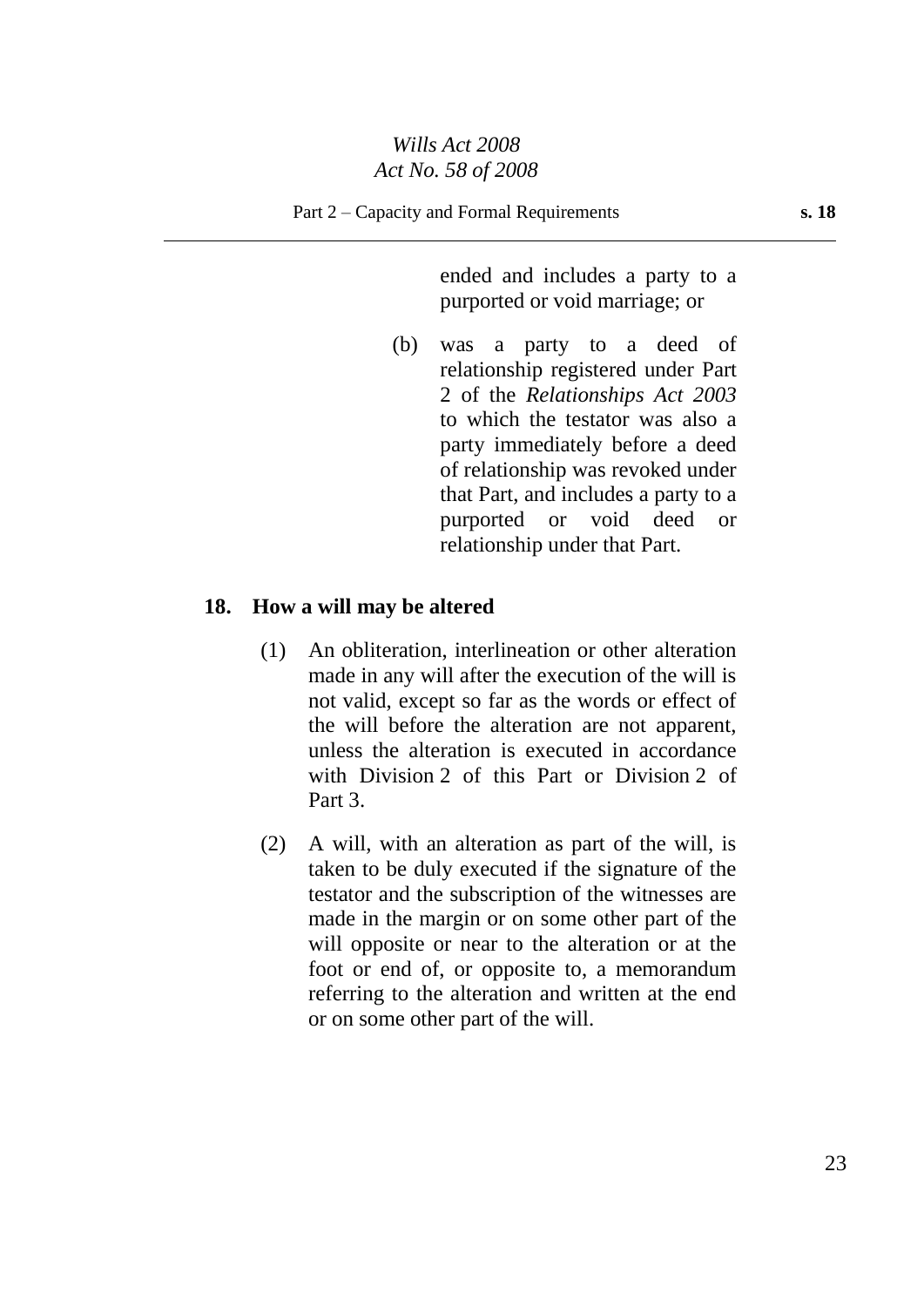## **19. How a revoked will may be revived**

- (1) A will or part of a will that has been revoked is revived by re-execution or by execution of a will showing an intention to revive the will or part.
- (2) A revival of a will that was partly revoked and later revoked as to the balance only revives that part of the will most recently revoked.
- (3) Subsection (2) does not apply if a contrary intention appears in the reviving will.
- (4) A will that has been revoked and later revived, either wholly or partly, is taken to have been executed on the date on which the will is revived.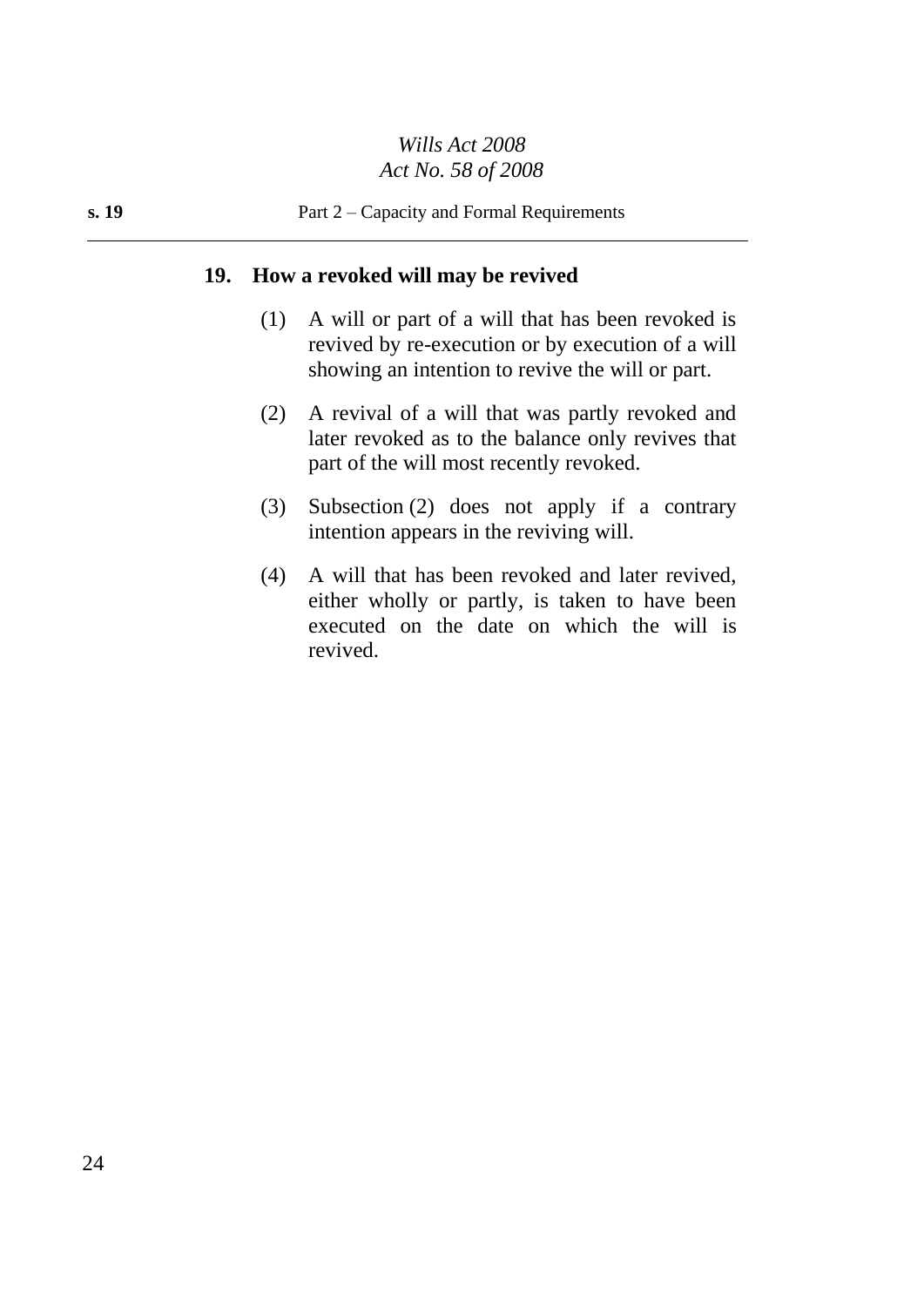Part 3 – Wills Made, Altered, Revoked or Rectified under Authorisation of Court or Made under Authorisation of Tribunal

## **PART 3 – WILLS MADE, ALTERED, REVOKED OR RECTIFIED UNDER AUTHORISATION OF COURT OR MADE UNDER AUTHORISATION OF TRIBUNAL**

#### *Division 1 – Wills by minors*

#### **20. Court may authorise wills by minors**

- (1) The Court may, on application by or on behalf of a minor, make an order authorising the minor to make or alter a will in specific terms approved by the Court, or to revoke the whole or any part of a will of the minor.
- (2) An authorisation under this section may be granted on such conditions as the Court thinks fit.
- (3) Before making an order under this section, the Court must be satisfied that –
	- (a) the minor understands the nature and effect of the proposed will, alteration or revocation and the extent of the property disposed of by it; and
	- (b) the proposed will, alteration or revocation accurately reflects the intentions of the minor; and
	- (c) it is reasonable in all the circumstances that the order should be made.
- (4) A will or instrument making or altering, or revoking the whole or any part of, a will made pursuant to an order under this section –

25

**s. 20**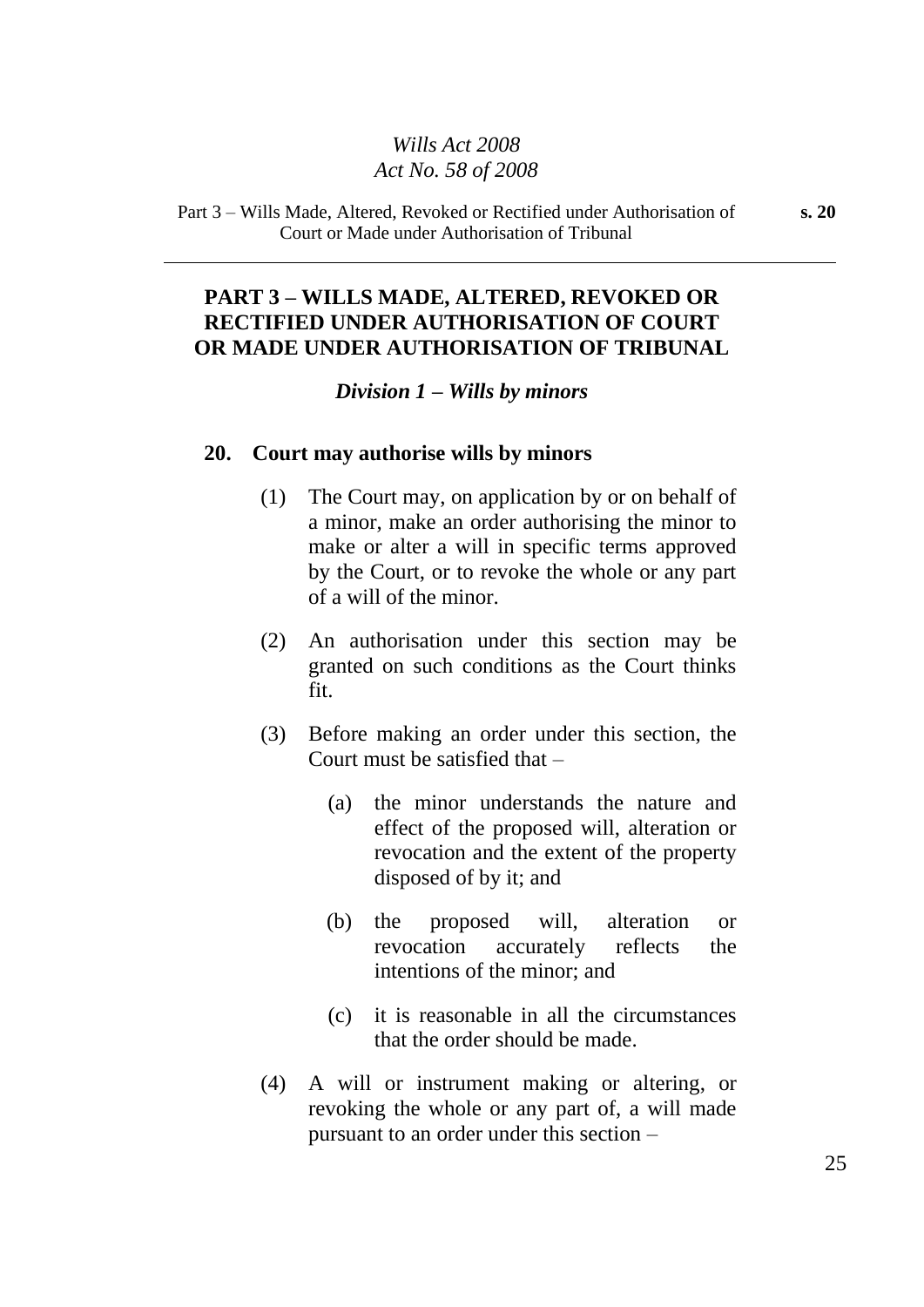#### **s. 21** Part 3 – Wills Made, Altered, Revoked or Rectified under Authorisation of Court or Made under Authorisation of Tribunal

- (a) must be executed as required by law and one of the attesting witnesses must be the Registrar; and
- (b) must be retained by the Registrar; and
- (c) is not valid if it is made in breach of any condition subject to which an authorisation under this section is granted.
- (5) A will made by a deceased minor according to the law relating to wills of minors of the place where the deceased was resident at the time of execution is a valid will of the deceased.
- (6) The Court may make an order under this section even if the will was made before the commencement of this Act.

## *Division 2 – Power of Court to authorise making of statutory will, or alteration or revocation of a will for persons lacking testamentary capacity*

#### **21. Interpretation**

In this Division –

*proposed testator* means the person on whose behalf authorisation for the making of a will or of any alteration or revocation of a will is sought under this Division.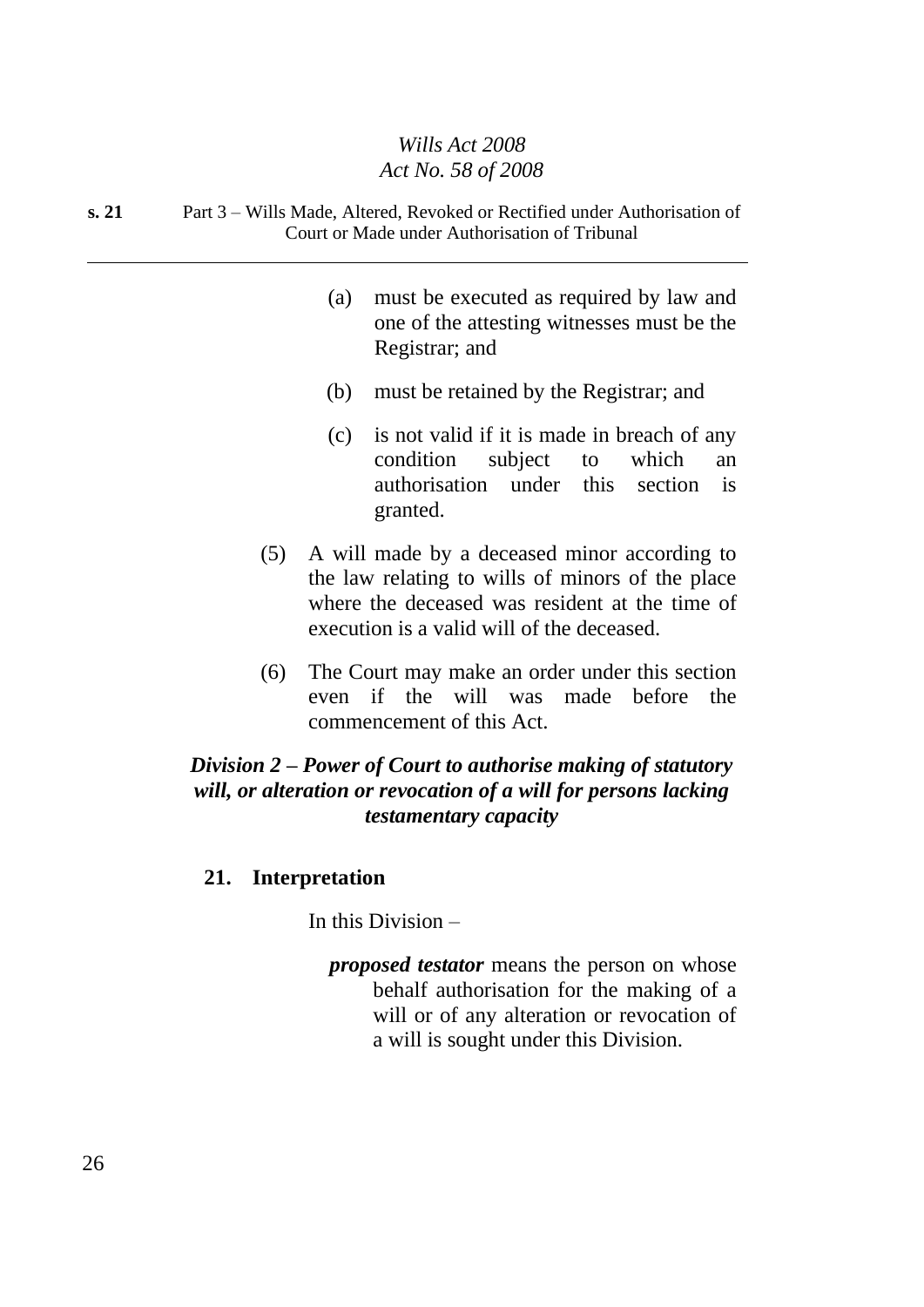#### Part 3 – Wills Made, Altered, Revoked or Rectified under Authorisation of Court or Made under Authorisation of Tribunal

## **22. Court may make certain orders**

- (1) The Court may, on application by any person make an order authorising the making or alteration of a will in specific terms approved by the Court, or the revocation of the whole or any part of a will, on behalf of a person who lacks testamentary capacity.
- (2) The Court may authorise the making or alteration of a will that deals with the whole of the property of a person, the making or alteration of a will that deals with part only of the property of a person or the alteration of part only of any will.
- (3) The Court is not to make an order under this Division unless the person on whose behalf approval for the making of a will is sought is alive when the order is made.
- (4) The Court may make an order under this Division in respect of a minor who lacks testamentary capacity by reason of disability or injury.
- (5) The Court may make an order under this Division even if the will was made before the commencement of this Act.

#### **23. Leave of Court required to make application**

(1) The leave of the Court must be obtained before an application for an order under this Division is made.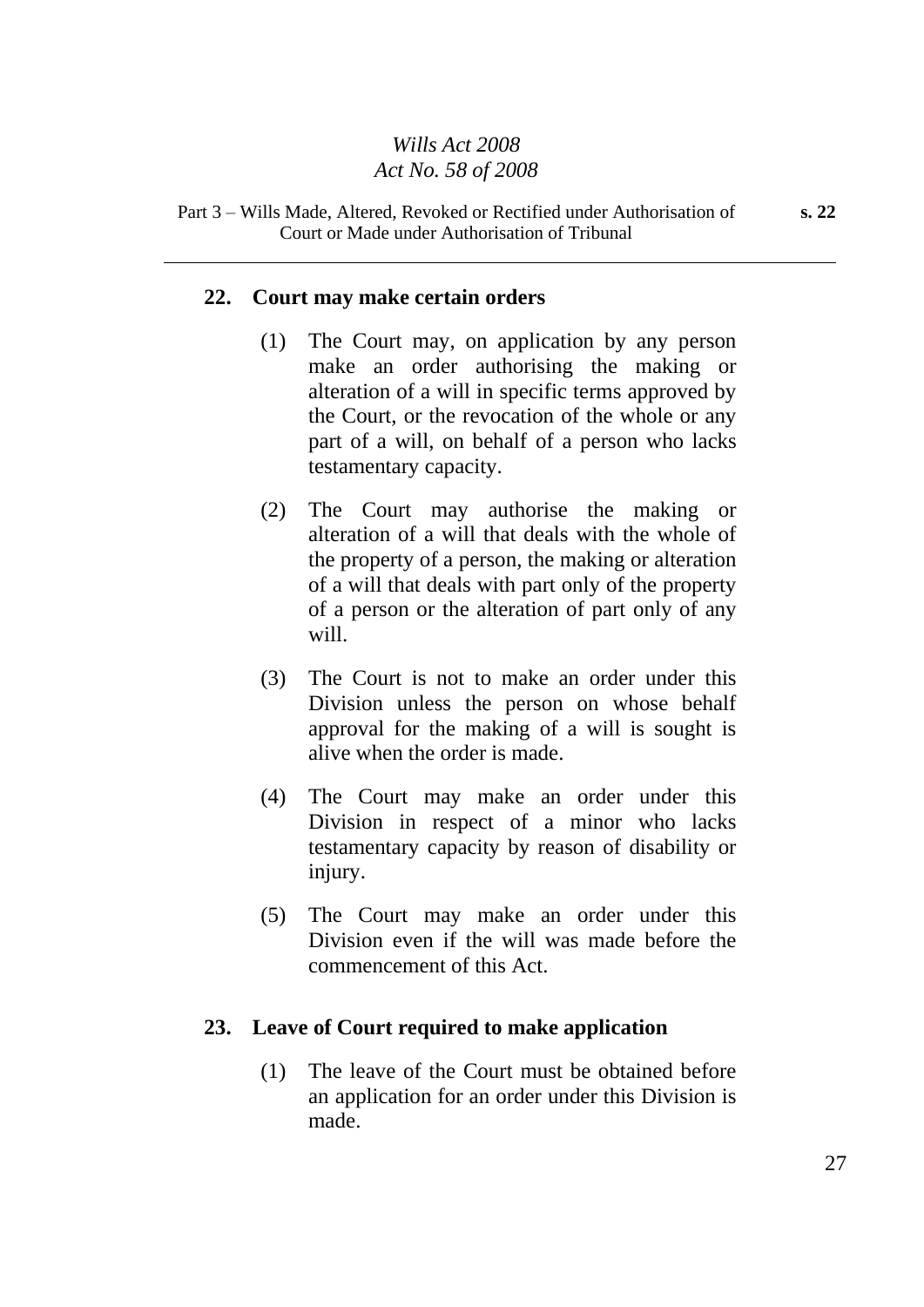#### **s. 23** Part 3 – Wills Made, Altered, Revoked or Rectified under Authorisation of Court or Made under Authorisation of Tribunal

- (2) In applying for leave to make an application for an order under this Division, the applicant for leave must, subject to the Court's discretion, furnish to the Court –
	- (a) a written statement of the general nature of the application and the reasons for making it; and
	- (b) satisfactory evidence of the lack of testamentary capacity of the proposed testator; and
	- (c) an estimate, so far as the applicant is aware of it, of the size and character of the estate of the proposed testator; and
	- (d) an initial draft of the proposed will, alteration or revocation for which the applicant is seeking the Court's approval; and
	- (e) any evidence, so far as it is available, relating to the wishes of the proposed testator; and
	- (f) evidence of the likelihood of the proposed testator acquiring or regaining capacity to make a will at any future time; and
	- (g) any will, or any copy of any will, in the possession of the applicant, or details known to the applicant of any will, of the proposed testator; and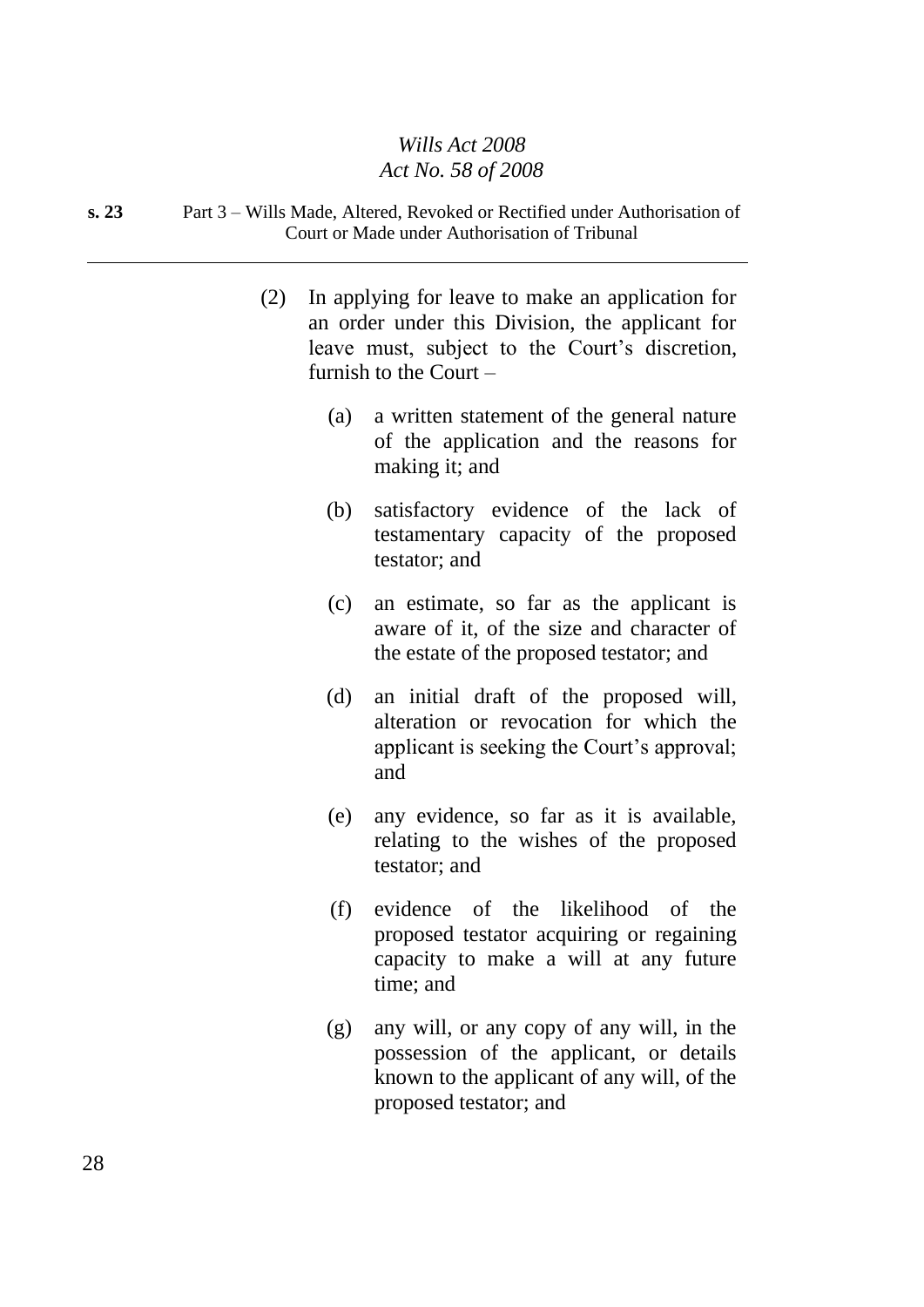- (h) any evidence of the interests, so far as they are known to the applicant, or can be discovered with reasonable diligence, of any person who would be entitled to receive any part of the estate of the proposed testator if the proposed testator were to die intestate; and
- (i) any evidence of any facts so far as they are known to the applicant, or can be discovered with reasonable diligence, indicating the likelihood of an application being made under the *Testator's Family Maintenance Act 1912*; and
- (j) any evidence of the circumstances, so far as they are known to the applicant, or can be discovered with reasonable diligence, of any person for whom the proposed testator might reasonably be expected to make provision under a will; and
- (k) a reference to any disposition for a body, whether charitable or not, or for a charitable purpose that the proposed testator might reasonably be expected to give or make by will; and
- (l) any other facts that the applicant considers to be relevant to the application.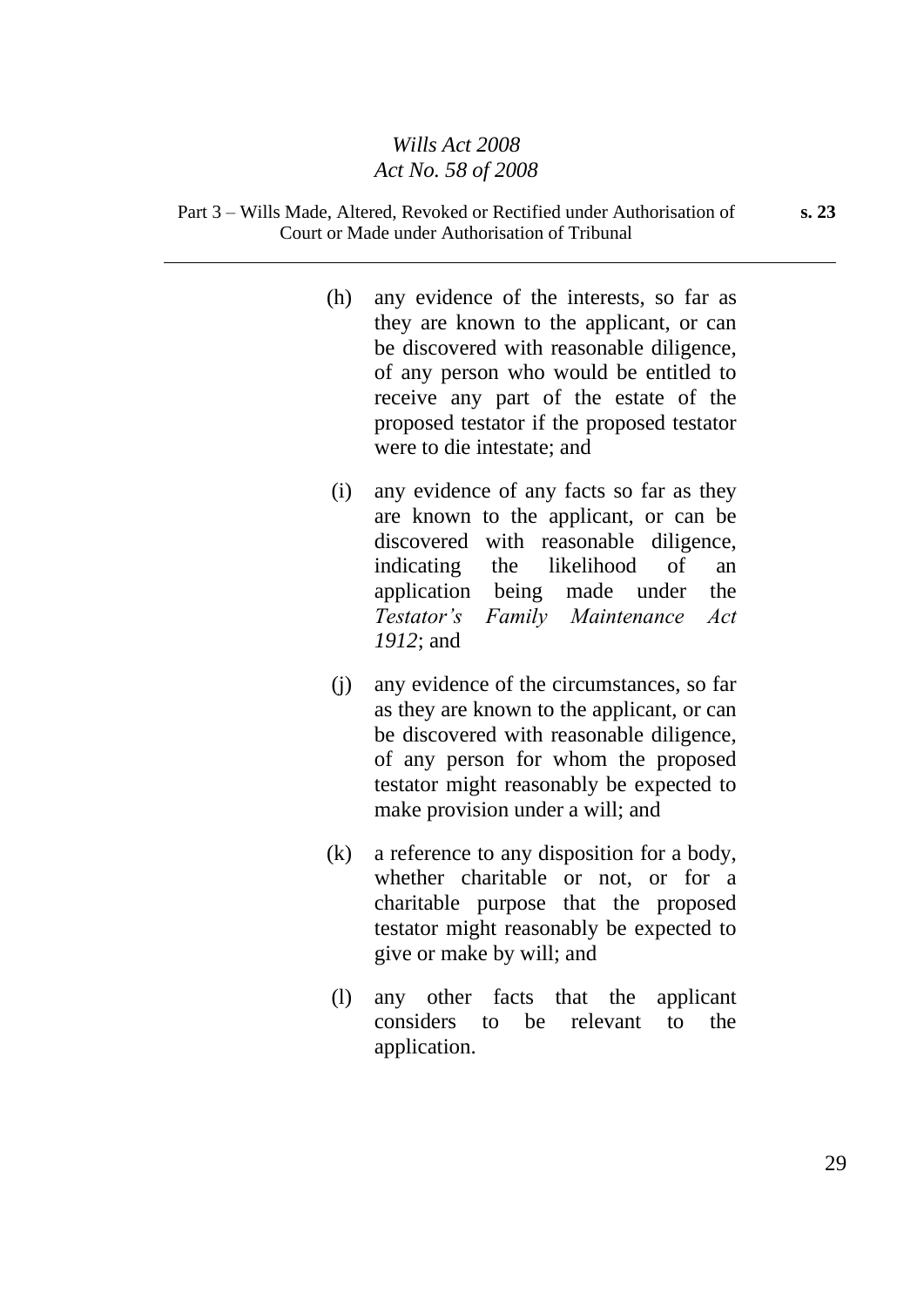#### **s. 24** Part 3 – Wills Made, Altered, Revoked or Rectified under Authorisation of Court or Made under Authorisation of Tribunal

#### **24. Court must be satisfied as to certain matters**

The Court must refuse leave to make an application for an order under this Division unless the Court is satisfied that –

- (a) the applicant is an appropriate person to make an application; and
- (b) there is reason to believe that the proposed testator is or may be incapable of making a will; and
- (c) adequate steps have been taken to allow representation of all persons with a legitimate interest in the application, including persons who have reason to expect a disposition or benefit from the estate of the proposed testator; and
- (d) it is or may be appropriate for an order authorising the making, alteration or revocation of a will to be made for the proposed testator; and
- (e) the proposed will, alteration or revocation is or is reasonably likely to be one that would have been made by the proposed testator if he or she had had testamentary capacity.

#### **25. Hearing of application for leave**

(1) On hearing an application for leave, the Court  $may -$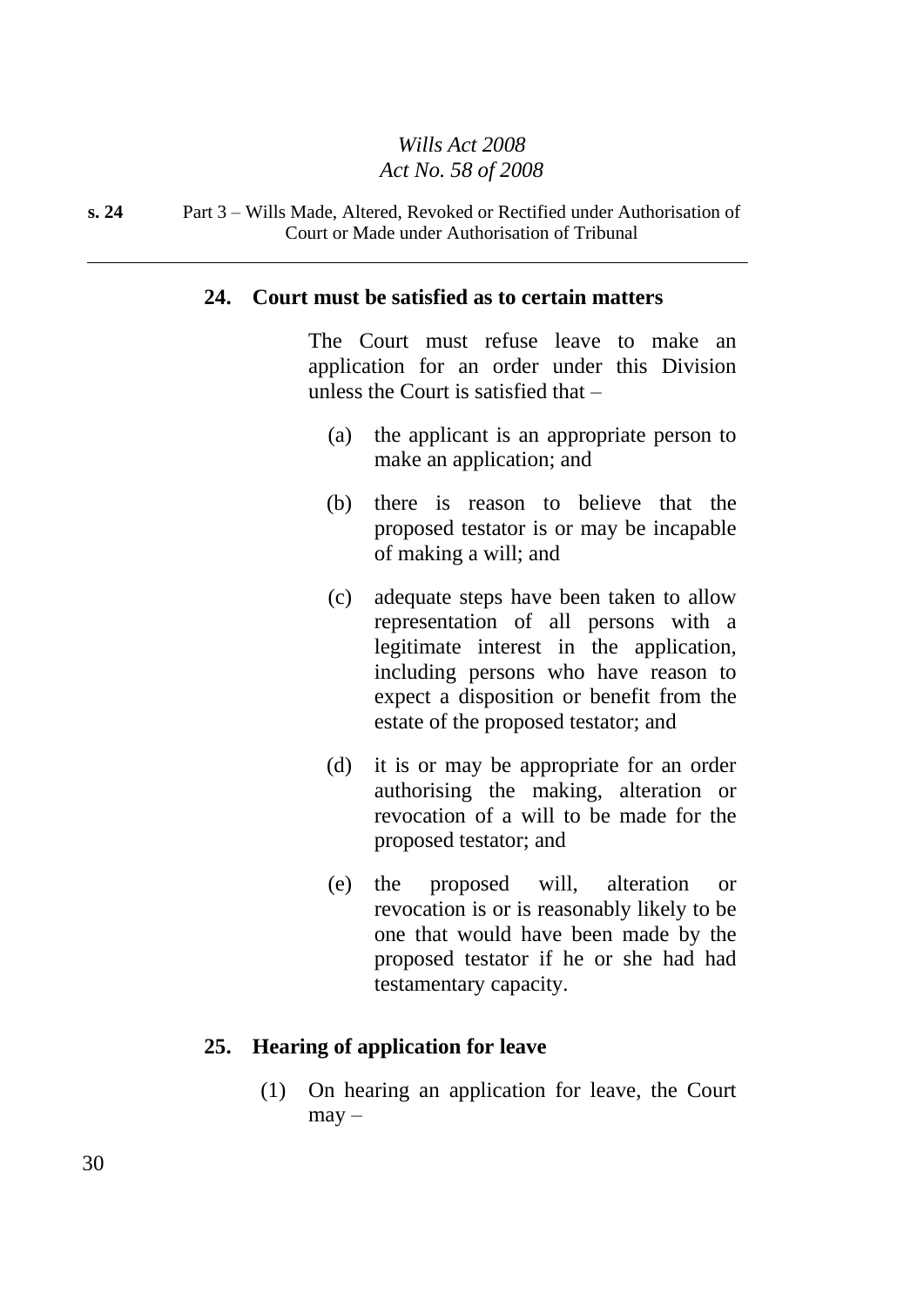Part 3 – Wills Made, Altered, Revoked or Rectified under Authorisation of Court or Made under Authorisation of Tribunal

- (a) give leave and allow the application for leave to proceed as an application for an order under section 22; and
- (b) if satisfied of the matters set out in section 24, make the order.
- (2) Without limiting the action the Court may take in hearing an application for leave, the Court may revise the terms of any draft of the proposed will, alteration or revocation for which the Court's authorisation is sought.

#### **26. Hearing of application for order**

In considering an application for an order authorising the making, alteration or revocation of a will, the Court –

- (a) may have regard to any information given to the Court in support of an application for leave under section 23; and
- (b) may inform itself of any other matter in any manner it sees fit; and
- (c) is not bound by the rules of evidence.

#### **27. Execution of a will**

A will, or instrument altering or revoking a will, made pursuant to an order under this Division, must be signed by the Registrar and must be sealed with the seal of the Court.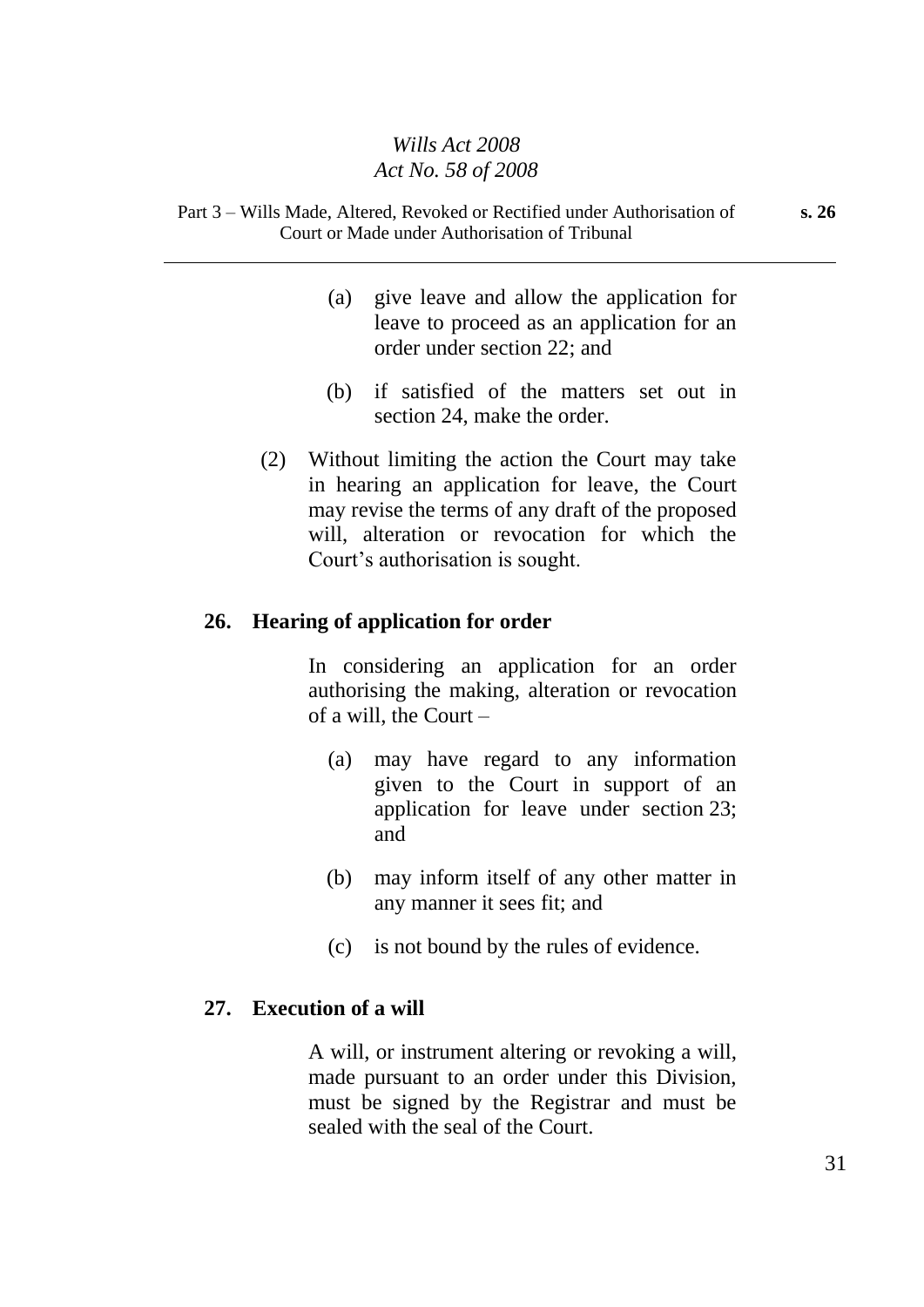#### **s. 28** Part 3 – Wills Made, Altered, Revoked or Rectified under Authorisation of Court or Made under Authorisation of Tribunal

## **28. Will or instrument to be forwarded to certain persons**

On the execution of a statutory will, or an instrument altering or revoking a will, made pursuant to an order under this Division the Registrar must forward –

- (a) the will to the executor named in the will or, if the executor is not the Public Trustee or a trustee company within the meaning of the *Trustee Companies Act 1953*, to a law practice nominated by the executor; and
- (b) the instrument to the executor named in the will which the instrument is altering or revoking and any executor named in the instrument or, if the executor is not the Public Trustee or a trustee company within the meaning of the *Trustee Companies Act 1953*, to a law practice nominated by the executor; and
- (c) a copy of the will or instrument to the proposed testator.

## *Division 3 – Power of Tribunal to make statutory will for person lacking in testamentary capacity*

## **29. Interpretation**

In this Division –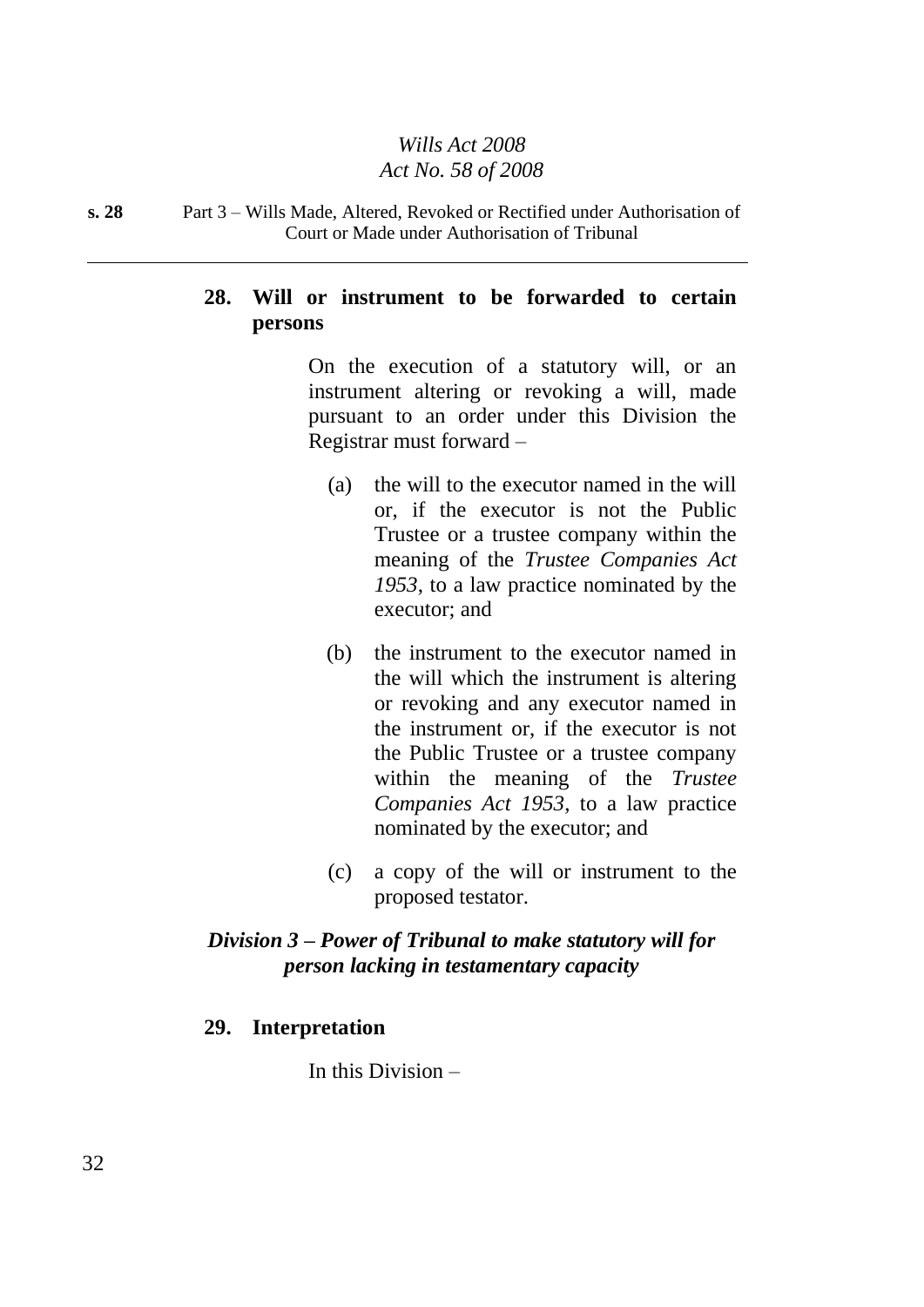Part 3 – Wills Made, Altered, Revoked or Rectified under Authorisation of Court or Made under Authorisation of Tribunal

> *proposed testator* means the person on whose behalf an order authorising the making of a will is sought under this Division.

#### **30. Tribunal may make certain orders**

- (1) The Tribunal may, in accordance with this Division, make orders authorising the making of a will in specific terms approved by the Tribunal on behalf of a person who lacks testamentary capacity.
- (2) For the purposes of this Division, a person does not lack testamentary capacity by reason only of the fact that he or she is a minor, but does lack testamentary capacity if he or she is a minor and lacks testamentary capacity by reason of disability or injury.
- (3) The powers of the Tribunal under subsection (1) may be exercised –
	- (a) on the application of any person; or
	- (b) of its own motion –

but the Tribunal must first hold a hearing in accordance with the *Tasmanian Civil and Administrative Tribunal Act 2020*.

(4) The Tribunal may not make an order under subsection (1) unless it is satisfied, after making such enquiries as it considers reasonable, that the person has not made a will or any purported will.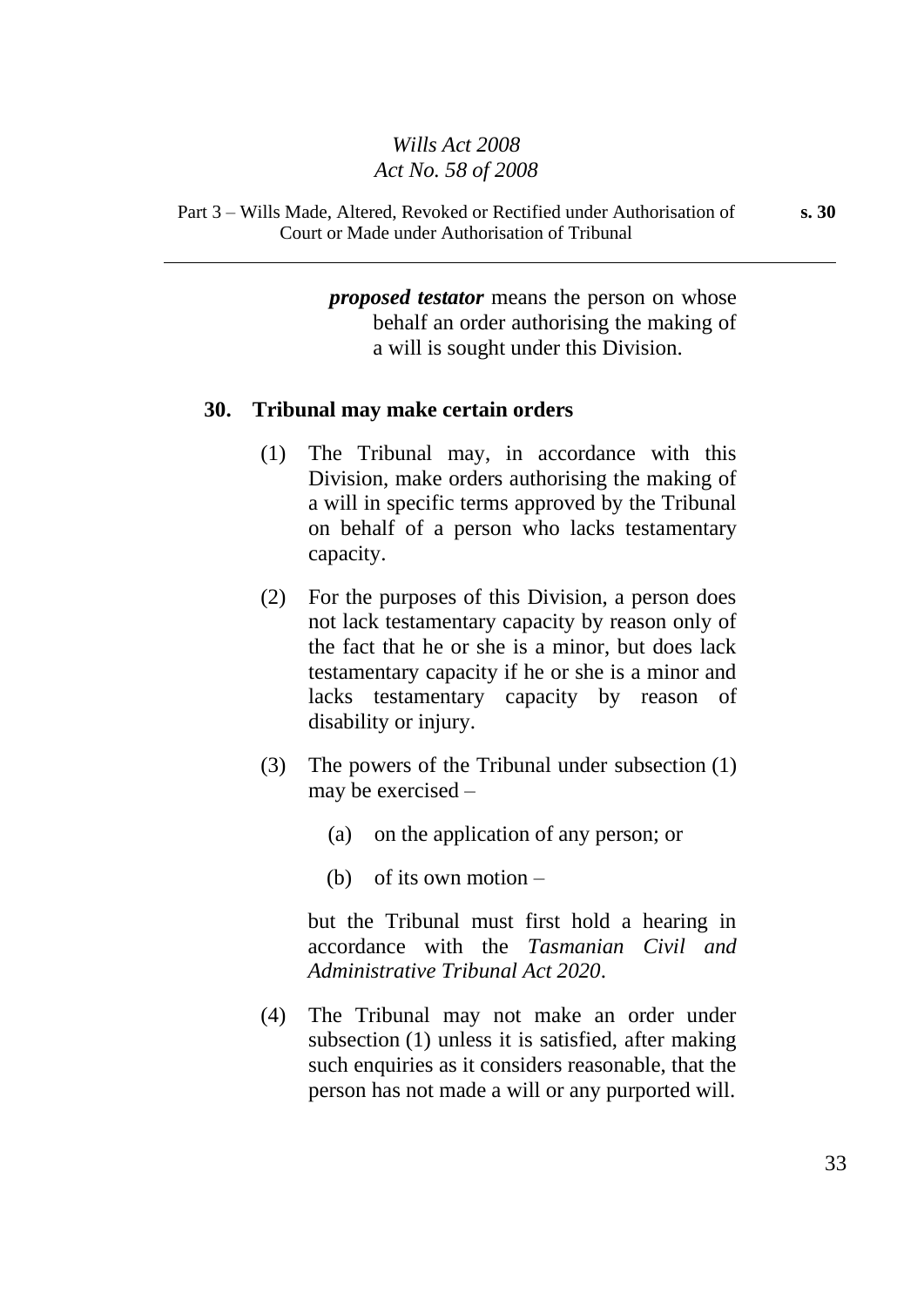#### **s. 31** Part 3 – Wills Made, Altered, Revoked or Rectified under Authorisation of Court or Made under Authorisation of Tribunal

- (5) The Tribunal may authorise the making of a will that deals with the whole or part of the property of the person.
- (6) The Tribunal is not to make an order under this Division unless the person on whose behalf authorisation for the making of the will is sought is alive when the order is made.
- (7) The Tribunal may at any time direct that a matter before the Tribunal pursuant to this Division proceed by way of an application to the Court under Division 2.

## **31. Validity of statutory wills made by Tribunal**

A statutory will made by the Tribunal is invalid if there exists a prior will, which is not a statutory will made by the Tribunal or the Guardianship and Administration Board formerly established under the *Guardianship and Administration Act 1995*, of the person for whom it is made.

## **32. Application for a statutory will**

- (1) In applying to the Tribunal for a statutory will under this Division, the applicant must, subject to the Tribunal's discretion, provide to the Tribunal –
	- (a) a written statement of the general nature of the application and the reasons for making it, including the grounds on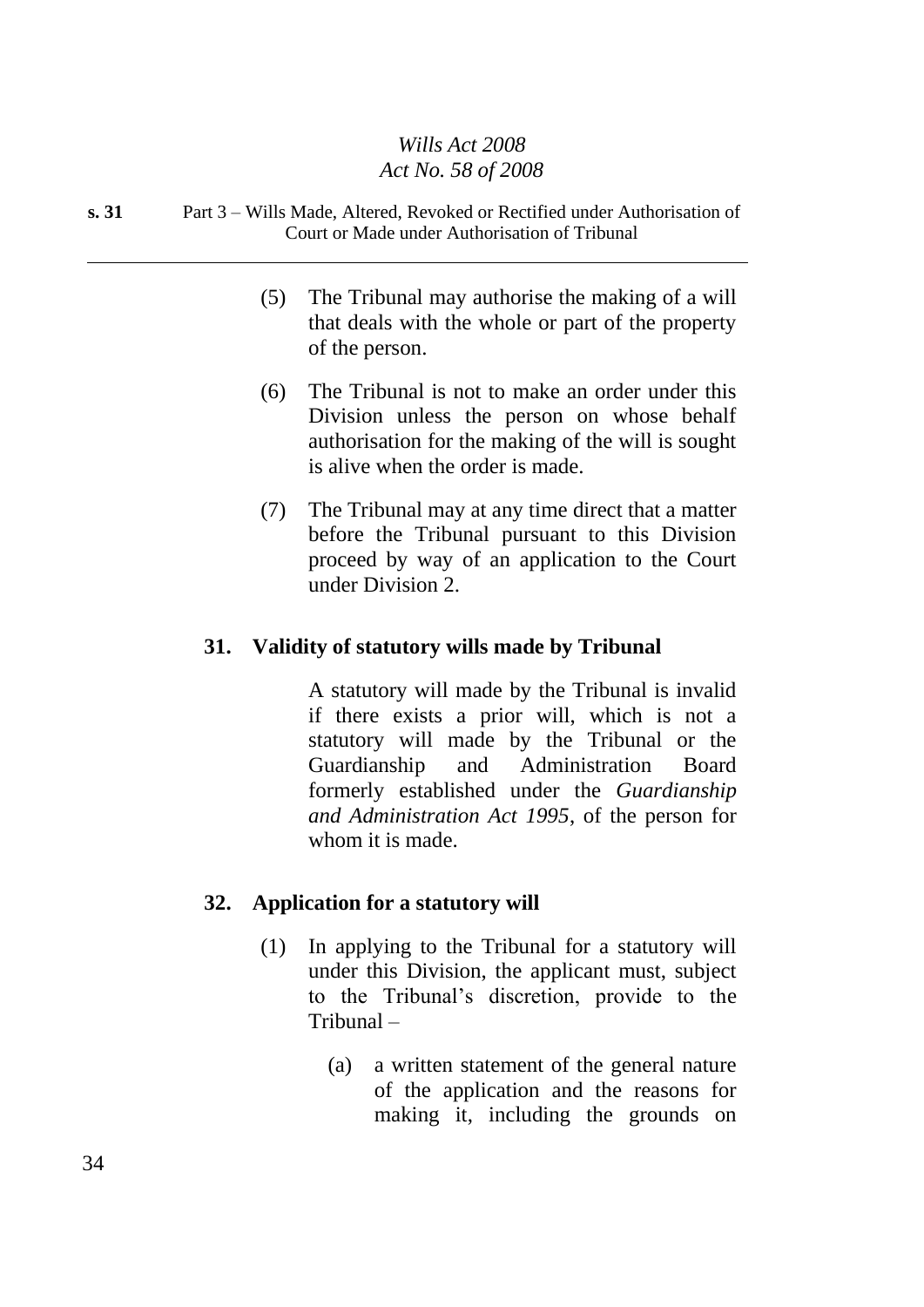Court or Made under Authorisation of Tribunal

which it is alleged that the person for whom the will is proposed to be made lacks testamentary capacity; and (b) an estimate, so far as the applicant is aware of it, of the size and character of the estate of the proposed testator; and (c) a proposal nominating the persons who should benefit under the proposed will and the extent to which each person nominated should share in the estate; and (d) any evidence, so far as it is available, relating to the wishes of the proposed testator; and (e) evidence of the likelihood of the proposed testator acquiring or regaining capacity to make a will at any future time; and (f) a statutory declaration stating that it is the applicant's belief that the proposed testator has not made a will or any purported will and setting out the reasons for that belief; and (g) any evidence of the interests, so far as they are known to the applicant, or can be discovered with reasonable diligence, of any person who would be entitled to receive any part of the estate of the proposed testator if the proposed testator were to die intestate; and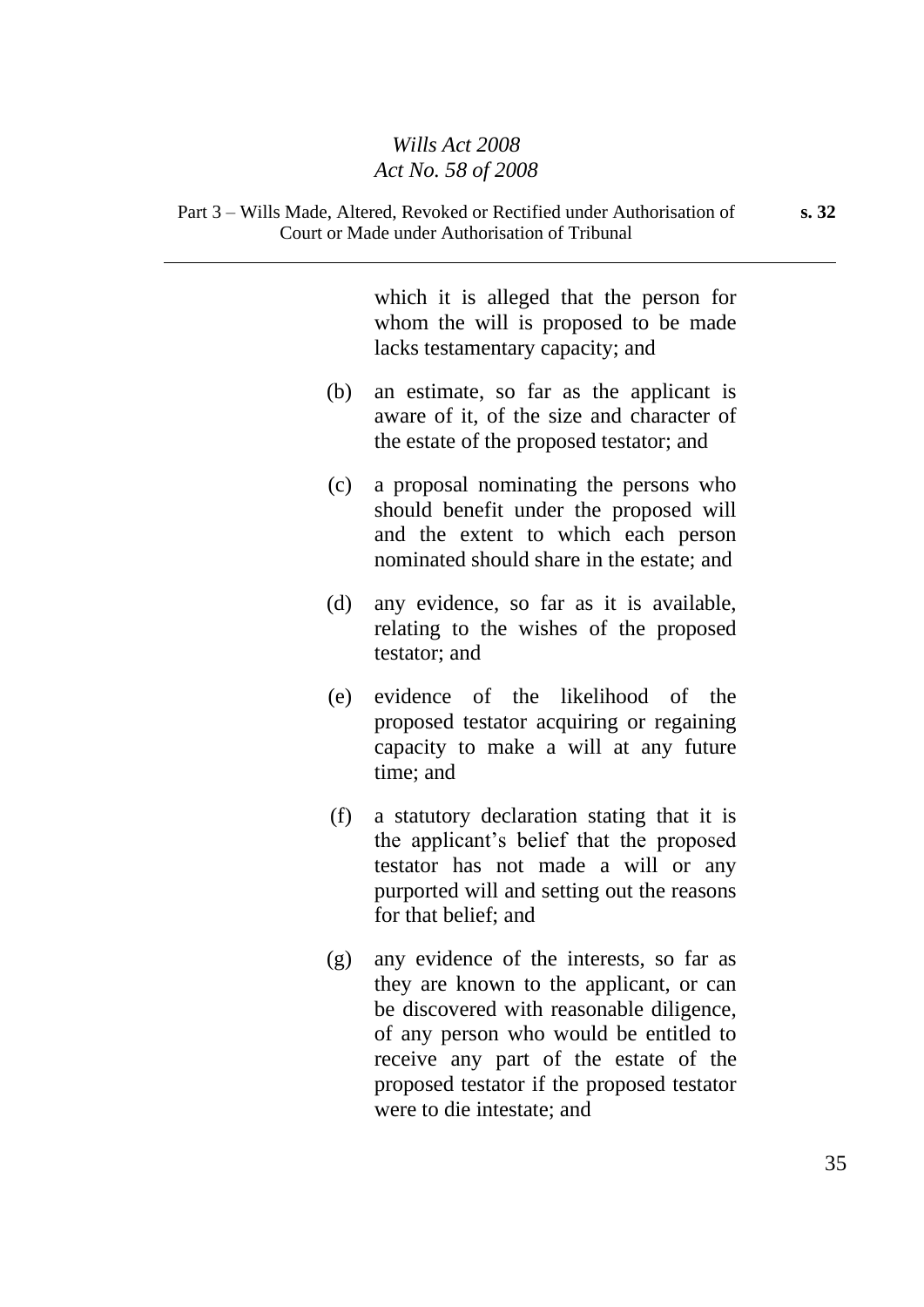#### **s. 33** Part 3 – Wills Made, Altered, Revoked or Rectified under Authorisation of Court or Made under Authorisation of Tribunal

- (h) any evidence of any facts indicating the likelihood, so far as they are known to the applicant, or can be discovered with reasonable diligence, of an application being made under the *Testator's Family Maintenance Act 1912*; and
- (i) any evidence of the circumstances, so far as they are known to the applicant, or can be discovered with reasonable diligence, of any person for whom the proposed testator might reasonably be expected to make provision under a will; and
- (j) a reference to any disposition for a body, whether charitable or not, or for a charitable purpose that the proposed testator might reasonably be expected to give or make by will; and
- (k) any other facts that the applicant considers to be relevant to the application.
- (2) An application under subsection (1) is to be lodged with the Registrar, within the meaning of the *Tasmanian Civil and Administrative Tribunal Act 2020*.

#### **33. Tribunal must be satisfied of certain matters**

The Tribunal must not make an order authorising the making of a will for a proposed testator unless it is satisfied –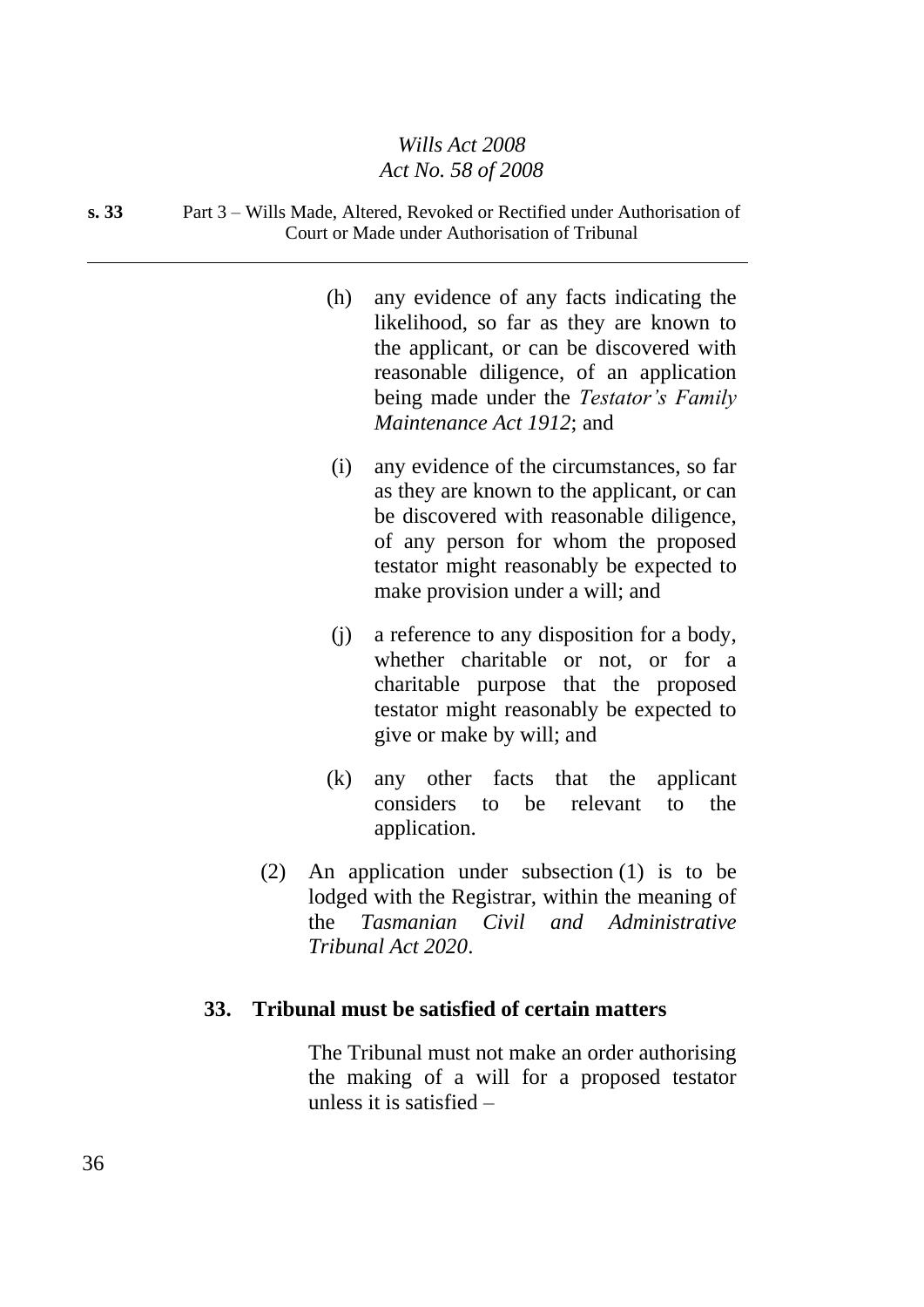- Part 3 Wills Made, Altered, Revoked or Rectified under Authorisation of Court or Made under Authorisation of Tribunal
	- (a) if there is an applicant, that the applicant is an appropriate person to make the application; and
	- (b) that there is reason to believe that the proposed testator is incapable of making a will; and
	- (c) following such enquiries as are reasonable, that the proposed testator has not made a will or any purported will; and
	- (d) that adequate steps have been taken to allow representation of all persons with a legitimate interest in the application, including persons who have reason to expect a disposition or benefit from the estate of the proposed testator; and
	- (e) that it is appropriate to make an order for the execution of a will for a proposed testator; and
	- (f) that the proposed will, alteration of revocation is or is reasonably likely to be one that would have been made by the proposed testator if he or she had had testamentary capacity.

34**.** . . . . . . . .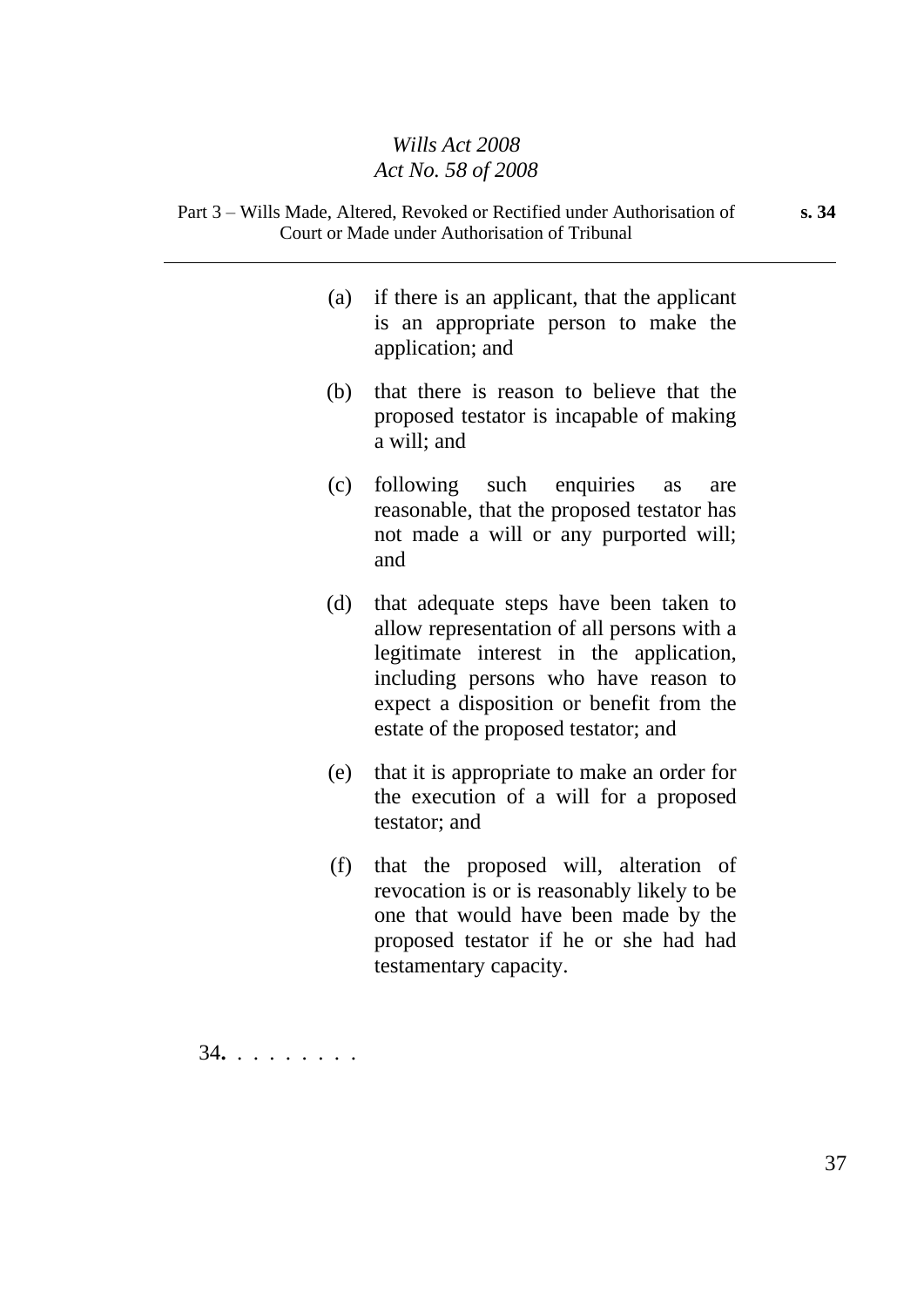#### **s. 35** Part 3 – Wills Made, Altered, Revoked or Rectified under Authorisation of Court or Made under Authorisation of Tribunal

#### **35. Execution of a will made under this Division**

If the Tribunal makes an order authorising the making of a will for any person, a will executed under that order is to be –

- (a) signed by the President or Deputy President of the Tribunal in the presence of 2 or more witnesses present at the same time; and
- (b) attested and subscribed by those witnesses in the presence of the President or Deputy President.

#### **36. Alteration of statutory will made by Tribunal**

The Tribunal may alter a statutory will made by the Tribunal, or by the Guardianship and Administration Board formerly established under the *Guardianship and Administration Act 1995*, on application by a person in accordance with this Division as if references to the procedure for making a statutory will were read as references to the procedure for alteration of a statutory will.

#### **37. Revocation of statutory will made by Tribunal**

(1) The Tribunal may revoke a statutory will made by the Tribunal, or by the Guardianship and Administration Board formerly established under the *Guardianship and Administration Act 1995*, on application by a person in accordance with this Division as if references to the procedure for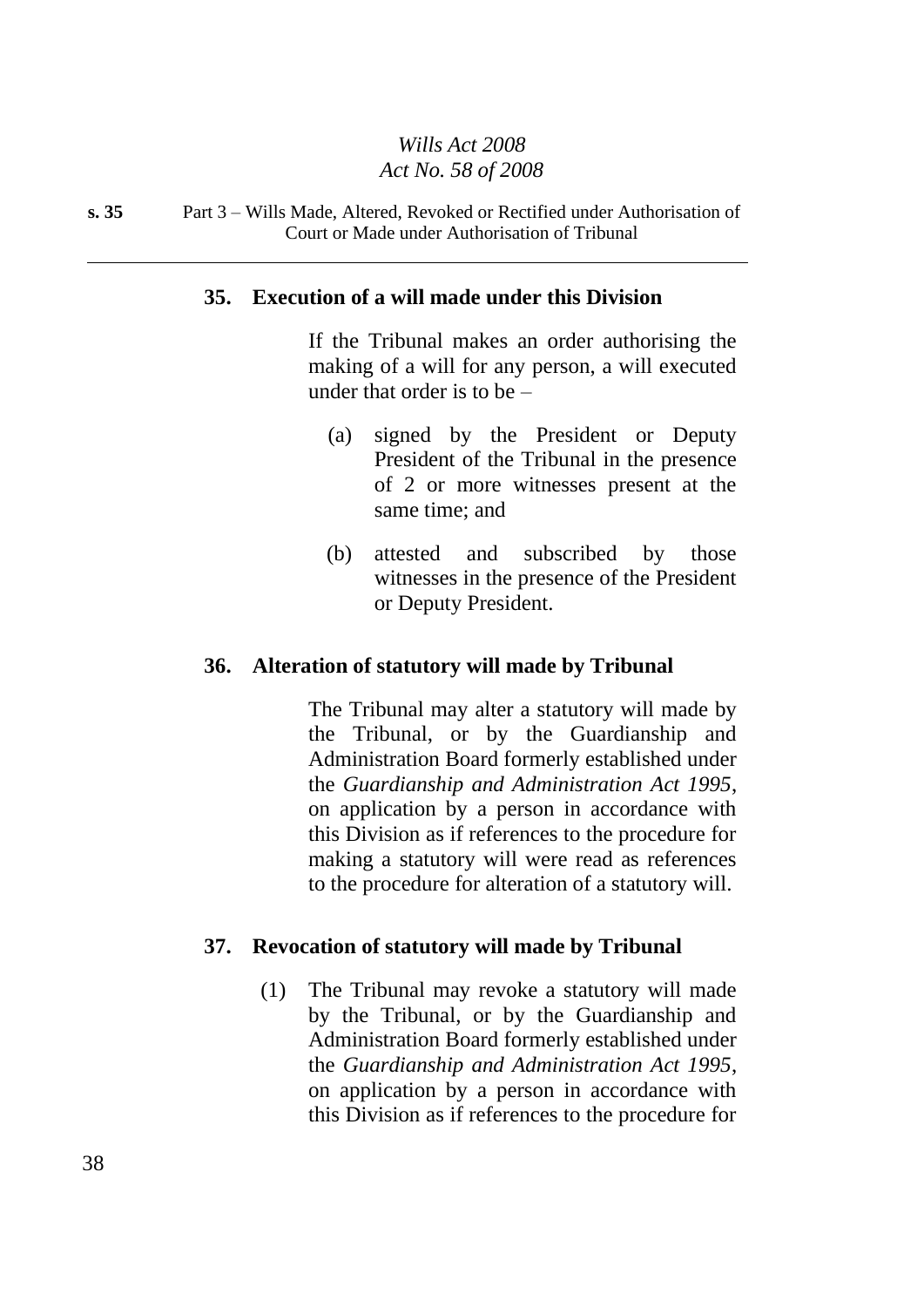Part 3 – Wills Made, Altered, Revoked or Rectified under Authorisation of Court or Made under Authorisation of Tribunal

> making a statutory will were read as references to the procedure for revocation of a statutory will.

(2) A person who acquires or regains capacity to make a will after a statutory will has been made on his or her behalf may revoke the statutory will in the same manner as a will may be revoked under Division 3 of Part 2.

## **38. Statutory will made by Tribunal to be forwarded to executor**

On the execution of a statutory will, the Tribunal must forward –

- (a) the will to the executor named in the will or, if the executor is not the Public Trustee or a Trustee Company within the meaning of the *Trustee Companies Act 1953*, to a law practice nominated by the executor; and
- (b) a copy of the will to the proposed testator.

#### *Division 4 – Statutory wills generally*

#### **39. Effect of statutory will**

A statutory will has the same effect for all purposes as if –

(a) the person for whom it is made were capable of making a will; and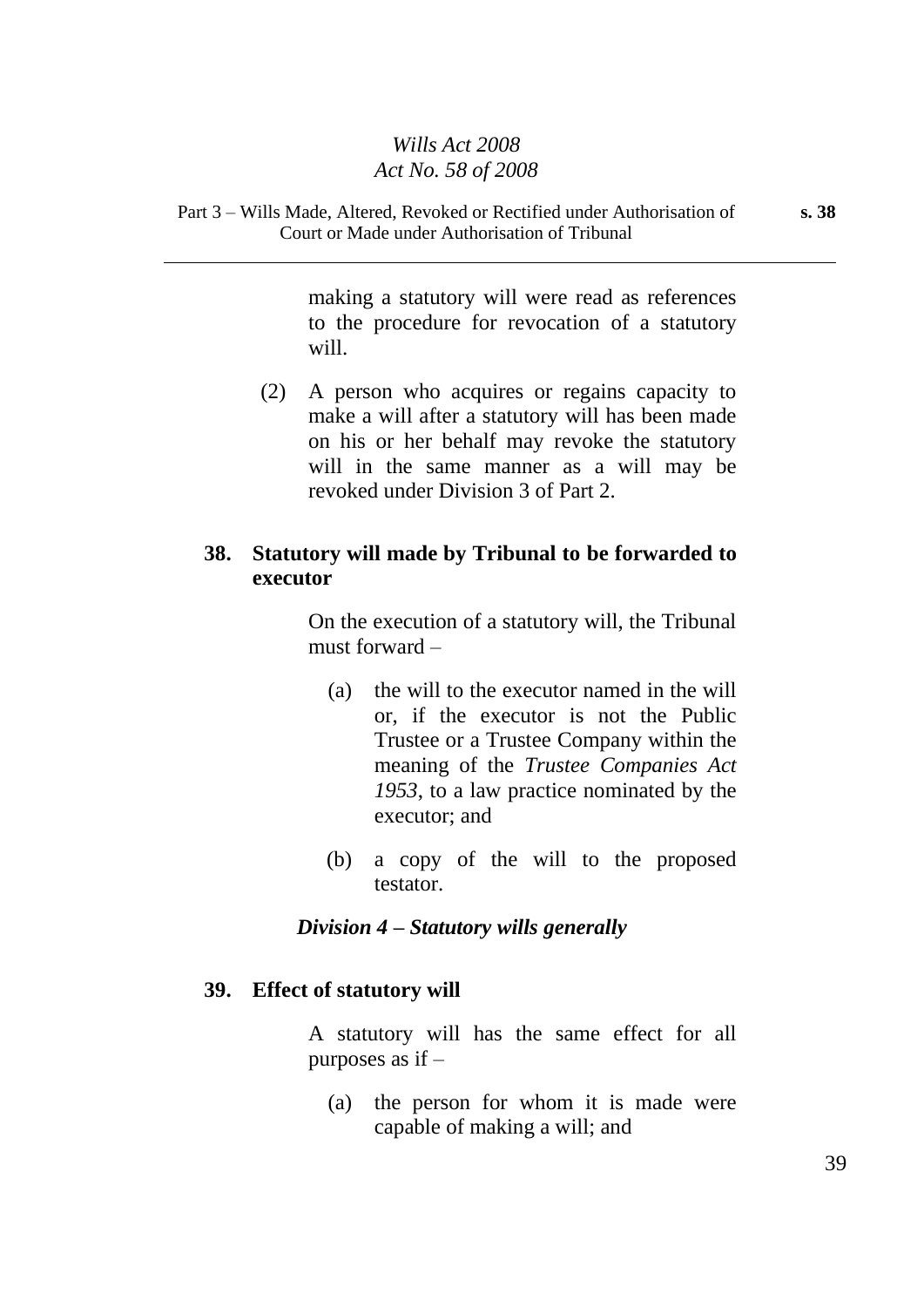#### **s. 40** Part 3 – Wills Made, Altered, Revoked or Rectified under Authorisation of Court or Made under Authorisation of Tribunal

(b) the statutory will had been executed by him or her in the manner required by Division 2 of Part 2.

#### **40. Recognition of statutory wills**

A statutory will made according to the law of the place where the deceased was resident at the time of execution is to be regarded as a valid will of the deceased.

## **41. Application of common law and equity to statutory wills**

The principles and rules of the common law and of equity are, to the extent that they are not inconsistent with this Part, to apply to a valid statutory will in the same way as they apply to a will executed in accordance with Division 2 of Part 2.

#### *Division 5 – Rectification of wills by Court*

#### **42. Court may rectify a will**

- (1) The Court may make an order to rectify a will to carry out the intentions of the testator if the Court is satisfied beyond reasonable doubt that the will does not carry out the testator's intentions because –
	- (a) a clerical error was made; or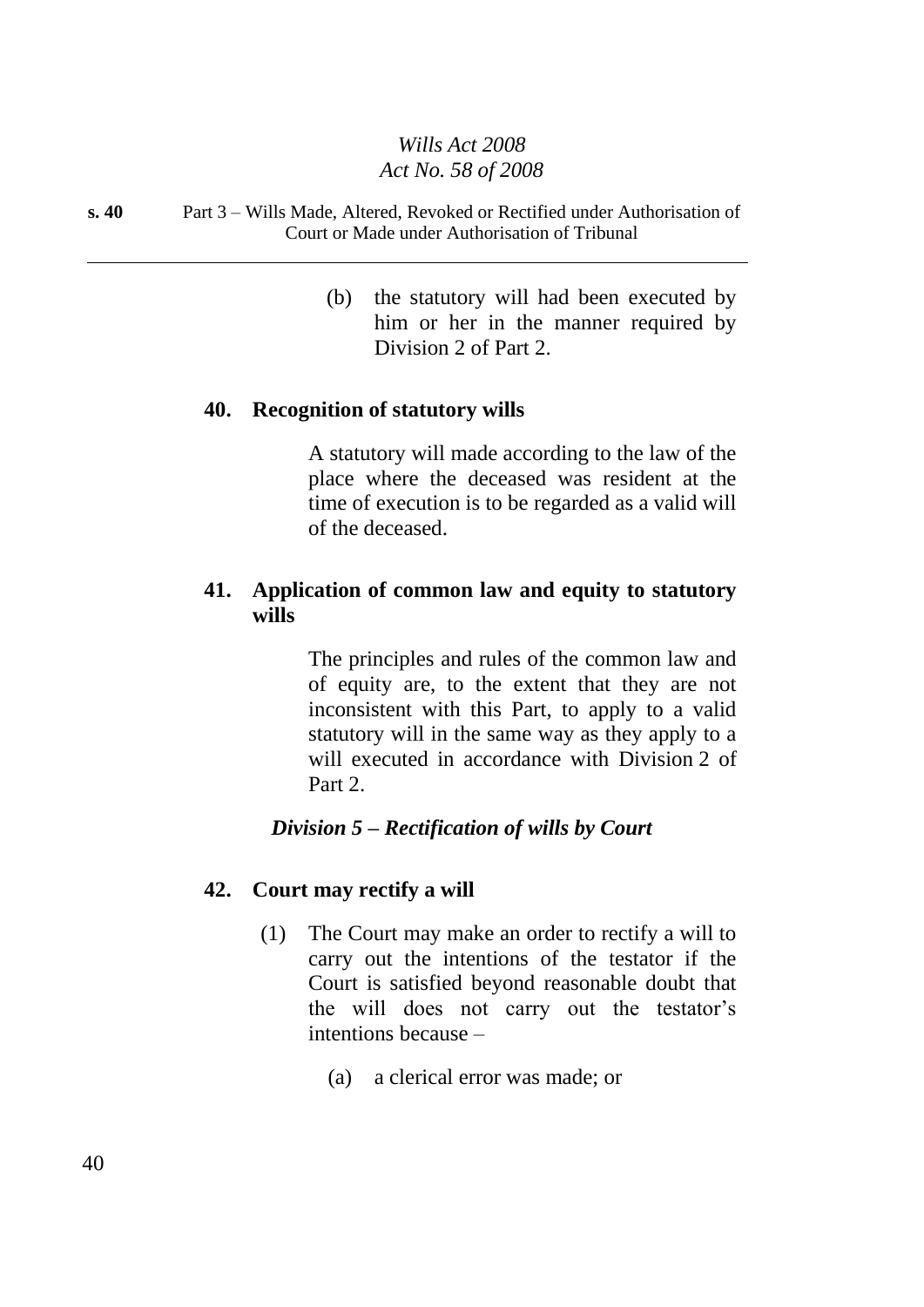- (b) the will does not give effect to the testator's instructions.
- (2) A person who wishes to make an application for an order under this section must apply to the Court within 3 months after the date of the death of the testator.
- (3) The Court may extend the period of time for making the application if the Court thinks this is necessary, even if the original period of time has expired, but not if the final distribution of the estate has been made.
- (4) A personal representative who makes a distribution to a beneficiary is not liable if –
	- (a) the distribution is made under section 64; or
	- (b) the distribution is made  $-$ 
		- (i) at a time when the personal representative was not aware of any application for rectification or any application having been made under the *Testator's Family Maintenance Act 1912*; and
		- (ii) at least 3 months after the death of the testator.
- (5) The Court may direct that a certified copy of an order made under this section be attached to a will to which it applies and must, if it so directs,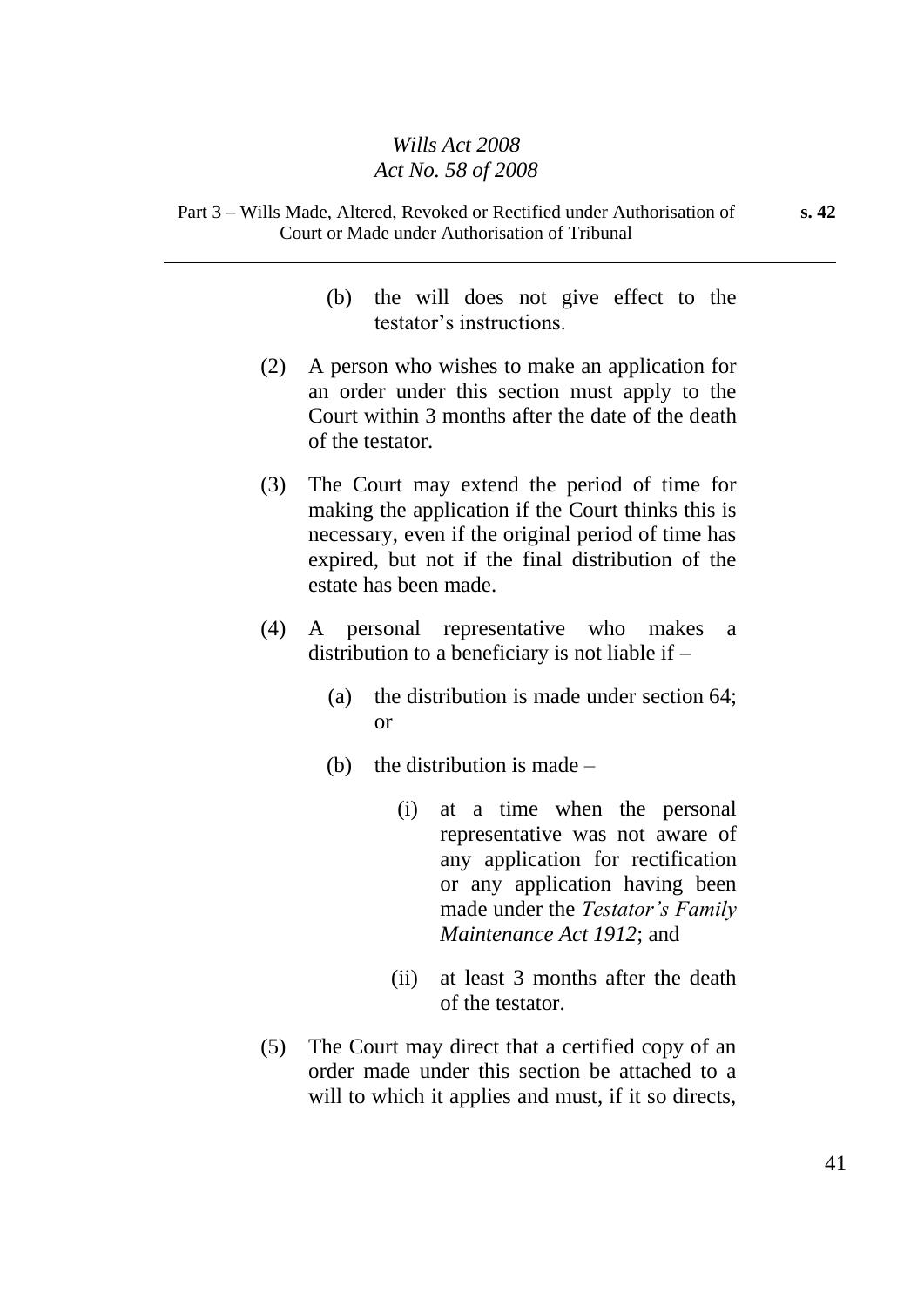#### **s. 42** Part 3 – Wills Made, Altered, Revoked or Rectified under Authorisation of Court or Made under Authorisation of Tribunal

retain the will until the copy of the order is attached.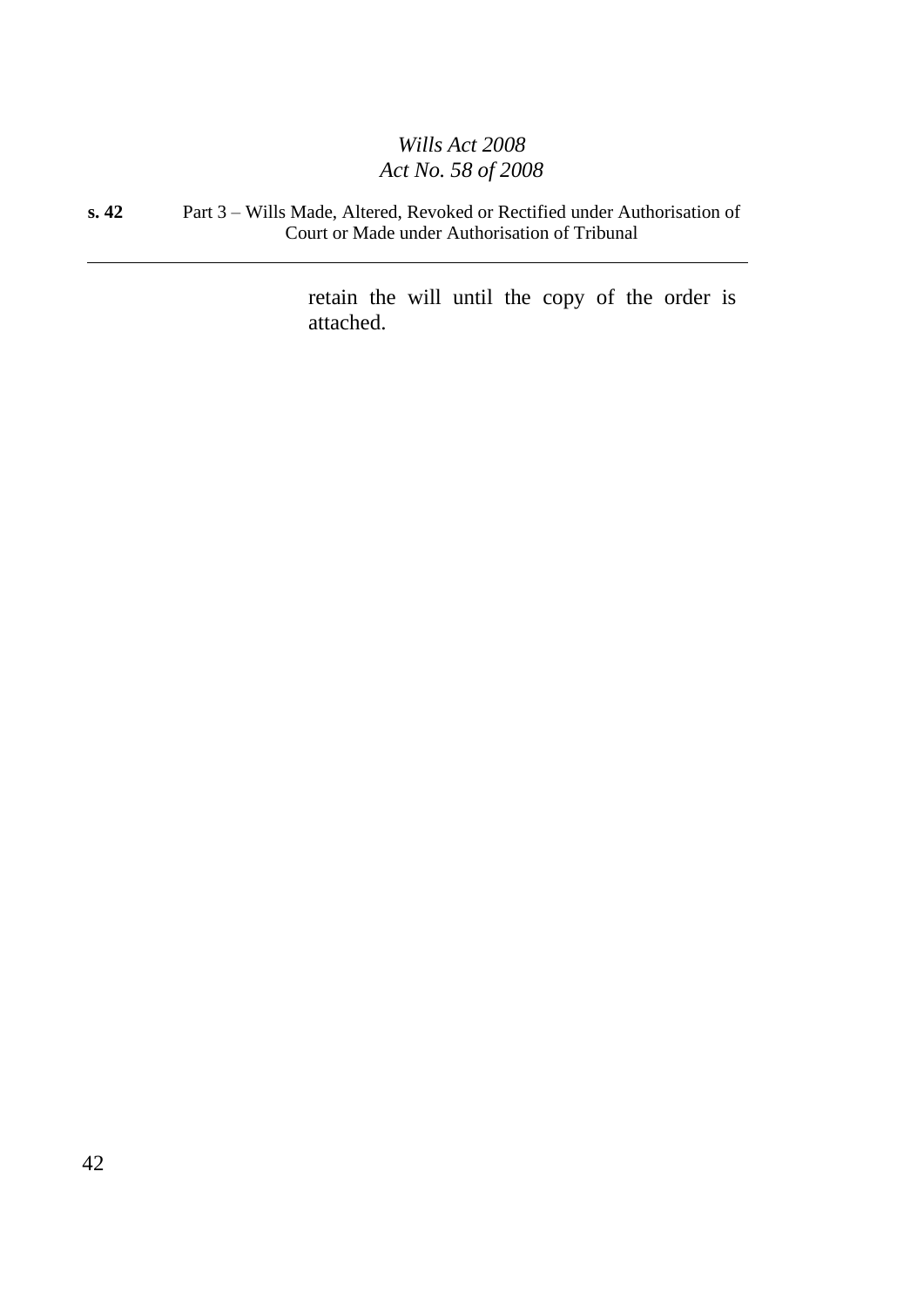## **PART 4 – CONSTRUCTION OF WILLS**

## **43. What interest in property does a will dispose of?**

## $If -$

- (a) a testator has made a will disposing of property; and
- (b) after the making of the will and before his or her death, the testator disposes of an interest in that property –

the will operates to dispose of any remaining interest the testator has in that property.

## **44. When a will takes effect**

- (1) A will takes effect, with respect to the property disposed of by the will, as if it had been executed immediately before the death of the testator.
- (2) This section does not apply if a contrary intention appears in the will.

## **45. Effect of failure of disposition**

(1) To the extent that any disposition of property in a will, other than the exercise of a power of appointment, is ineffective wholly or in part, the will takes effect as if the property or the undisposed part of the property were part of the residuary estate of the testator.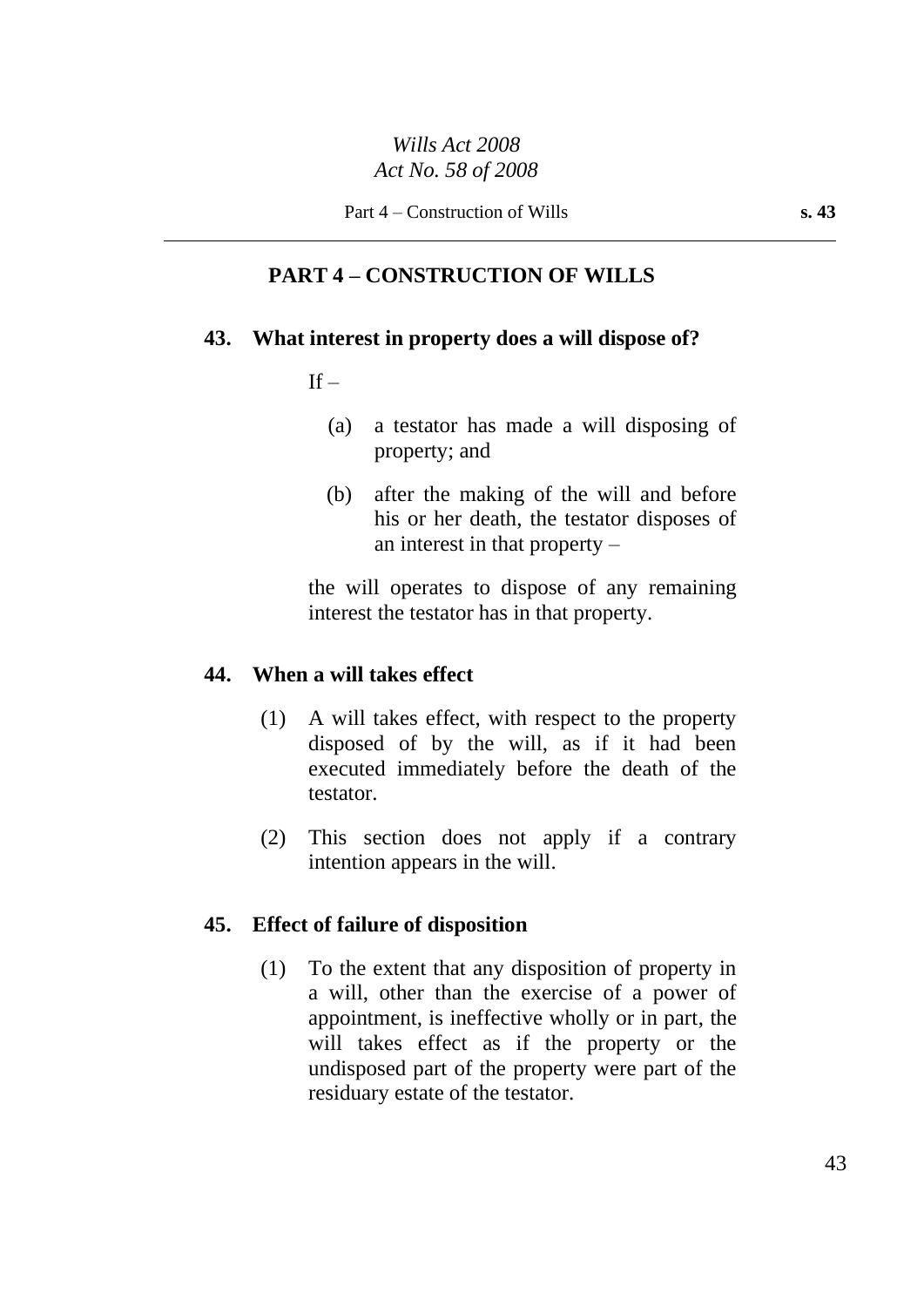(2) This section does not apply if a contrary intention appears in the will.

## **46. Use of extrinsic evidence to clarify a will**

- (1) In proceedings to construe a will, evidence, including evidence of the testator's intention, is admissible to the extent that the language used in the will renders the will, or any part of the will  $-$ 
	- (a) meaningless; or
	- (b) ambiguous on the face of the will; or
	- (c) ambiguous in the light of the surrounding circumstances.
- (2) Evidence of a testator's intention is not admissible to establish any of the circumstances referred to in subsection  $(1)(c)$ .
- (3) Nothing in this section prevents evidence that is otherwise admissible at law from being admissible in proceedings to construe a will.

#### **47. Effect of change in testator's domicile**

The construction of a will is not altered because of any change in the testator's domicile after executing the will.

## **48. Income on contingent, future or deferred dispositions**

A contingent, future or deferred disposition of property, whether specific or residuary, in a will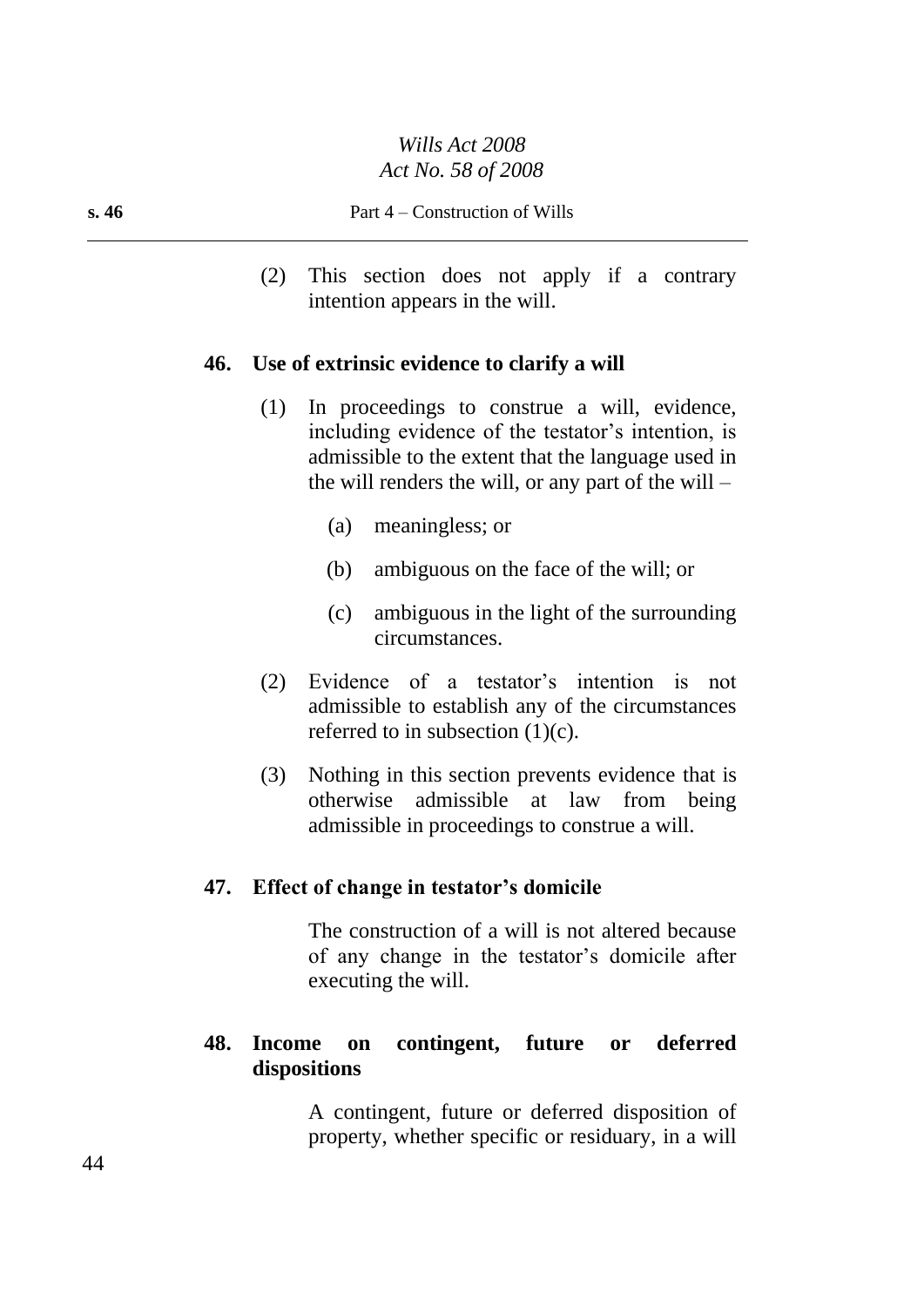includes any intermediate income of the property that has not been disposed of by the will.

## **49. Beneficiaries must survive testator for 30 days**

- (1) If a disposition is made in a will to a person who dies within 30 days after the death of the testator, the will is to take effect as if the person had died immediately before the testator.
- (2) This section does not apply if a contrary intention appears in the will.
- (3) A general requirement or condition that a beneficiary survive the testator does not indicate a contrary intention for the purpose of this section.

## **50. What does general disposition of property include?**

A general disposition in a will of all or the residue of the testator's property, or of all or the residue of his or her property of a particular description, includes all the property of the relevant description over which he or she has a general power of appointment exercisable by will and operates as an exercise of the power.

## **51. What does general disposition of land include?**

A general disposition, in a will, of land or of land in a particular area includes leasehold land whether or not the testator owns freehold land.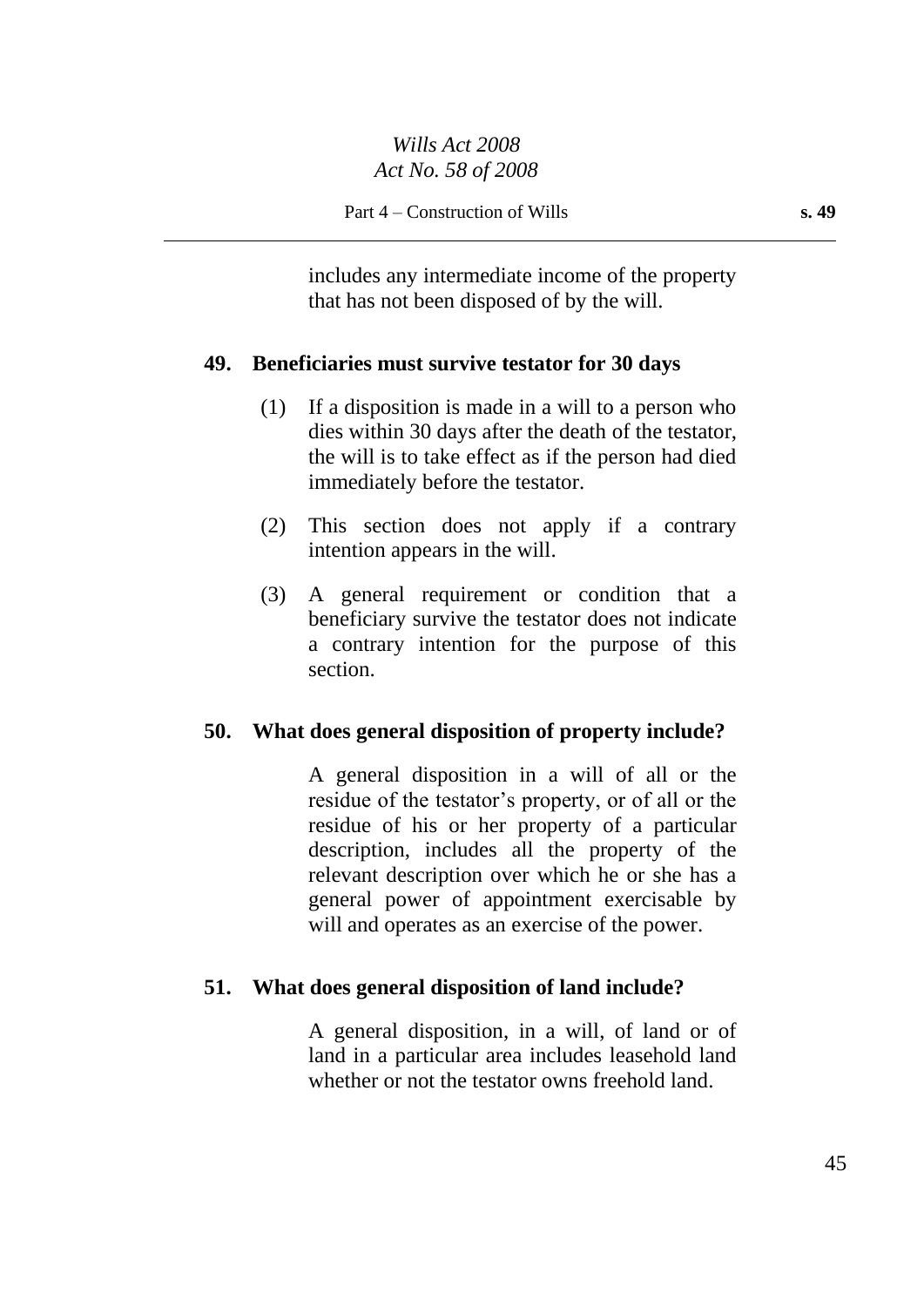## **52. Effect of devise of real property without words of limitation**

- (1) A disposition of real property, in a will, to a person without words of limitation is to be construed as passing the whole estate or interest of the testator in that property to that person.
- $(2)$  Where
	- (a) any real estate is devised to a trustee, without any express limitation of the estate to be taken by the trustee; and
	- (b) the beneficial interest in that real estate, or in the surplus rents and profits of that real estate, is not given to a person for life, or that beneficial interest is given to a person for life, but the purposes of the trust may continue beyond the life of that person –

that devise is to be construed to vest in that trustee the whole legal estate (whether the fee simple or any other estate) which the testator had power to dispose of by will in that real estate, and not an estate determinable when the purposes of the trust are satisfied.

#### **53. How dispositions to issue operate**

(1) A disposition to a person's issue without limitation as to remoteness must be distributed to that person's issue in the same way as that person's estate would be distributed if that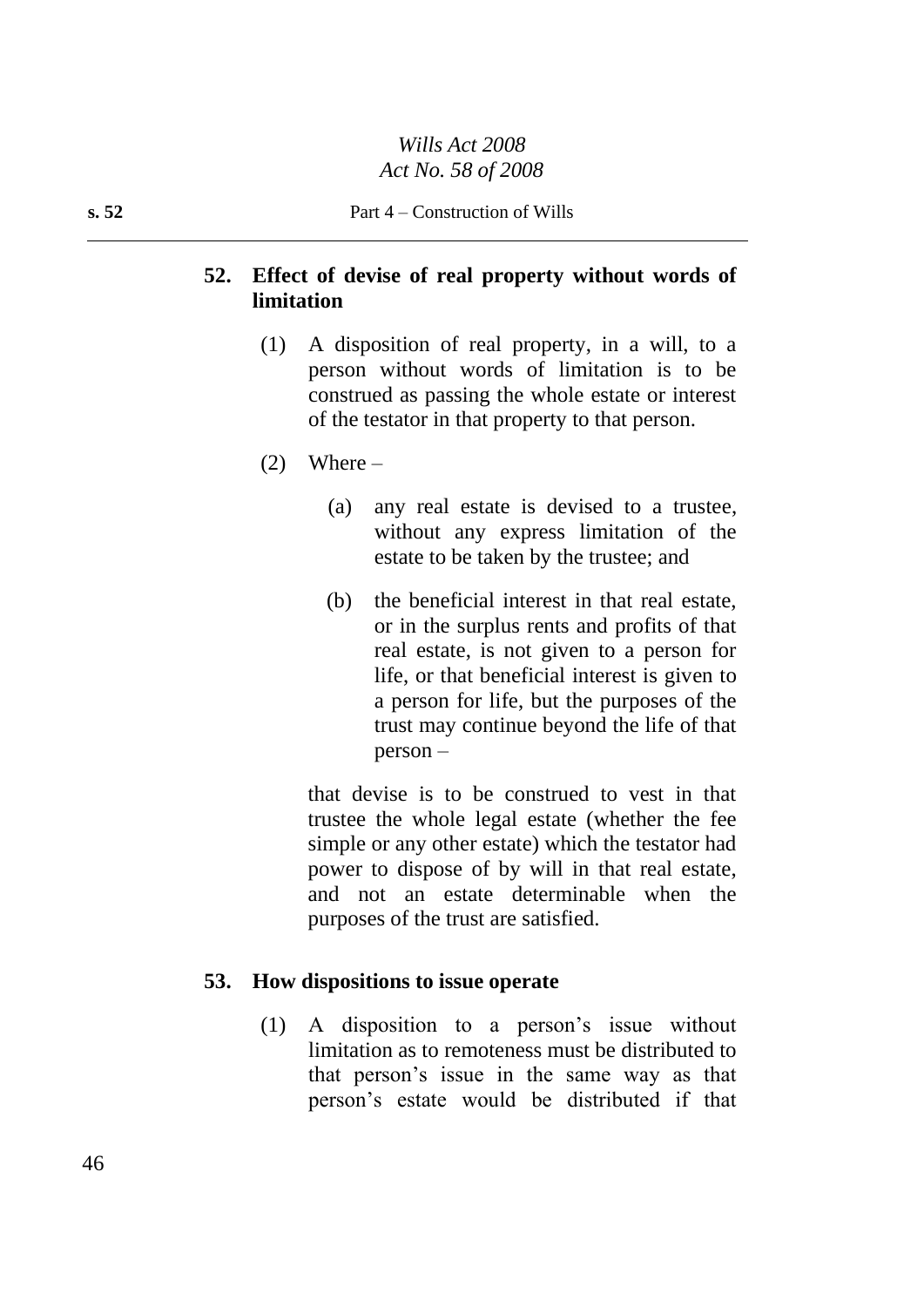person had died intestate leaving only issue surviving.

(2) This section does not apply if a contrary intention appears in the will.

## **54. How requirements to survive with issue are construed**

- (1) If there is a disposition to a person in a will that is expressed to fail if there is either –
	- (a) a want or a failure of issue of that person either in his or her lifetime or at his or her death; or
	- (b) an indefinite failure of issue of that person –

those words must be construed to mean a want or failure of issue in the person's lifetime or at the person's death and not an indefinite failure of his or her issue.

(2) This section does not apply if a contrary intention appears in the will except where the result would be to cause a failure of the disposition.

## **55. Dispositions not to fail because issue have died before testator**

- (1) This section applies if
	- (a) a testator makes a disposition of property to a person, whether as an individual or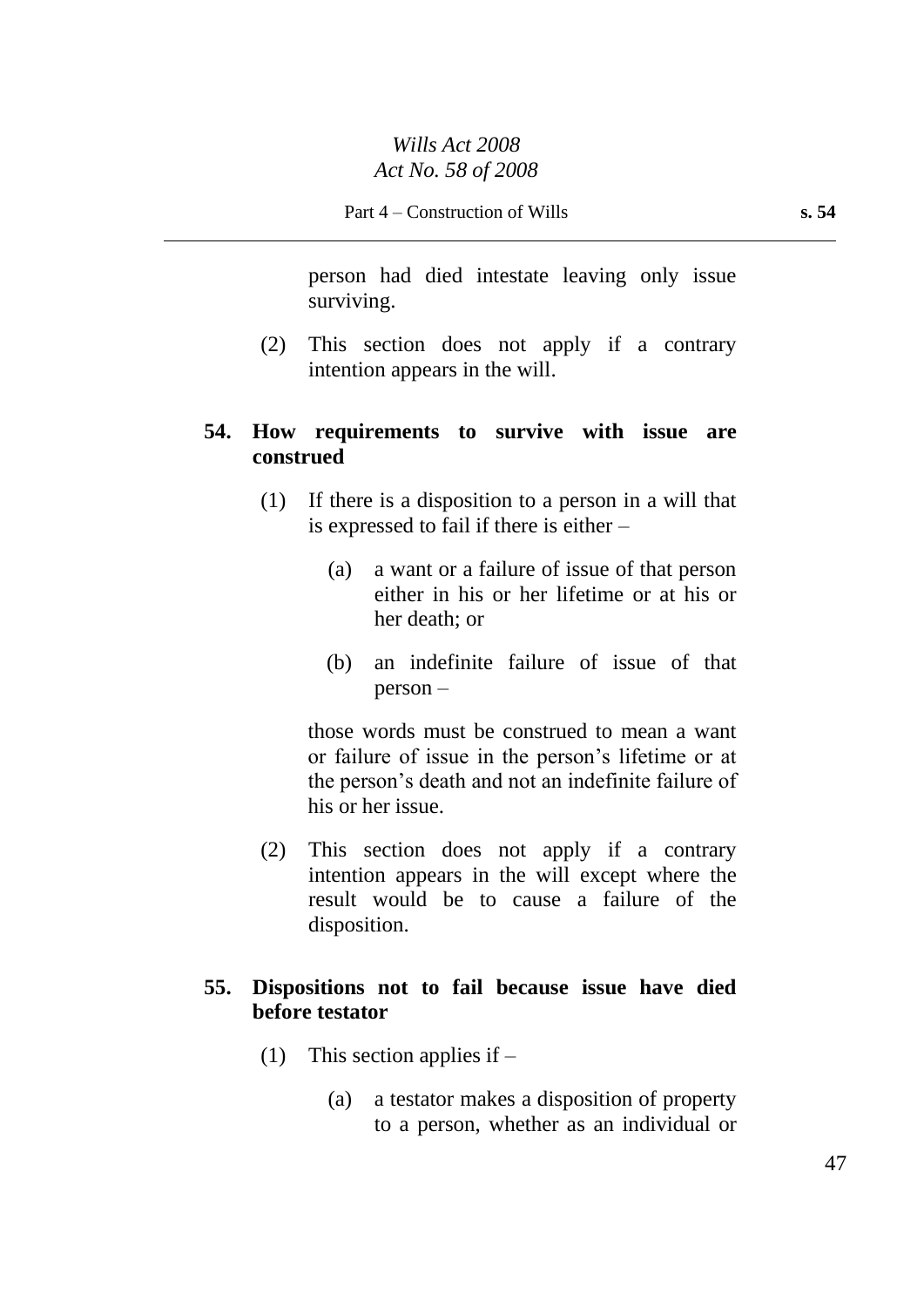as a member of a class, who is issue of the testator (in this section referred to as an original beneficiary); and

- (b) under the will, the interest of the original beneficiary in the property does not come to an end at or before the original beneficiary's death; and
- (c) the disposition is not a disposition of property to the testator's issue, without limitation as to remoteness; and
- (d) the original beneficiary does not survive the testator for 30 days.
- (2) The issue of the original beneficiary who survive the testator for 30 days take the original beneficiary's share of the property in place of the original beneficiary as if the original beneficiary had died intestate leaving only issue surviving.
- (3) Subsection (2) does not apply if  $-$ 
	- (a) the original beneficiary did not fulfil a condition imposed on the original beneficiary in the will; or
	- (b) a contrary intention appears in the will.
- (4) A general requirement or condition that issue survive the testator or reach a specified age does not show a contrary intention for the purposes of subsection  $(3)(b)$ .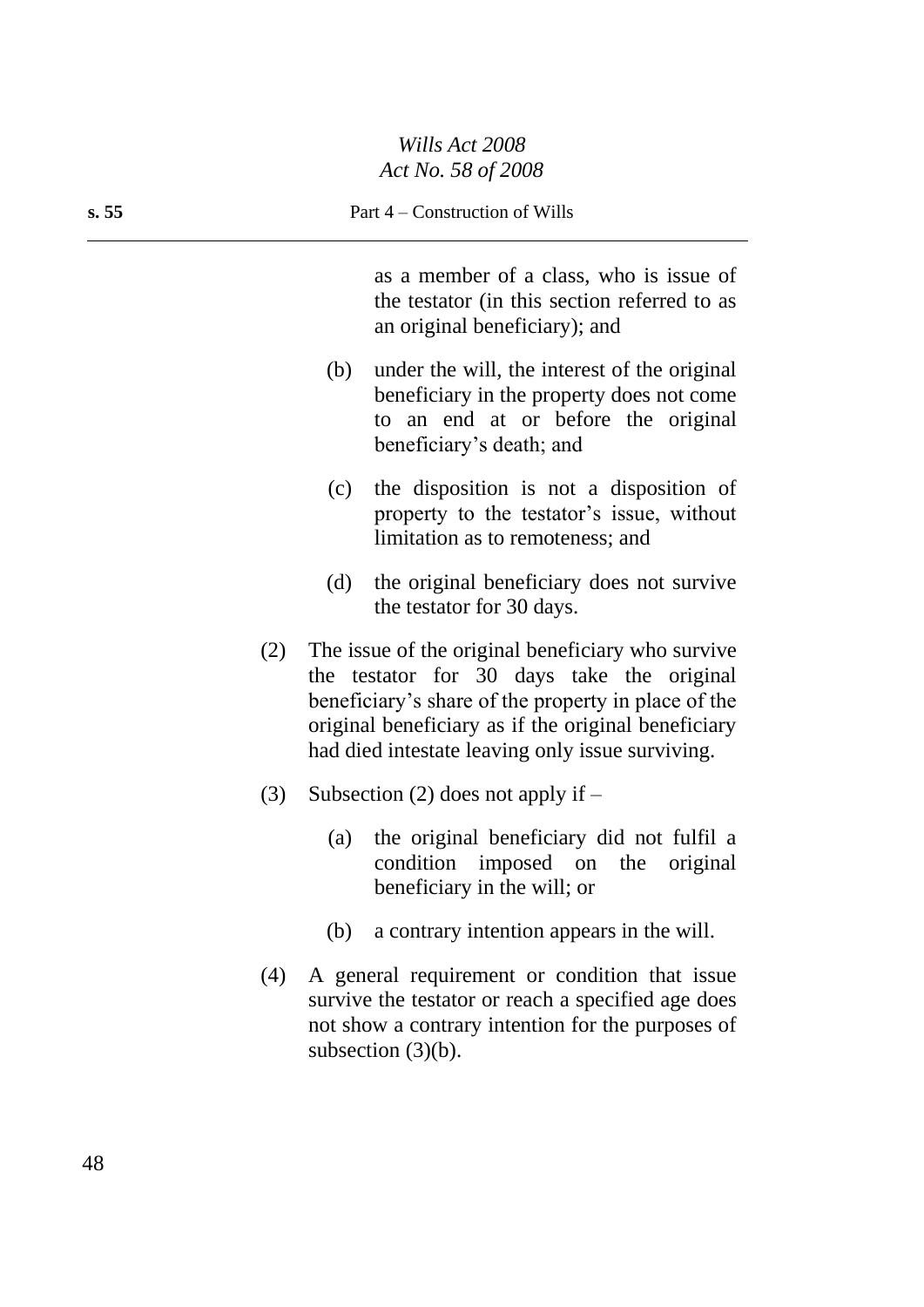(5) A disposition of property to issue as joint tenants does not, of itself, show a contrary intention for the purposes of subsection (3)(b).

## **56. Construction of dispositions**

- (1) A disposition of the residue of the estate of a testator, or of the whole of the estate of a testator, that refers only to the real estate of the testator, or only to the personal estate of the testator, is to be construed to include both the real and personal estate of the testator.
- (2) If any part of a disposition in fractional parts of the whole or of the residue of the estate of a testator fails, the part that fails passes to the part that does not fail, and, if there is more than one part that does not fail, to all those parts proportionately.
- (3) This section does not apply if a contrary intention appears in the will.

#### **57. Legacies to unincorporated associations of persons**

- (1) A disposition  $-$ 
	- (a) to an unincorporated association of persons that is not a charity; or
	- (b) to or on trust for the aims, objects or purposes of an unincorporated association of persons that is not a charity; or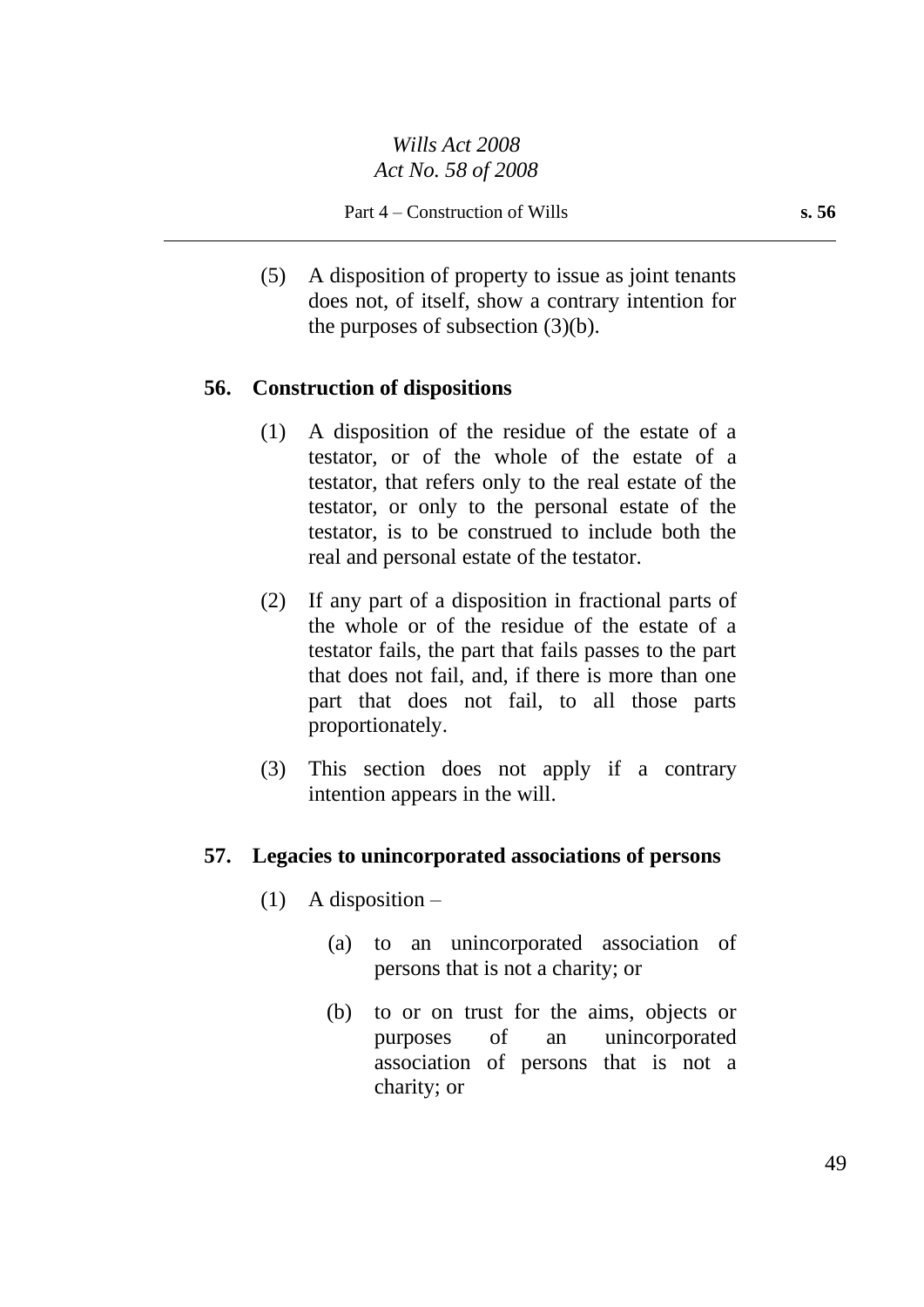#### **s. 57** Part 4 – Construction of Wills

(c) to or on trust for the present and future members of an unincorporated association of persons that is not a charity –

has effect as a legacy or devise in augmentation of the general funds of the association.

- (2) Property that is, or that is to be taken to be, a disposition in augmentation of the general funds of an unincorporated association must be –
	- (a) paid in the general fund of the association; or
	- (b) transferred to the association; or
	- (c) sold or otherwise disposed of on behalf of the association and the proceeds paid into the general fund of the association.
- (3) If the personal representative pays money to an association under a disposition, the receipt of the Treasurer or a like officer, if the officer is not so named, of the association is an absolute discharge for that payment.
- (4) If the personal representative transfers property to an association under a disposition, the transfer of that property to a person or persons designated in writing by any 2 persons holding the offices of President, Chairperson, Treasurer or Secretary or like officers, if those officers are not so named, is an absolute discharge to the personal representative for the transfer of that property.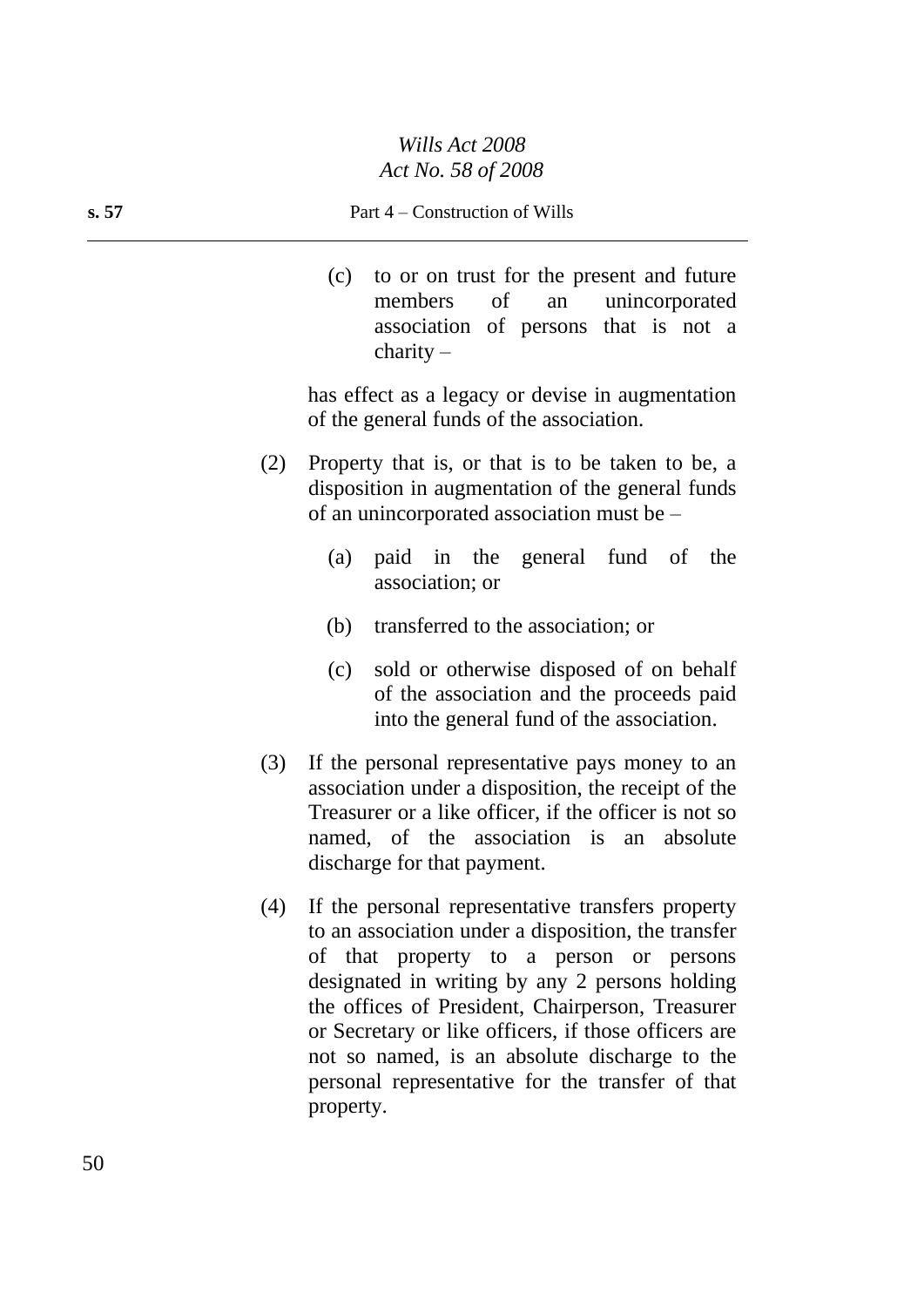- (5) Subsections (3) and (4) do not apply if a contrary intention appears in the will.
- (6) It is not an objection to the validity of a disposition to an unincorporated association of persons that a list of persons who were members of the association at the time the testator died cannot be compiled, or that the members of the association have no power to divide assets of the association beneficially among themselves.

## **58. Can a person, by a will, delegate the power to dispose of property?**

A power or a trust to dispose of property, created by a will, is not void on the ground that it is a delegation of the testator's power to make a will, if the same power or trust would be valid if made by the testator by instrument during his or her lifetime.

#### **59. Effect of referring to valuation in a will**

- (1) Except to the extent that a method of valuation is at the relevant time required under a law of Tasmania or any other place, or is provided for in the will, an express or implied requirement in a will that a valuation of property be made or accepted for any purpose is to be construed as if it were a reference to a valuation of the property as at the date of the testator's death made by a competent valuer.
- (2) This section does not apply if a contrary intention appears in the will.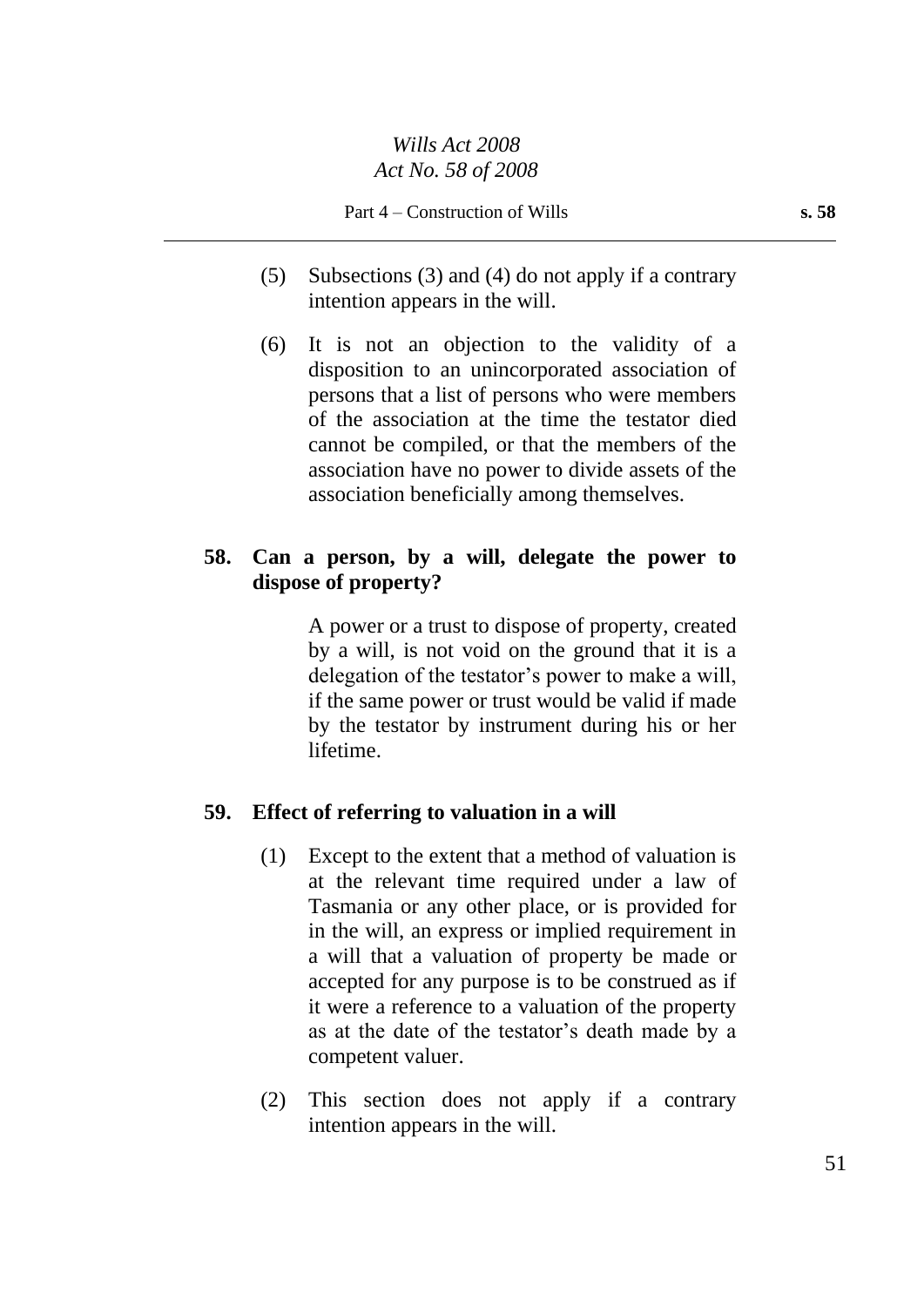#### **PART 5 – WILLS UNDER FOREIGN LAW**

#### **59A. Part does not limit operation of Part 5A**

This Part does not limit the operation of Part 5A.

#### **60. General rule as to formal validity**

- (1) A will is taken to be properly executed if its execution conforms to the internal law in force in the place –
	- (a) where it was executed; or
	- (b) that was the testator's domicile or habitual residence, either at the time the will was executed, or at the testator's death; or
	- (c) of which the testator was a national, either at the date of execution of the will, or at the testator's death.
- (2) The following wills are also taken to be properly executed:
	- (a) a will executed on board a vessel or aircraft, if the will has been executed in conformity with the internal law in force in the place with which the vessel or aircraft may be taken to have been most closely connected having regard to its registration and other relevant circumstances;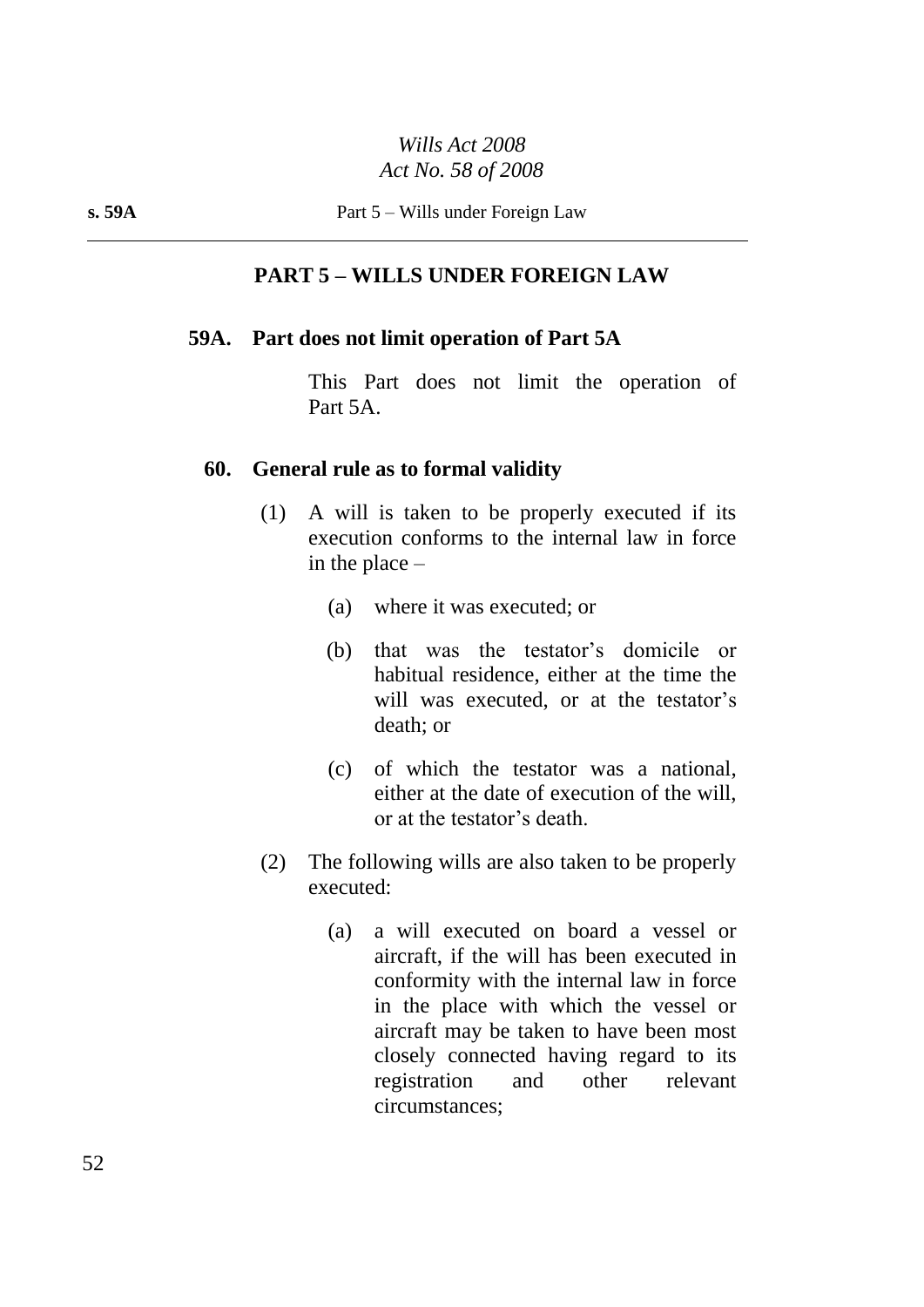#### Part 5 – Wills under Foreign Law **s. 61**

- (b) a will, so far as it disposes of immovable property, if it has been executed in conformity with the internal law in force in the place where the property is situated;
- (c) a will, so far as it revokes a will or a provision of a will that has been executed in accordance with this Act, or that is taken to have been properly executed by this Act, if the later will has been executed in conformity with any law by which the earlier will or provision would be taken to have been validly executed;
- (d) a will, so far as it exercises a power of appointment, if the will has been executed in conformity with the law governing the essential validity of the power.
- (3) A will to which this section applies, so far as it exercises a power of appointment, is not taken to have been improperly executed because it has not been executed in accordance with the formalities required by the instrument creating the power.

#### **61. Ascertainment of system of internal law**

If the internal law in force in a place is to be applied to a will, but there is more than one system of internal law in force in the place that relates to the formal validity of wills, the system to be applied is determined as follows: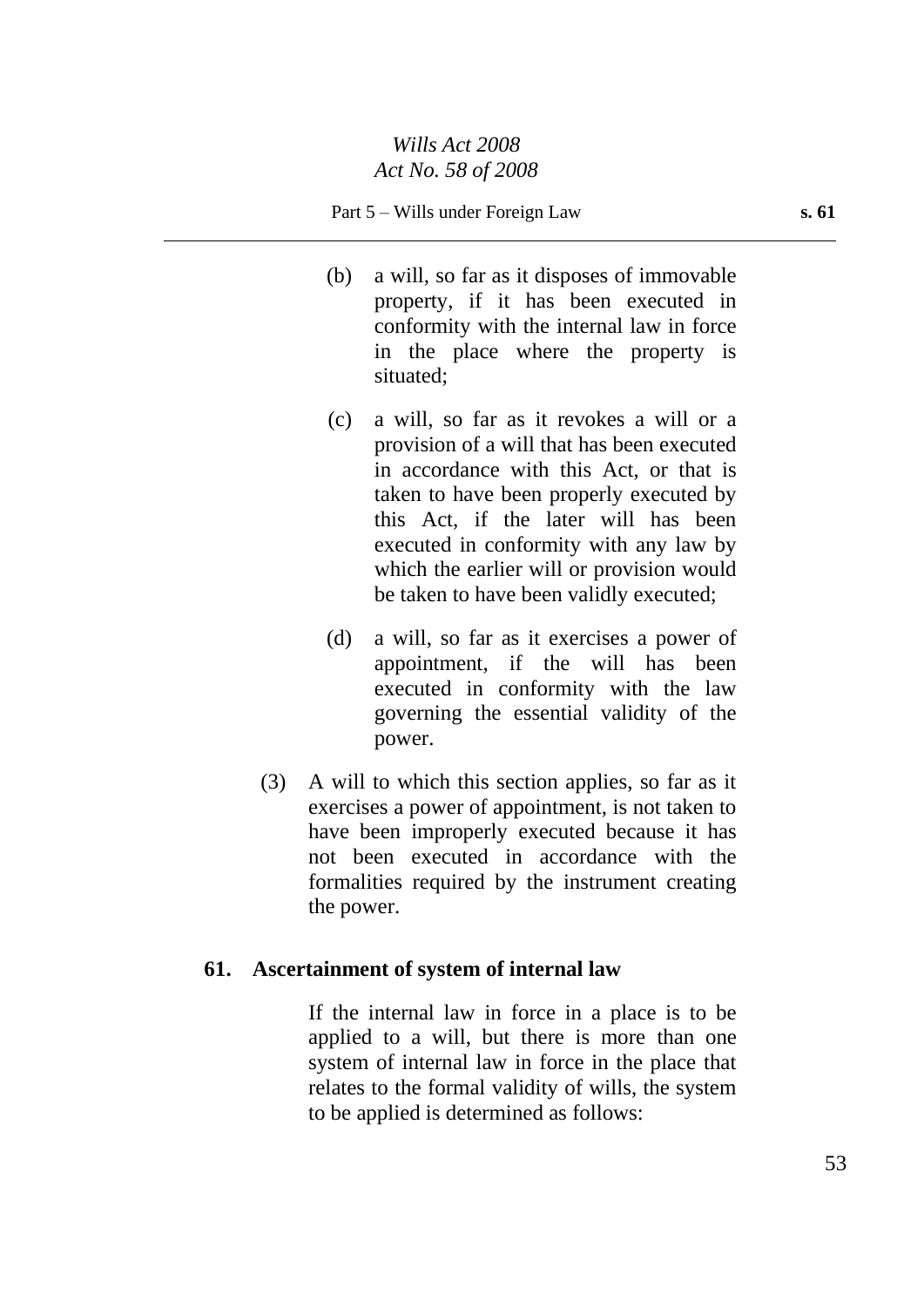#### **s. 62** Part 5 – Wills under Foreign Law

- (a) if there is a rule in force throughout the place that indicates which system of internal law applies to the will, that rule must be followed;
- (b) if there is no rule, the system of internal law is that with which the testator was most closely connected either –
	- (i) at the time of his or her death, if the matter is to be determined by reference to circumstances prevailing at his or her death; or
	- (ii) in any other case, at the time of execution of the will.

## **62. Construction of law applying to wills under foreign law**

- (1) In determining whether a will has been executed in conformity with a particular law, regard must be had to the formal requirements of that law at the time of execution, but account may be taken of a later alteration of the law affecting wills executed at that time, if the alteration enables the will to be treated as properly executed.
- (2) If a law in force outside Tasmania is applied to a will, a requirement of that law that special formalities must be observed by testators of a particular description, or that the witnesses to the execution of a will must have certain qualifications, is to be taken to be a formal requirement only, despite any rule of that law to the contrary.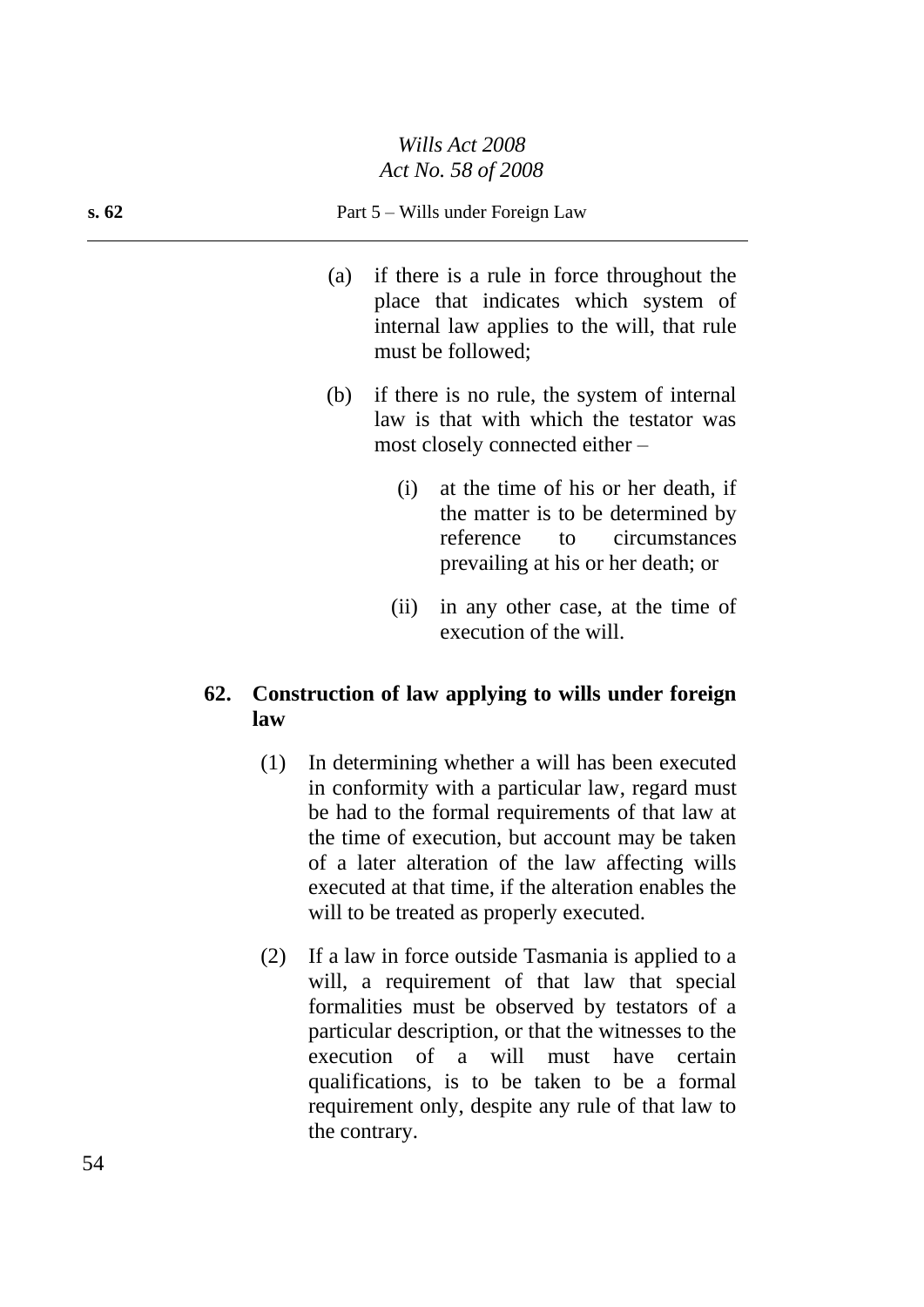Part 5A – International Wills **s. 62A**

#### **PART 5A – INTERNATIONAL WILLS**

#### **62A. Interpretation**

In this Part  $-$ 

- *Convention* means the *Convention providing a Uniform Law on the Form of an International Will 1973* signed in Washington, D.C. on 26 October 1973;
- *international will* means a will made in accordance with the requirements of the Annex to the Convention as set out in Schedule 5.

#### **62B. Application of Convention**

The Annex to the Convention has the force of law in this jurisdiction.

*Note* The Annex to the Convention is set out in Schedule 5.

#### **62C. Persons authorised to act in connection with international wills**

- (1) For the purposes of this Part, the following persons are authorised to act in connection with an international will:
	- (a) an Australian legal practitioner;
	- (b) a public notary of any Australian jurisdiction.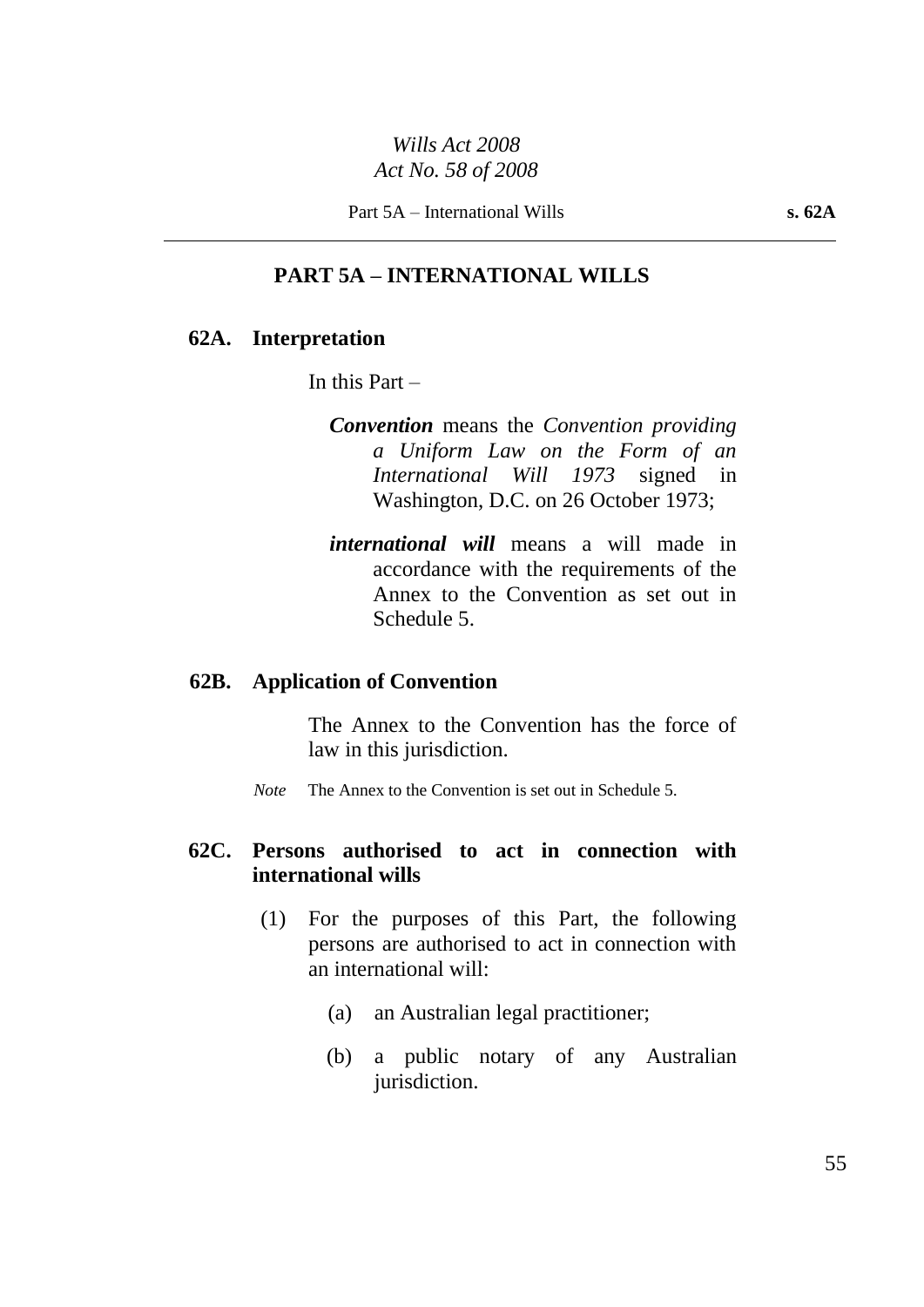#### **s. 62D** Part 5A – International Wills

- (2) For the purposes of this Part, a reference in the Annex to the Convention to a person authorised to act in connection with international wills is a reference to –
	- (a) a person referred to in subsection (1) who is acting in Australia; or
	- (b) any other person who is acting as an authorised person under the law of a state (other than Australia) that is a party to the Convention.
- *Note* This section gives effect to Articles II and III of the Convention.

#### **62D. Witnesses to international wills**

The conditions requisite to acting as a witness to an international will are governed by the law of this jurisdiction.

*Note* For the relevant provisions of this Act, see Division 2 of Part 2.

#### **62E. Application of Act to international wills**

To avoid doubt, the provisions of this Act that apply to wills extend to international wills.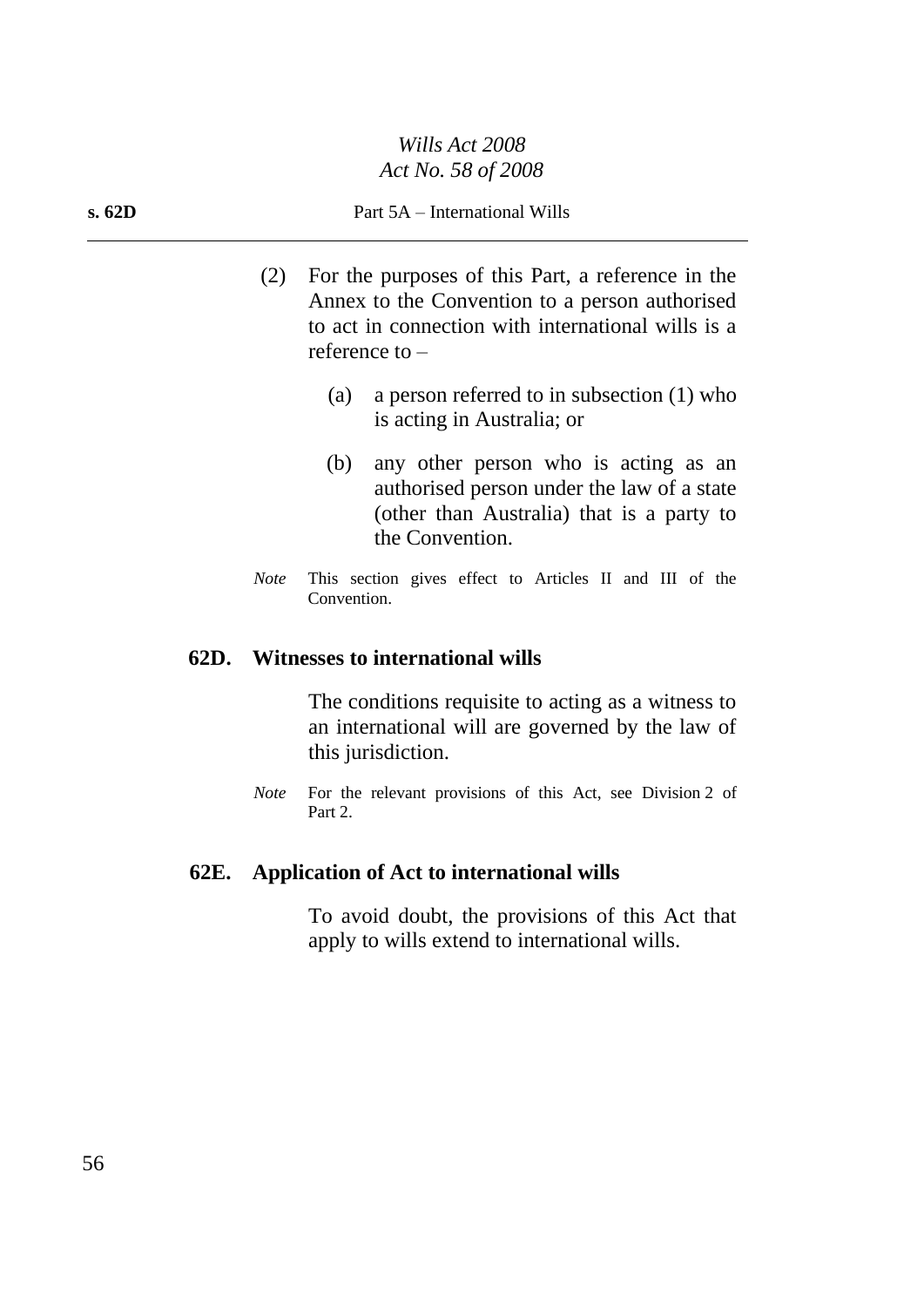## **PART 6 – MISCELLANEOUS**

#### **63. Persons entitled to see will**

- (1) Any person having the possession or control of a will (including a revoked will) or a copy of any such will and any part of such a will (including a purported will) of a deceased person must allow any or all of the following persons to inspect and, at their own expense, take copies of it:
	- (a) any person named or referred to in it, whether as beneficiary or not;
	- (b) the surviving spouse, any parent or guardian and any issue of the testator;
	- (c) any person who would be entitled to a share of the estate of the testator if the testator had died intestate;
	- (d) any creditor or other person having any claim at law or in equity against the estate of the deceased;
	- (e) any beneficiaries of prior wills of the deceased;
	- (f) a parent or guardian of a minor referred to in the will or who would be entitled to a share of the estate of the testator if the testator had died intestate.
- (2) Any person having the possession or control of a will (including a revoked will) or a copy of any such will and any part of such a will (including a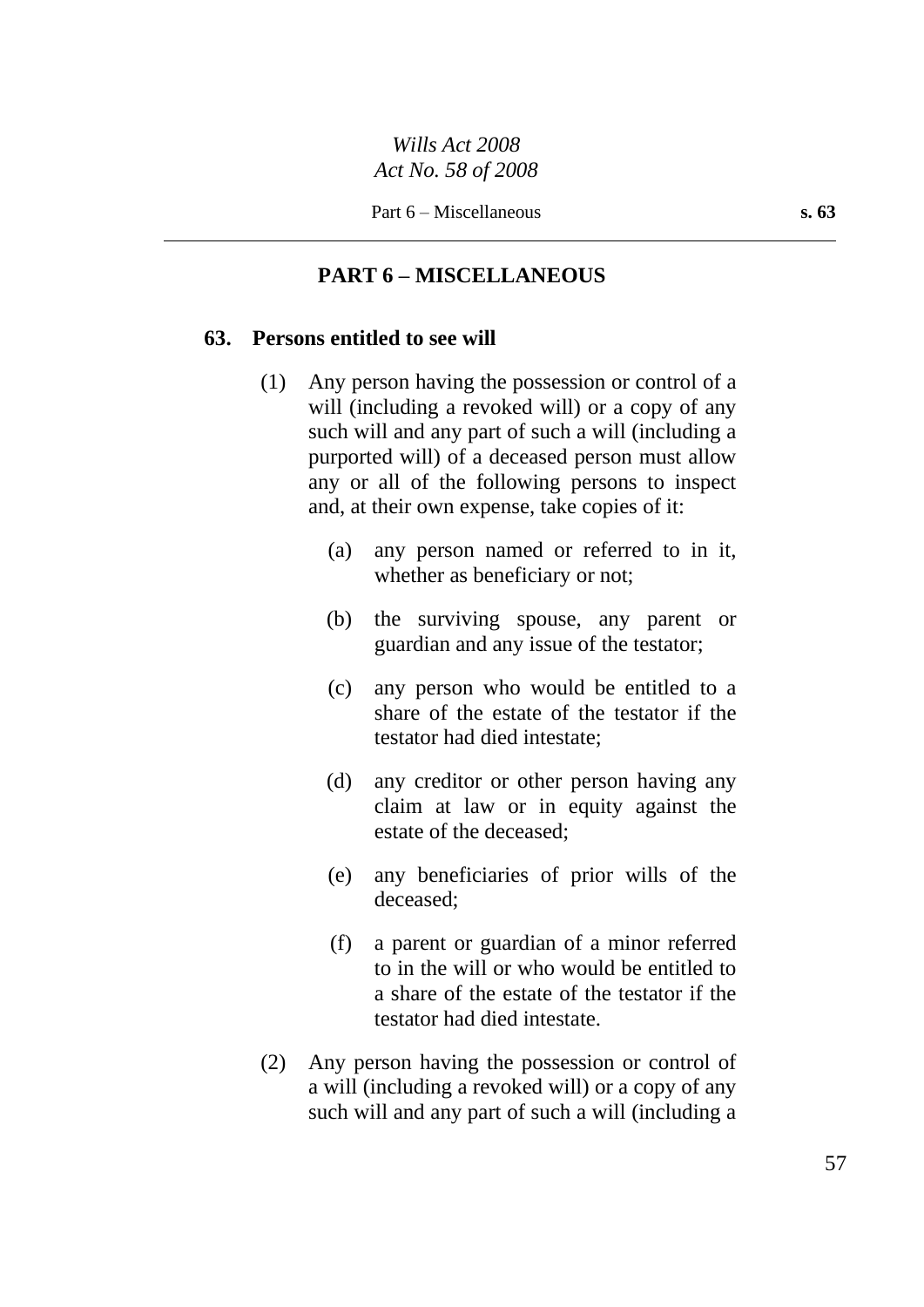purported will), of a deceased person must produce it in Court if required to do so.

- (3) Nothing in this section authorises the inspection or production of a will, a revoked will, a copy of any such will or any part of such a will while the testator is alive.
- (4) Nothing in this section limits the rights of a person under any other law.

## **64. Personal representatives may make maintenance distributions within 30 days**

- (1) If a surviving person who is wholly or substantially dependent on the testator has an entitlement under a will that does not become absolute until 30 days after the testator's death, the personal representative may make a distribution for the maintenance, support or education of that person within that 30-day period.
- (2) The personal representative is not liable for any such distribution that is made in good faith.
- (3) The personal representative may make such a distribution even though the personal representative knew, at the time the distribution was made, of a pending application under the *Testator's Family Maintenance Act 1912*.
- (4) Any sum distributed is to be deducted from any share of the estate to which the person receiving the distribution becomes entitled, but, if any person to whom any distribution has been made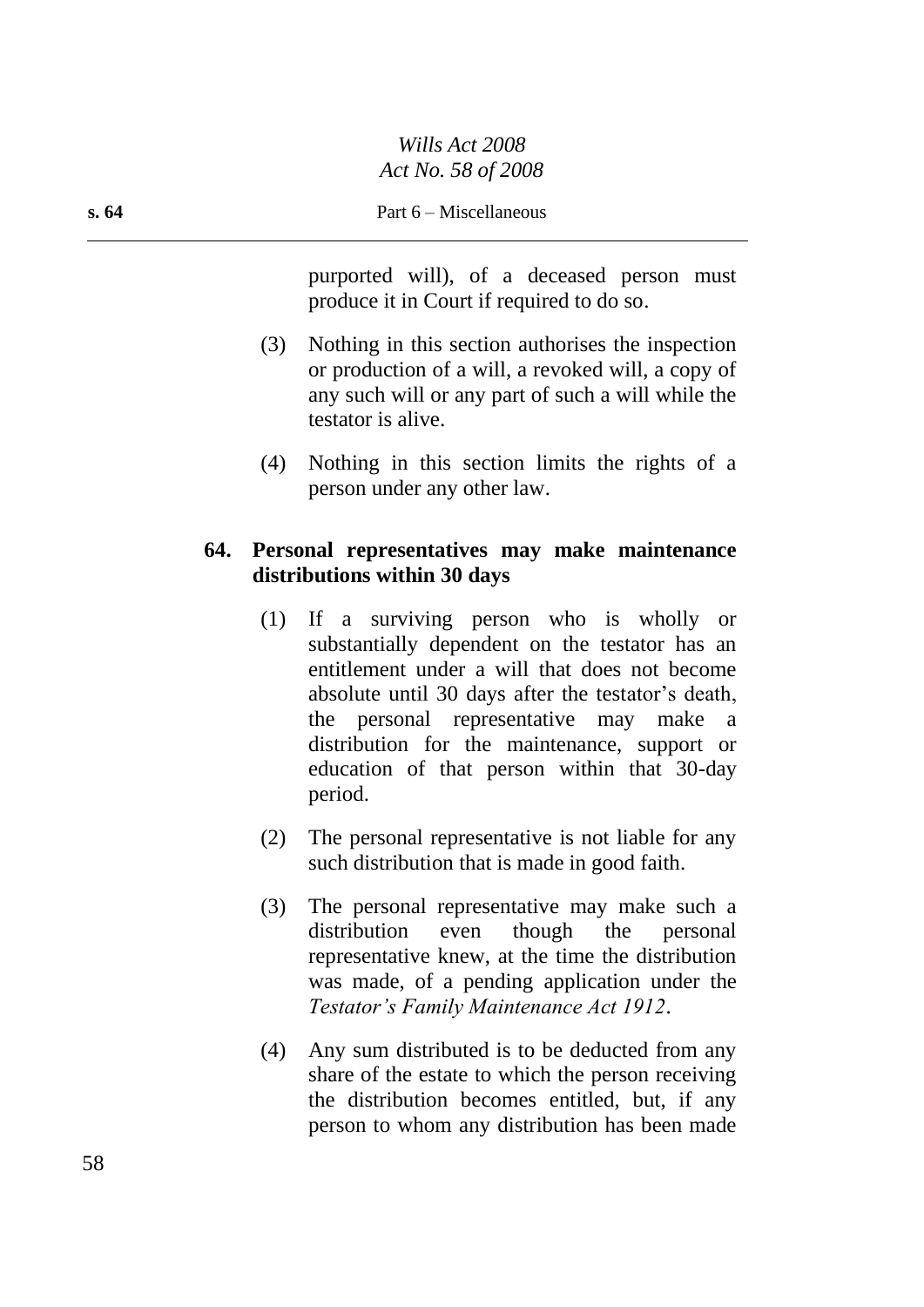does not survive the testator for 30 days, any such distribution is to be treated as an administration expense.

## **65. Rules of Court**

The judges of the Court or a majority of them, in the exercise of their powers under the *Supreme Court Civil Procedure Act 1932*, may make Rules of Court regulating the procedure to be followed in making an application to the Court under, or for the purposes of, this Act.

#### **66. Regulations**

- (1) The Governor may make regulations for the purposes of this Act, except for the purpose of regulating the procedure to be followed in making an application to the Court under, or for the purposes of, this Act.
- (2) The regulations may be made so as to apply differently according to such factors as are specified in the regulations.
- (3) The regulations may authorise any matter to be from time to time determined, applied or regulated by any person or body specified in the regulations.

## **67. Administration of Act**

Until provision is made in relation to this Act by order under section 4 of the *Administrative Arrangements Act 1990* –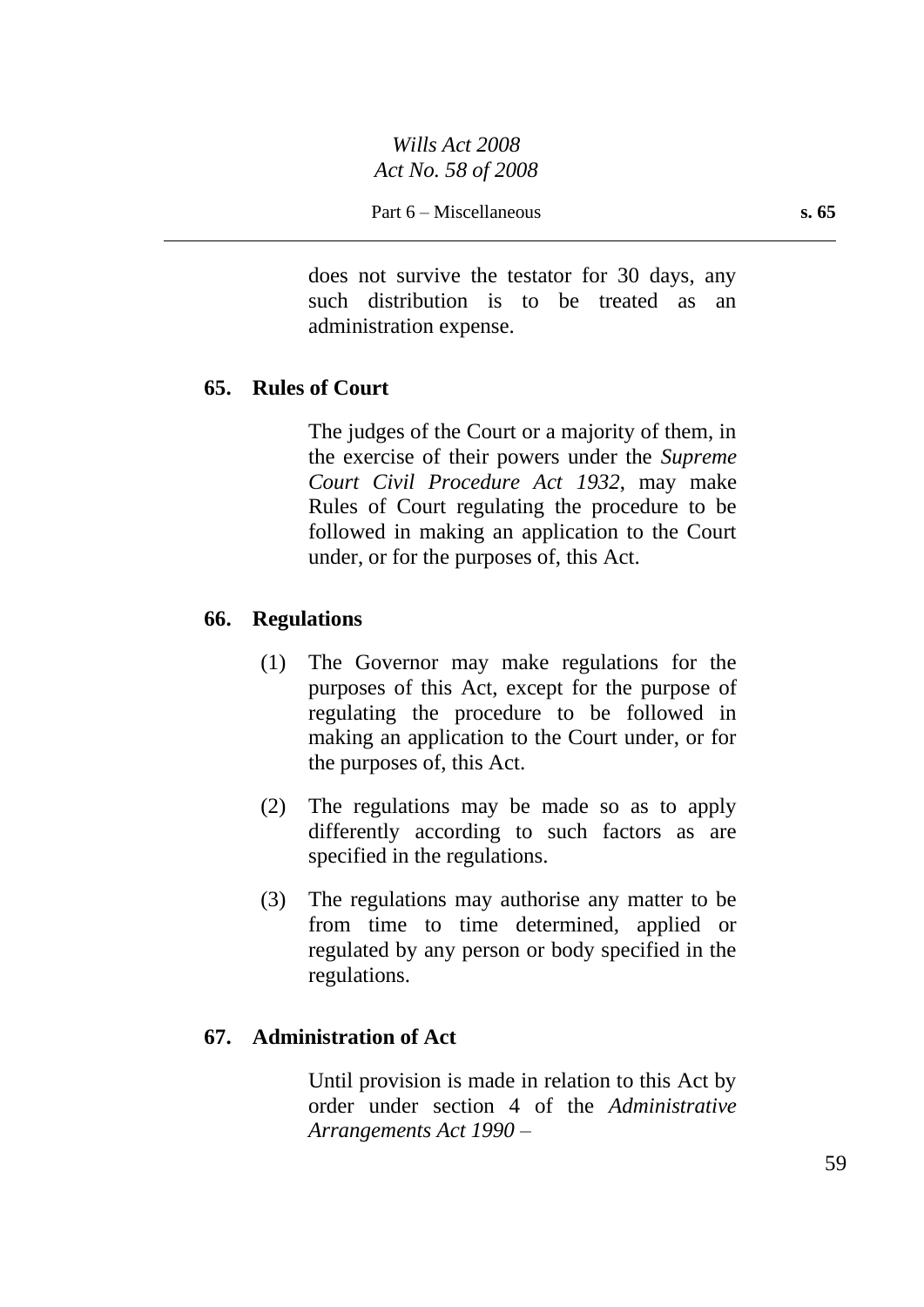- (a) the administration of this Act is assigned to the Minister for Justice; and
- (b) the department responsible to that Minister in relation to the administration of this Act is the Department of Justice.

#### 68*. See Schedule 1.*

#### **69. Legislation repealed**

The legislation specified in Schedule 2 is repealed.

## **70. Legislation rescinded**

The legislation specified in Schedule 3 is rescinded.

## **71. Legislation revoked**

The legislation specified in Schedule 4 is revoked.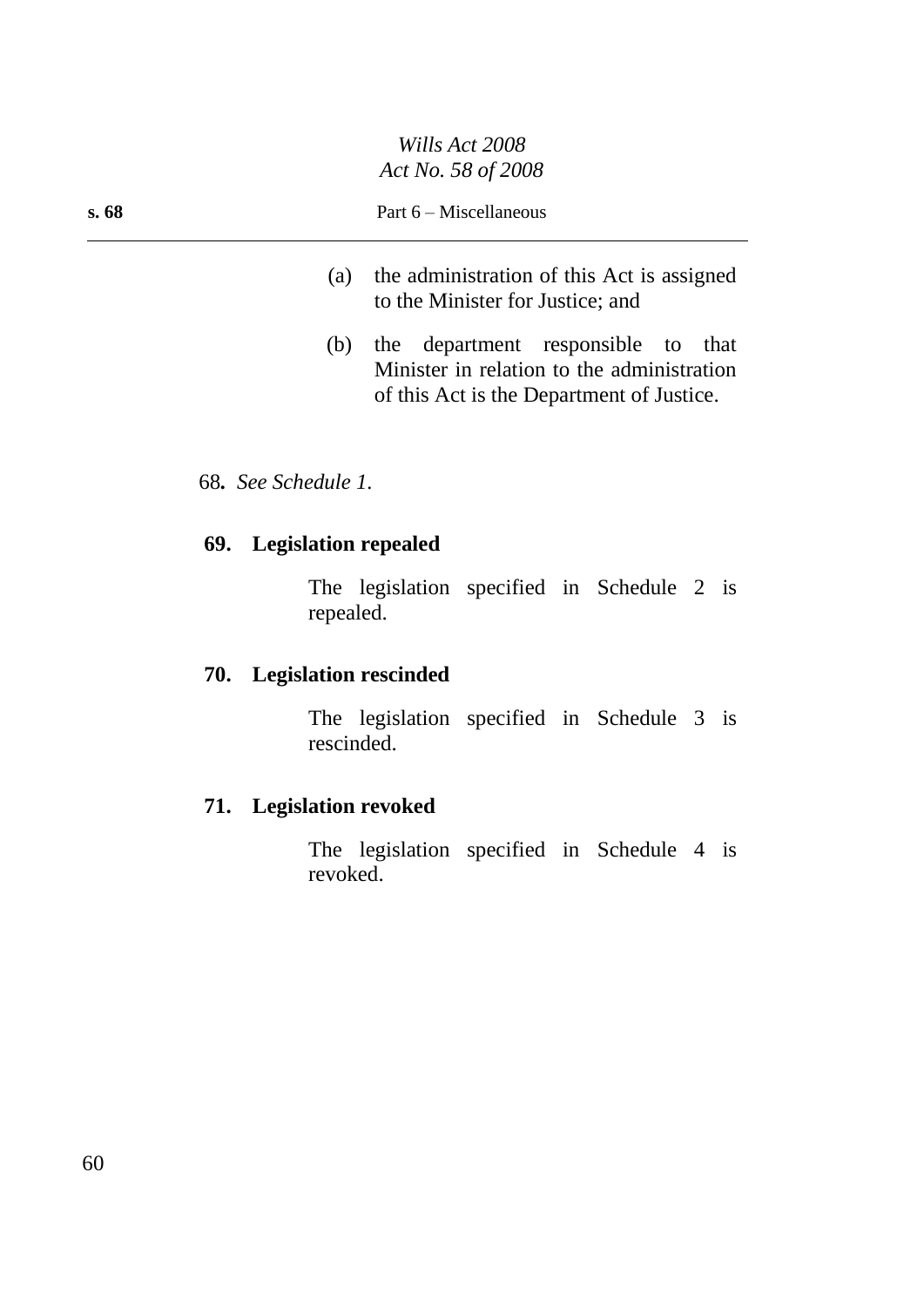## **SCHEDULE 1**

*The amendments effected by Section 68 and this Schedule have been incorporated into the authorised version of the Testator's Family Maintenance Act 1912.*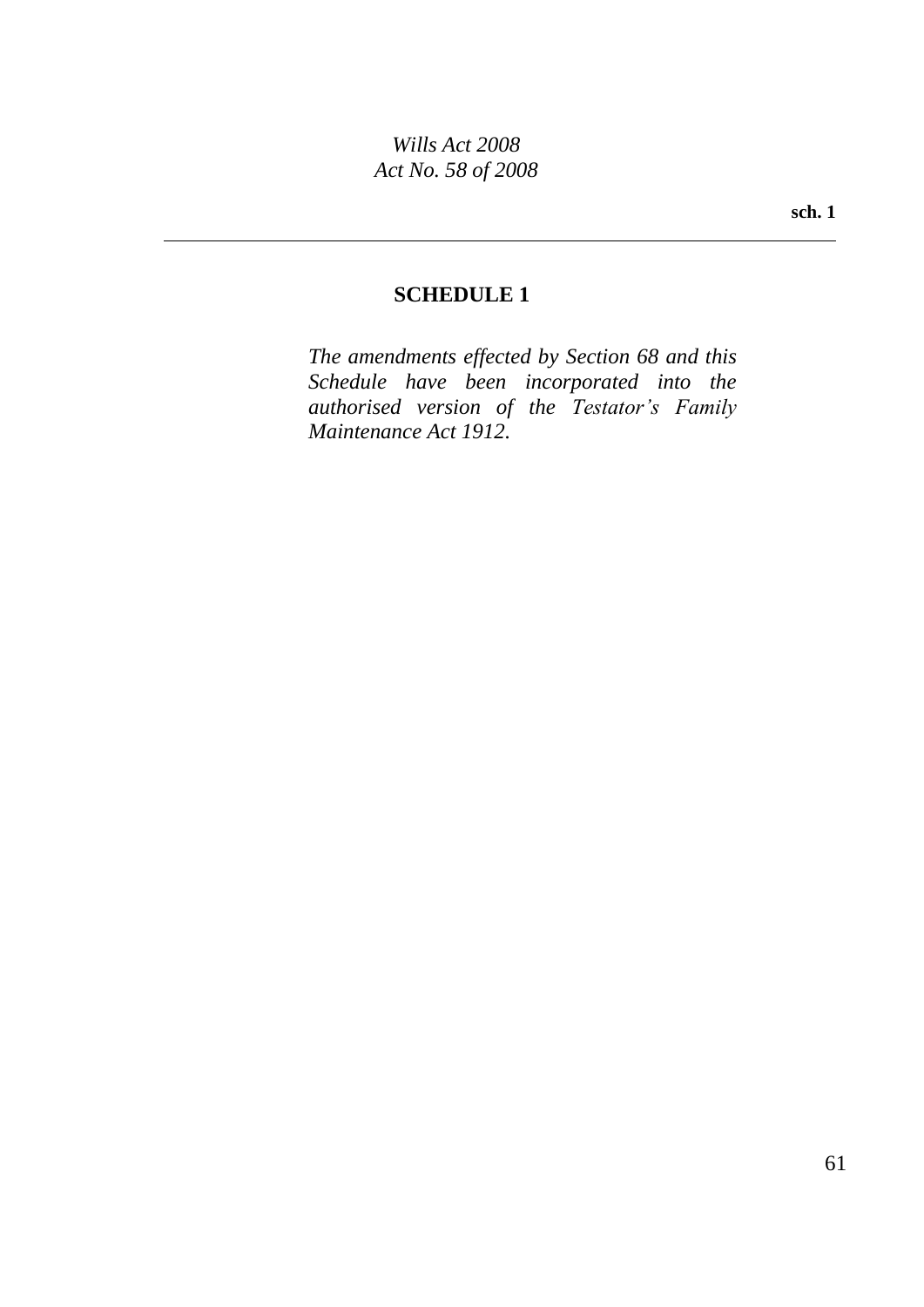**sch. 2**

## **SCHEDULE 2 – LEGISLATION REPEALED**

Section 69

*Wills Act 1992* (No. 29 of 1992)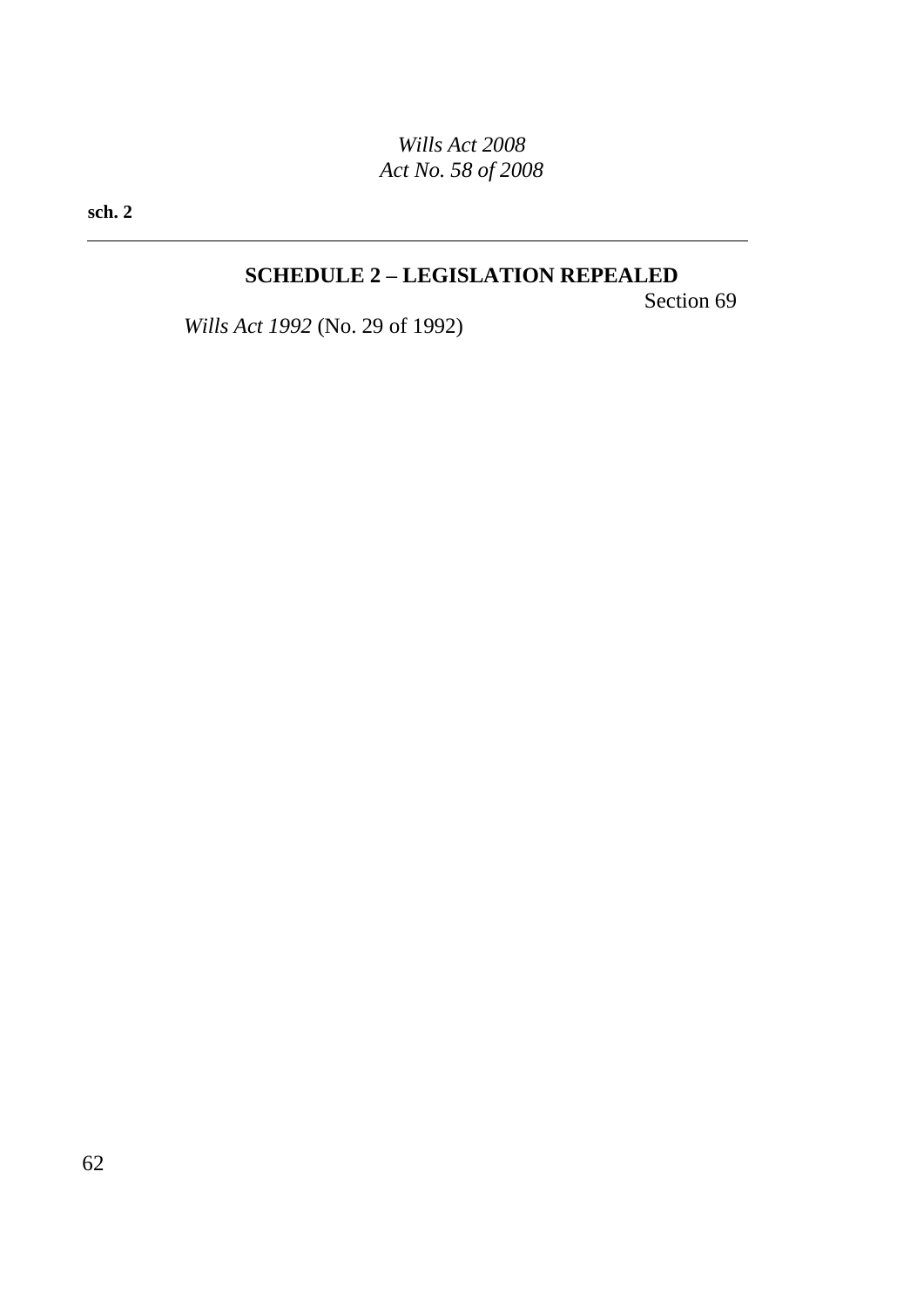**sch. 3**

## **SCHEDULE 3 – LEGISLATION RESCINDED**

Section 70

*Wills Regulations 1997* (No. 124 of 1997)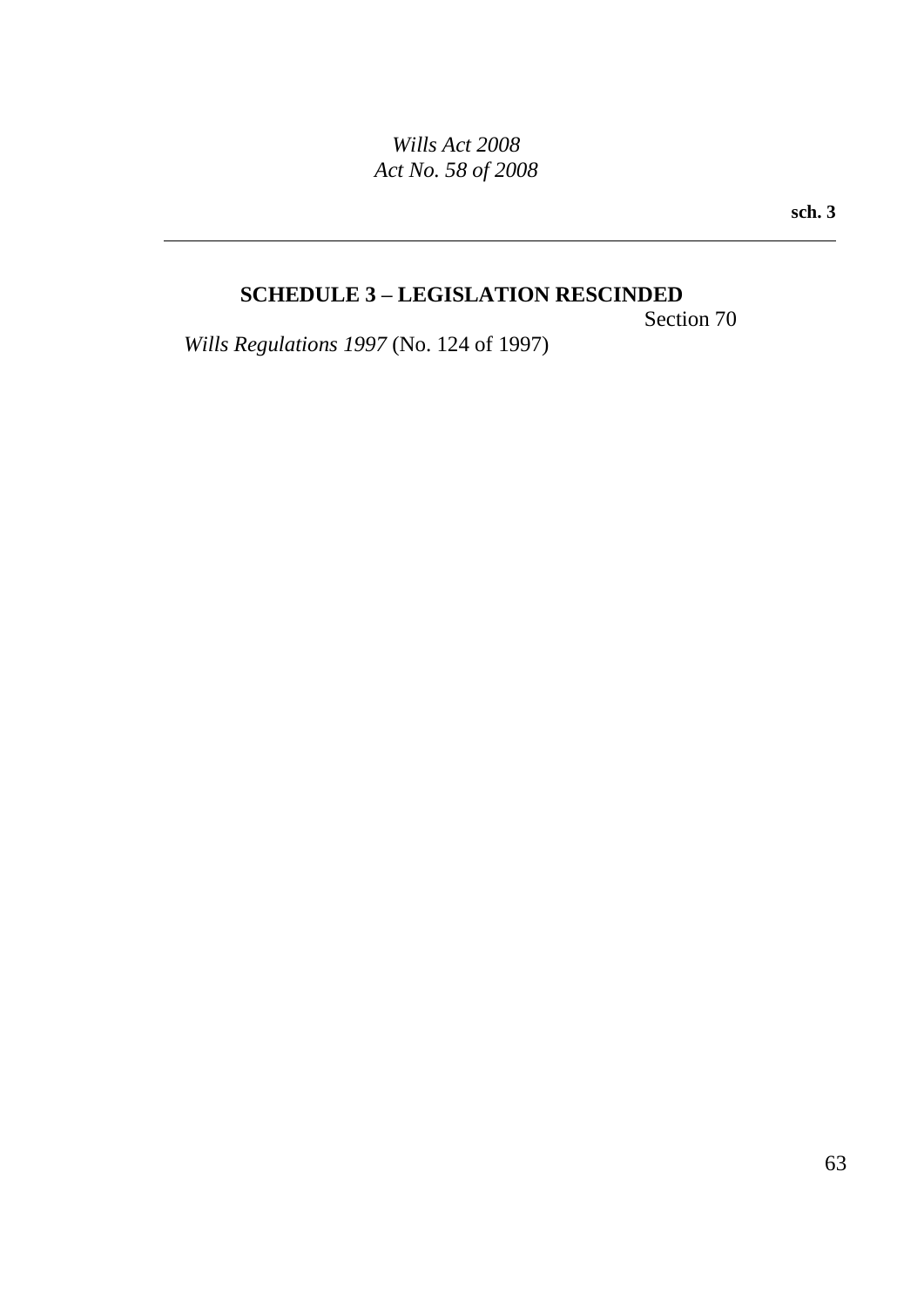**sch. 4**

## **SCHEDULE 4 – LEGISLATION REVOKED**

Section 71 *Proclamation under the Wills Act 1992* (No. 52 of 1995)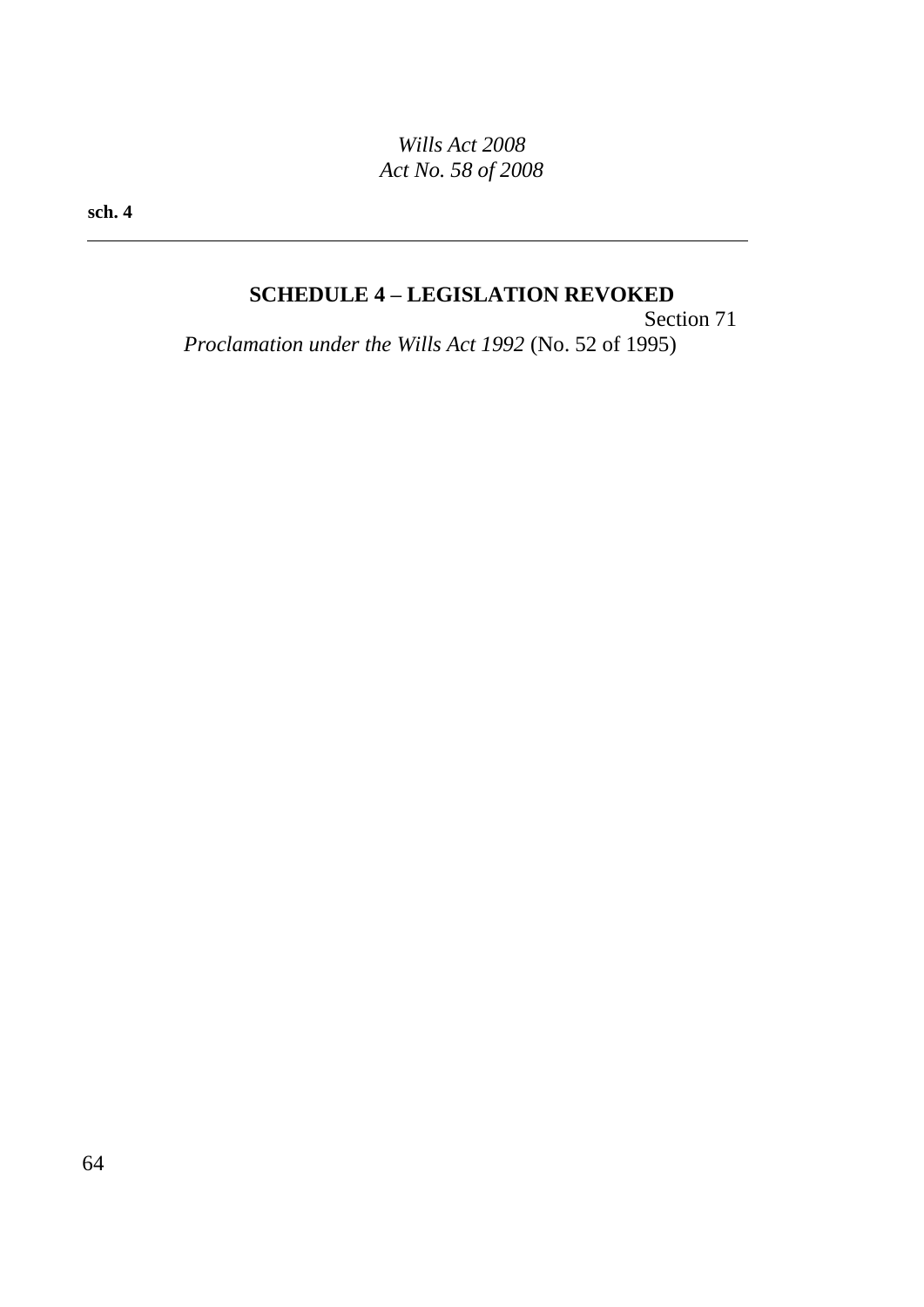## **SCHEDULE 5 – ANNEX TO CONVENTION PROVIDING A UNIFORM LAW ON THE FORM OF AN INTERNATIONAL WILL 1973 ANNEX**

#### UNIFORM LAW ON THE FORM OF AN INTERNATIONAL WILL

#### **Article 1**

- 1. A will shall be valid as regards form, irrespective particularly of the place where it is made, of the location of the assets and of the nationality, domicile or residence of the testator, if it is made in the form of an international will complying with the provisions set out in Articles 2 to 5 hereinafter.
- 2. The invalidity of the will as an international will shall not affect its formal validity as a will of another kind.

#### **Article 2**

This law shall not apply to the form of testamentary dispositions made by two or more persons in one instrument.

#### **Article 3**

- 1. The will shall be made in writing.
- 2. It need not be written by the testator himself.
- 3. It may be written in any language, by hand or by any other means.

#### **Article 4**

- 1. The testator shall declare in the presence of two witnesses and of a person authorized to act in connection with international wills that the document is his will and that he knows the contents thereof.
- 2. The testator need not inform the witnesses, or the authorized person, of the contents of the will.

#### **Article 5**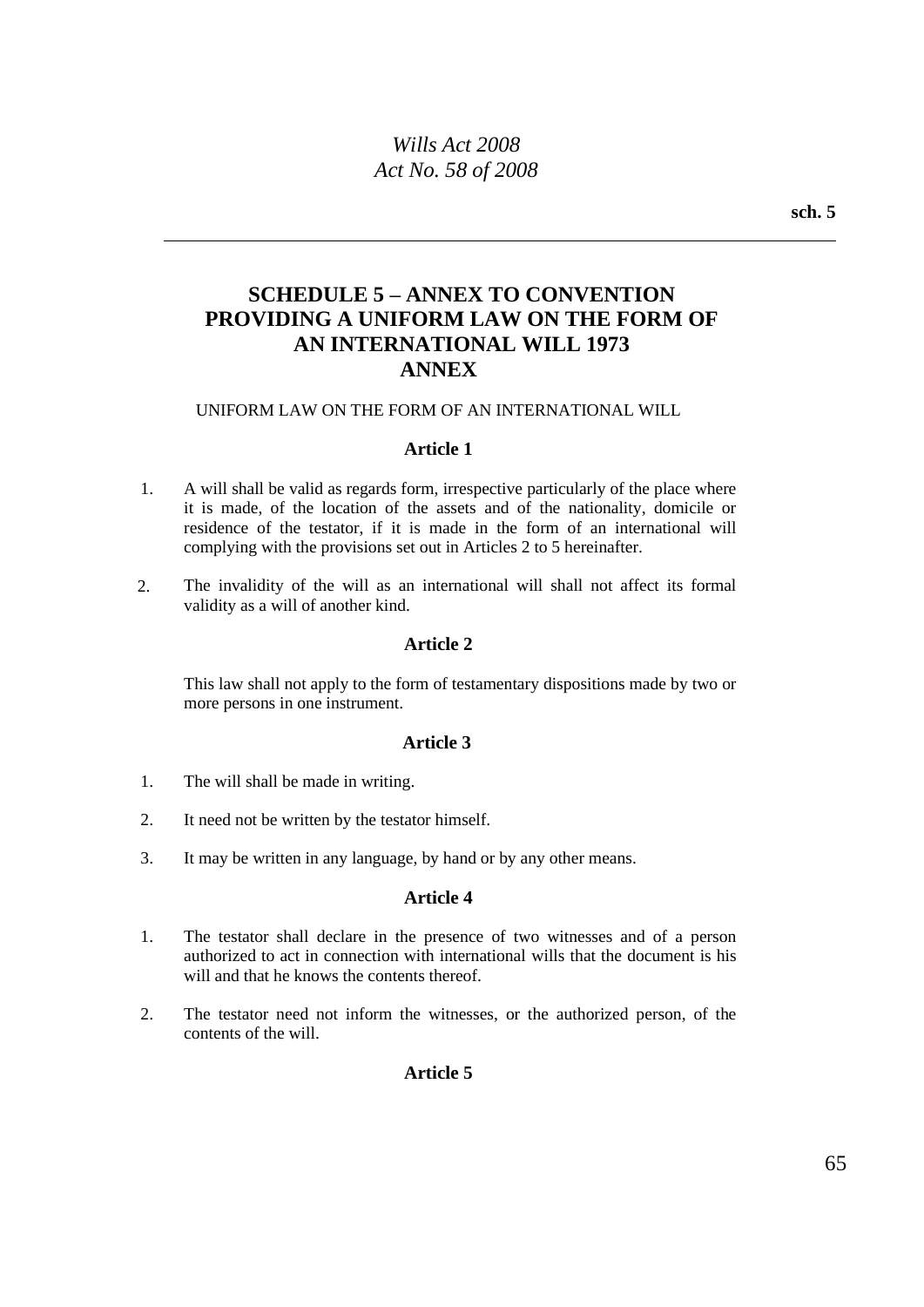#### **sch. 5**

- 1. In the presence of the witnesses and of the authorized person, the testator shall sign the will or, if he has previously signed it, shall acknowledge his signature.
- 2. When the testator is unable to sign, he shall indicate the reason therefor to the authorized person who shall make note of this on the will. Moreover, the testator may be authorized by the law under which the authorized person was designated to direct another person to sign on his behalf.
- 3. The witnesses and the authorized person shall there and then attest the will by signing in the presence of the testator.

#### **Article 6**

- 1. The signatures shall be placed at the end of the will.
- 2. If the will consists of several sheets, each sheet shall be signed by the testator or, if he is unable to sign, by the person signing on his behalf or, if there is no such person, by the authorized person. In addition, each sheet shall be numbered.

#### **Article 7**

- 1. The date of the will shall be the date of its signature by the authorized person.
- 2. This date shall be noted at the end of the will by the authorized person.

#### **Article 8**

In the absence of any mandatory rule pertaining to the safekeeping of the will, the authorized person shall ask the testator whether he wishes to make a declaration concerning the safekeeping of his will. If so and at the express request of the testator the place where he intends to have his will kept shall be mentioned in the certificate provided for in Article 9.

#### **Article 9**

The authorized person shall attach to the will a certificate in the form prescribed in Article 10 establishing that the obligations of this law have been complied with.

#### **Article 10**

The certificate drawn up by the authorized person shall be in the following form or in a substantially similar form: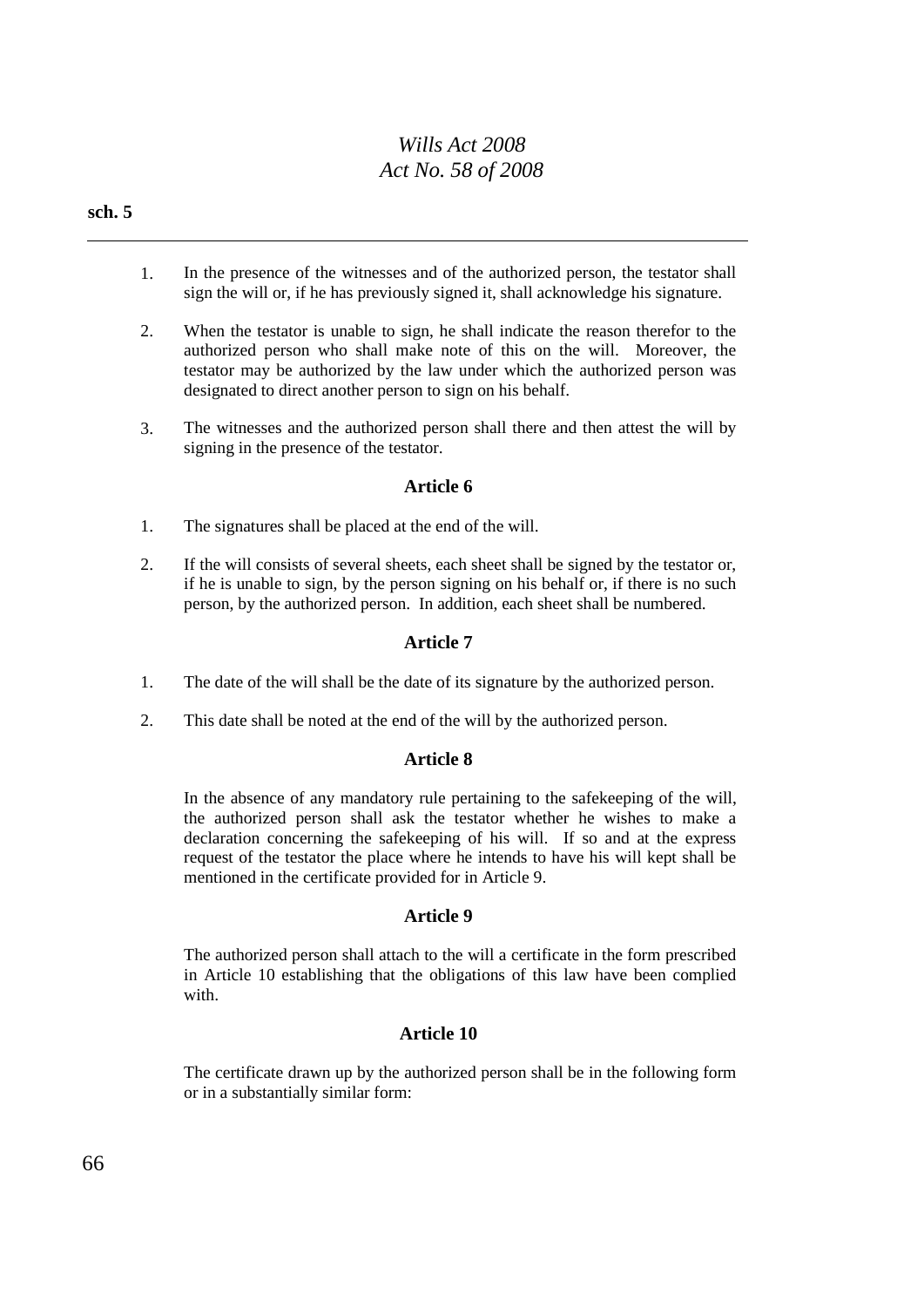## **CERTIFICATE**

(Convention of October 26, 1973)

- 1. I, …………….………………………… (name, address and capacity), a person authorized to act in connection with international wills
- 2. Certify that on  $\ldots$   $\ldots$   $\ldots$   $\ldots$   $\ldots$   $\ldots$   $\ldots$   $\ldots$   $\ldots$   $\ldots$   $\ldots$   $\ldots$   $\ldots$   $\ldots$   $\ldots$   $\ldots$   $\ldots$   $\ldots$   $\ldots$   $\ldots$   $\ldots$   $\ldots$   $\ldots$   $\ldots$   $\ldots$   $\ldots$   $\ldots$   $\ldots$   $\ldots$   $\ldots$   $\ldots$   $\ldots$   $\ldots$   $\ldots$
- 3. (testator) ……………………………… (name, address, date and place of birth) in my presence and that of the witnesses
- 4. *(a)* ……………………………………… (name, address, date and place of birth)

*(b)* ……………………………………… (name, address, date and place of birth) has declared that the attached document is his will and that he knows the contents thereof.

- 5. I furthermore certify that –
- 6. *(a)* in my presence and in that of the witnesses

(1) the testator has signed the will or has acknowledged his signature previously affixed.

\*(2) following a declaration of the testator stating that he was unable to sign his will for the following reason ……………………………………………………

….. I have mentioned this declaration on the will

\*….. the signature has been affixed by …………………..……. (name, address)

- 7. *(b)* the witnesses and I have signed the will;
- 8. \**(c)* each page of the will has been signed by ……………..……. and numbered;
- 9. *(d)* I have satisfied myself as to the identity of the testator and of the witnesses as designated above;
- 10. \**(e)* the witnesses met the conditions requisite to act as such according to the law under which I am acting;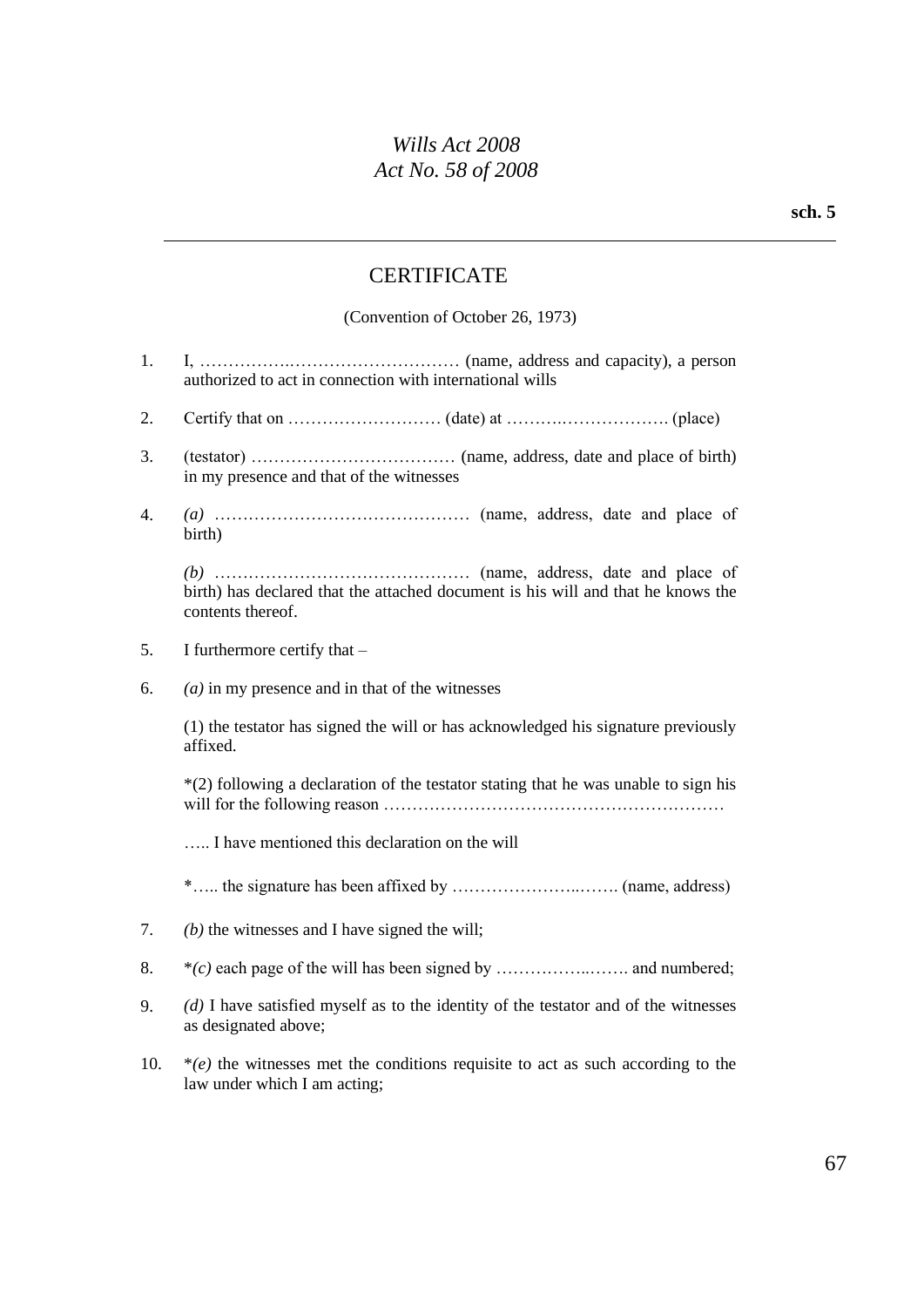#### **sch. 5**

- 11. \**(f)* the testator has requested me to include the following statement concerning the safekeeping of his will ……………………………………………………….
- 12. PLACE
- 13. DATE
- 14. SIGNATURE and, if necessary, SEAL

#### **Article 11**

The authorized person shall keep a copy of the certificate and deliver another to the testator.

#### **Article 12**

In the absence of evidence to the contrary, the certificate of the authorized person shall be conclusive of the formal validity of the instrument as a will under this Law.

#### **Article 13**

The absence or irregularity of a certificate shall not affect the formal validity of a will under this Law.

#### **Article 14**

The international will shall be subject to the ordinary rules of revocation of wills.

#### **Article 15**

In interpreting and applying the provisions of this law, regard shall be had to its international origin and to the need for uniformity in its interpretation.

\* To be completed if appropriate